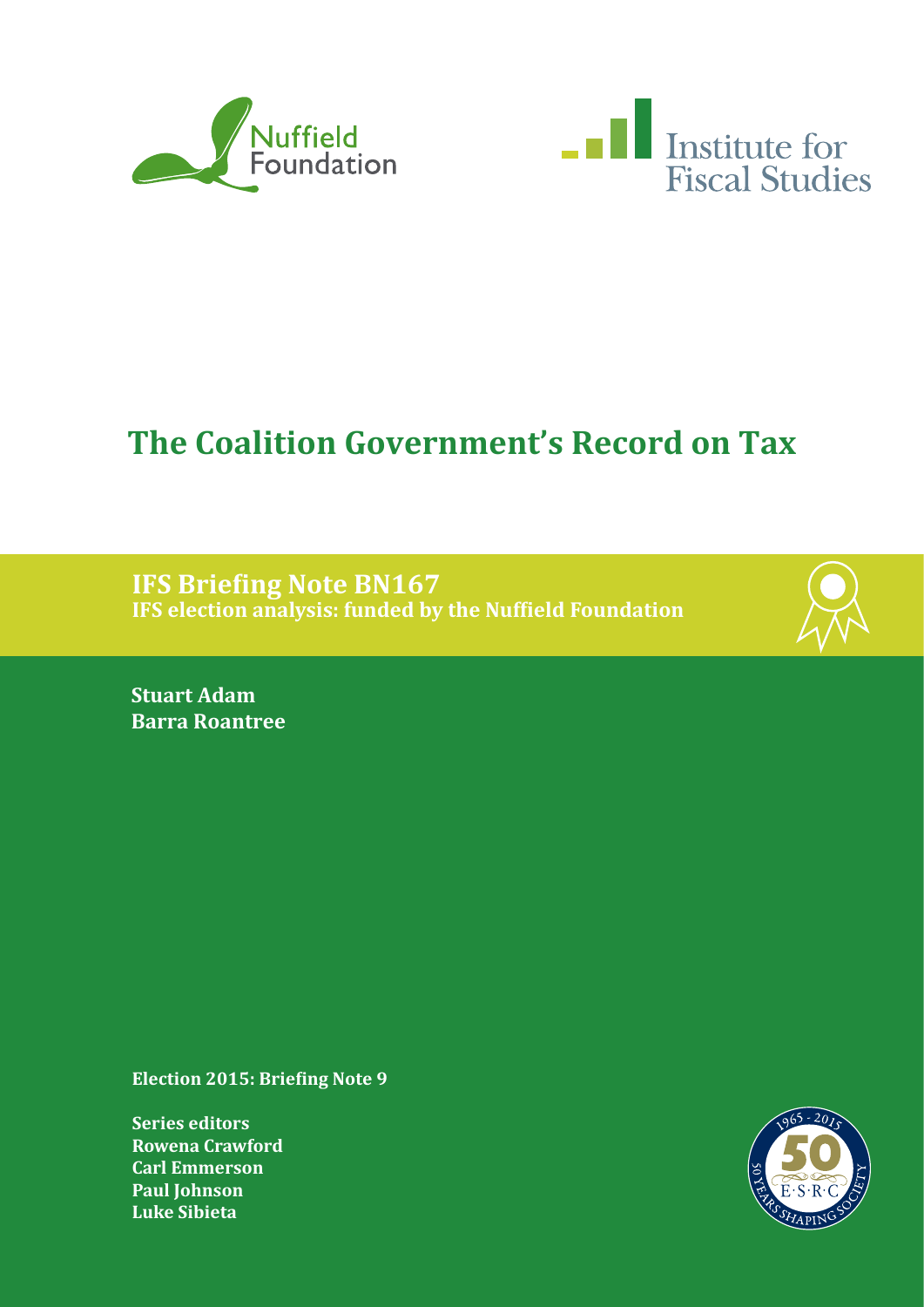## **The Coalition Government's Record on Tax**

### **Stuart Adam and Barra Roantree[1](#page-1-0)**

© The Institute for Fiscal Studies, March 2015 *ISBN: 978-1-909463-84-4*

#### **Executive summary**

- As part of its deficit reduction programme, the coalition government has made tax changes whose direct impact is to reduce borrowing by  $£16.4$  billion in 2015-16: the net effect of £64.3 billion of tax rises and £48.0 billion of tax cuts. Despite these tax-raising reforms, government revenues as a share of national income are forecast to be no higher in 2015-16 than they were in 2009-10, since growth in individuals' earnings and companies' taxable profits has been unusually slow.
- The biggest tax increases were implemented early in the parliament: a rise in the main rate of VAT from 17.5% to 20%, a sharp reduction in the amount that can be saved in tax-privileged pensions, and a 1 percentage point increase in employer, employee and self-employed rates of National Insurance contributions (NICs) that had already been pencilled in by the previous Labour government.
- The government has also managed to find scope for three big tax cuts with a combined cost of  $£19.5$  billion in 2015-16. Increasing the income tax personal allowance to £10,600 has cost £8.0 billion (net of reductions to the higher-rate threshold), reducing the main rate of corporation tax from 28% to 20% has cost £7.6 billion, and real-terms cuts to fuel duties have cost £3.9 billion.
- For the most part, the reforms introduced by the coalition have involved changes to rates and thresholds with little attempt to address the fundamental structural deficiencies of the tax system. VAT has been increased but its base not broadened. Fuel duties have been cut but their increasing unsuitability for tackling congestion has not been addressed. Corporation tax has been cut but its base continues to distort investment and financing decisions. Income tax and NICs rates and thresholds have been changed but the two taxes have not been integrated. Business rates have been cut but made more unstable and continue to discourage propertyintensive production. Council tax has been cut but allowed to get ever more out of date. Inheritance tax has been increased but its loopholes untouched. Capital gains tax has been increased but with no clear strategy for dealing with the tension between minimising disincentives to save and minimising avoidance opportunities.

<span id="page-1-0"></span> $^1$  The authors thank James Browne, Rowena Crawford, Carl Emmerson, Paul Johnson and Luke Sibieta for helpful comments and suggestions and Judith Payne for copy-editing. The authors gratefully acknowledge funding from the Nuffield Foundation, which has provided generous support for ongoing IFS analysis relating to the 2015 general election. The Nuffield Foundation is an endowed charitable trust that aims to improve social well-being in the widest sense. It funds research and innovation in education and social policy and also works to build capacity in education, science and social science research. The Nuffield Foundation has funded this project, but the views expressed are those of the authors and not necessarily those of the Foundation. More information is available a[t http://www.nuffieldfoundation.org.](http://www.nuffieldfoundation.org/) Support from the Economic and Social Research Council (ESRC) through the Centre for the Microeconomic Analysis of Public Policy at IFS (grant reference ES/H021221/1) is also gratefully acknowledged. The Family Resources Survey was collected by the Department for Work and Pensions and made available through the Economic and Social Data Service (ESDS), which bears no responsibility for the interpretation of the data in this briefing note. Living Costs and Food Survey data are collected by the Office for National Statistics and distributed by the ESDS. Crown copyright material is reproduced with the permission of the Controller of HMSO and the Queen's Printer for Scotland.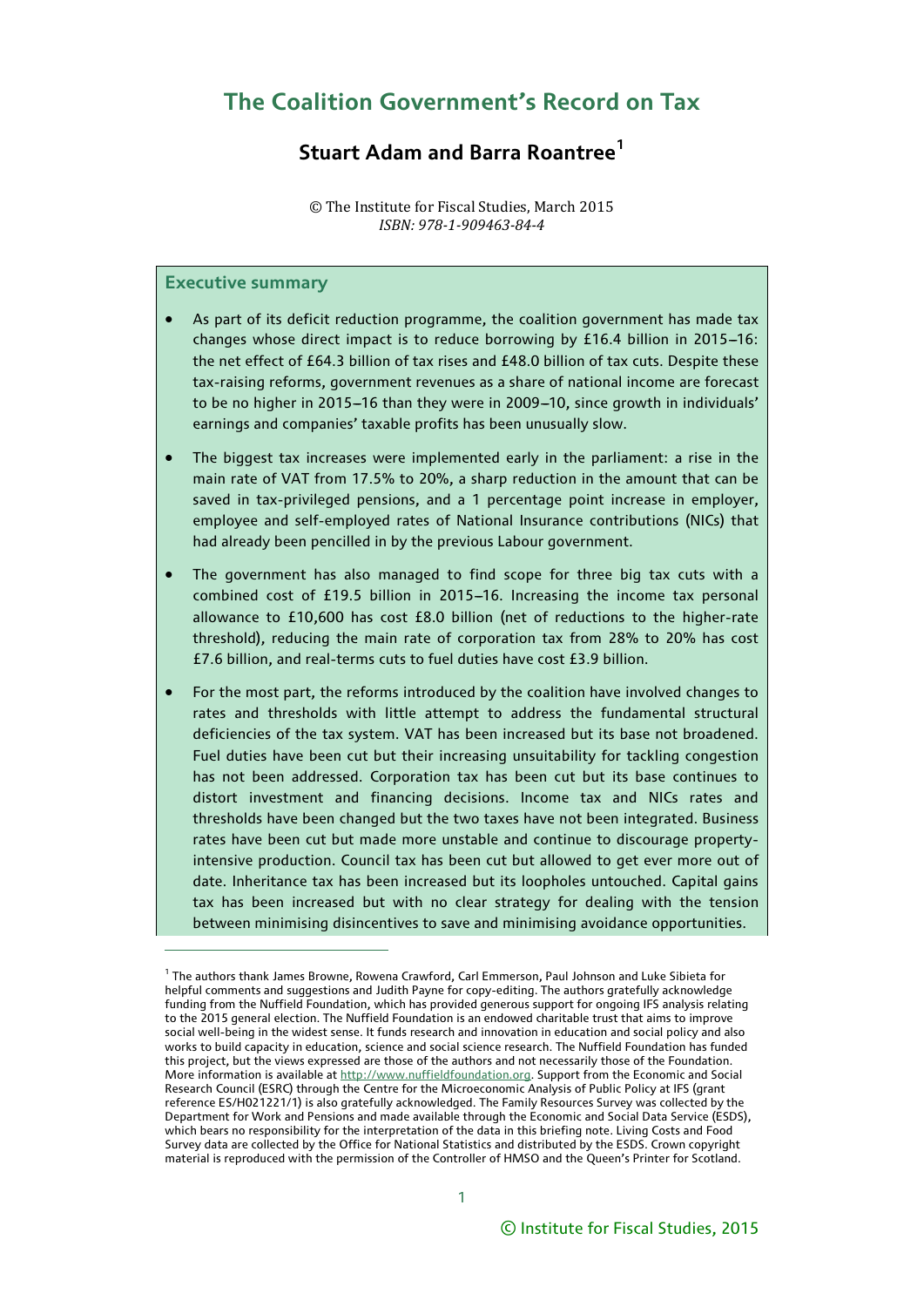- There have been some welcome structural reforms, but even there the job is incomplete. Stamp duty land tax no longer has big jumps in liabilities at price thresholds for housing, but still does have them for non-domestic properties, and the more fundamental problems with the tax remain. The use of the discredited retail prices index to adjust the system for inflation has been ended for direct taxes, but not for indirect taxes, and an increasing number of thresholds are not uprated at all.
- The coalition has made some admirable improvements to the institutions of tax policy, enhancing transparency and allowing better scrutiny. But the way in which it has announced tax policy has not always been so admirable. While in some areas the government followed a clear plan, as with the corporate tax road map, other areas -such as fuel duties and business rates  $-$  have seen a stream of ad hoc, often temporary, announcements overtaking each other without a clear statement of principles or long-run intentions.
- The next government will face two immediate challenges: what role (if any) tax changes should play in reducing the still-large budget deficit, and how to manage the devolution of tax-setting powers to different parts of the UK. There are also longer-term challenges. Incomes have become more concentrated in the hands of a small number of people, which may lead governments to want to tax them more heavily but also means that tax revenues are already perilously reliant on this group. And the international mobility of tax bases continues to grow. Long-standing weaknesses in the tax system also remain to be addressed, and the next government would do well to set out a strategy for doing so.

# **1. Introduction**

The coalition government has overseen a large fiscal consolidation since coming to office, with government borrowing forecast to fall from 10.2% of national income in 2009–10 to 4.0% in 2015–16. The emphasis of this deficit reduction has been on spending cuts, which have accounted for 82% of the consolidation to date. The overall direct impact of tax changes implemented by the coalition has also been to reduce borrowing, by £16.4 billion in [2](#page-2-0)015–16: the net effect of £64.3 billion of tax rises and £48.0 billion of tax cuts.<sup>2</sup>

In this briefing note, we assess the coalition government's reforms to the tax system. Although it implemented some large tax rises early in the parliament – an increase in the main rate of VAT and in all rates of National Insurance contributions (NICs) – the government has also managed to find scope for significant tax cuts. Just three of these – increases in the income tax personal allowance (net of reductions in the higher-rate threshold), cuts to the main rate of corporation tax, and real-terms cuts to fuel duties – have a combined cost of £19.5 billion in 2015–16. But the coalition's changes to the tax system go far beyond that, with a large number of smaller measures constituting the bulk of its activity.

<span id="page-2-0"></span> $<sup>2</sup>$  The role of tax changes in reducing the government's budget deficit is set out more fully in C. Emmerson and</sup> G. Tetlow, 'Public finances under the coalition', in C. Emmerson, P. Johnson and R. Joyce (eds), *The IFS Green Budget: February 2015*, 2015[, http://www.ifs.org.uk/publications/7530.](http://www.ifs.org.uk/publications/7530)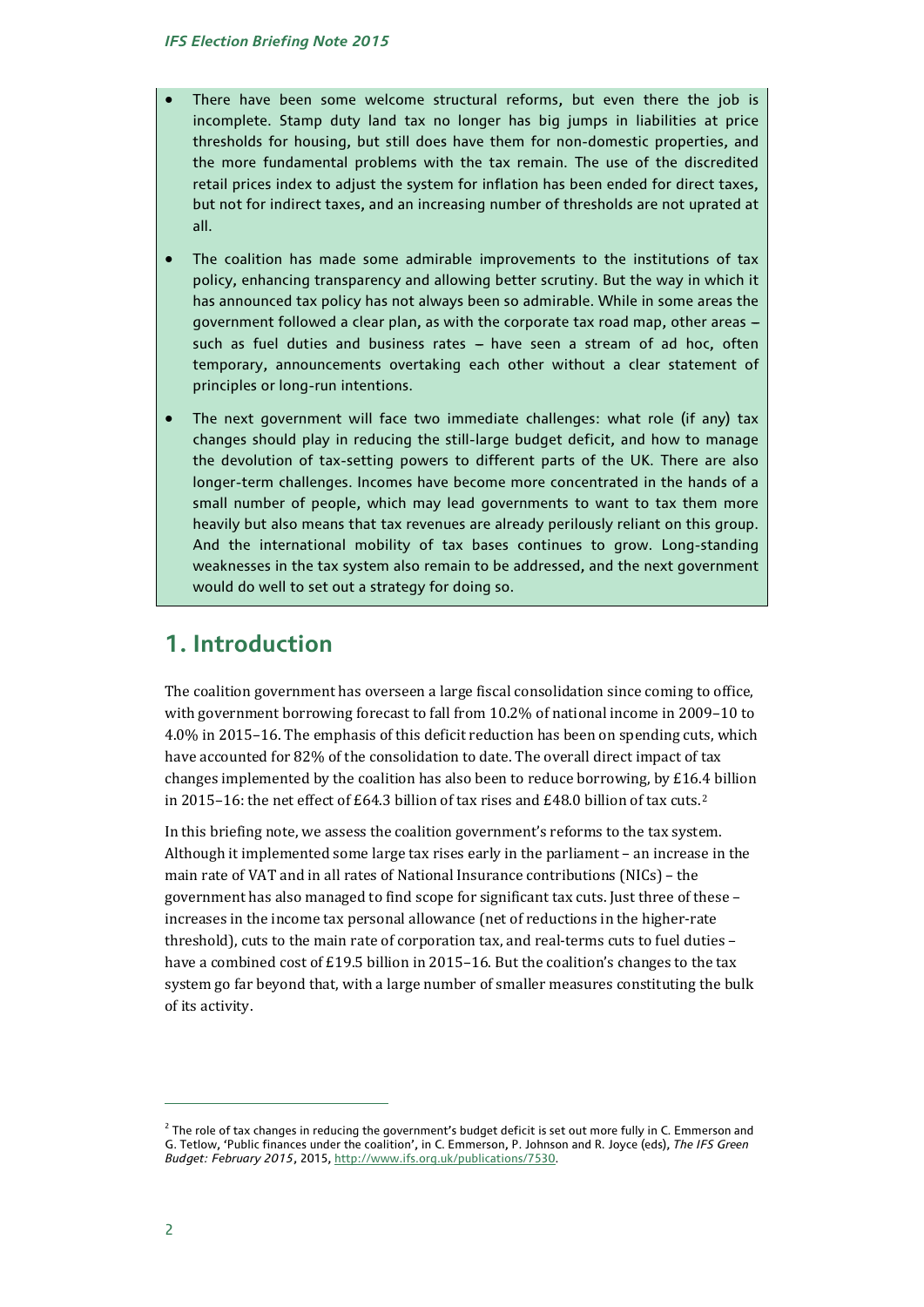The overall effect of tax (and benefit) reforms on the distribution of incomes and work incentives is discussed in a separate IFS briefing note.[3](#page-3-0) It shows that tax and benefit reforms have taken money from lower-income households and above all from the highest-income tenth, with upper-middle-income households little affected on average (and indeed gaining from tax reforms in isolation); work incentives have been strengthened principally by cuts to means-tested benefits, though tax changes also contribute. The focus of this briefing note is rather on the design of the individual reforms and on what they imply for the coherence of the tax system as a whole. Our analysis is limited to (direct and indirect) personal taxes: we do not discuss corporation tax or the bank levy, which are covered in a separate briefing note.<sup>[4](#page-3-1)</sup>

The rest of this note proceeds as follows. Section 2 briefly outlines how government revenues have evolved over the coalition's time in office and the contribution that tax reforms have made to that. Section 3 discusses changes to the indexation of direct tax thresholds, while Sections 4 to 7 assess in turn the coalition's reforms to taxes on earnings, savings, spending and property. Section 8 discusses the government's approach to tax evasion and avoidance, while Section 9 looks at changes in the way that tax policy is made. Section 10 sets out some of the challenges that the next government will face and Section 11 concludes.

### **2. Revenues under the coalition government**

Government revenue is forecast to be £670.3 billion in 2015–16. That equates to 35.5% of national income, similar to its share in 2009–10. Since, as noted above, the net effect of coalition policy has been to increase taxes, this implies in the absence of reforms revenue would have fallen substantially as a share of national income over this parliament. Ordinarily, we might expect receipts to grow as a share of national income over time because many thresholds in the tax system – most notably in income tax, capital gains tax, stamp duty land tax and inheritance tax – either are not indexed at all or increase in line with inflation, which is typically lower than growth in the underlying tax base (e.g. incomes or transacted house prices). Estimates based on past data suggest that one might expect this 'fiscal drag' to push receipts up by about 0.1% of national inco[m](#page-3-2)e each year: in other words, tax revenues should rise as a percentage of national income.5 Yet as the cross in Figure 2.1 shows, without the tax changes implemented by the coalition we estimate tax revenues would have fallen to 34.[6](#page-3-3)% of national income.<sup>6</sup>

The period from 2009–10 to 2015–16 has of course been far from normal. The economy has recovered slowly from the 2008 financial crisis and associated recession, with real GDP only surpassing its pre-crisis peak in 2013–14. In such times, the relationship between tax revenue and national income described above is likely to be quite different.

<span id="page-3-0"></span> $3$  J. Browne and W. Elming, 'The effect of the coalition's tax and benefit changes on household incomes and work incentives', IFS Briefing Note BN159, 2015[, http://www.ifs.org.uk/publications/7534.](http://www.ifs.org.uk/publications/7534)

<span id="page-3-1"></span><sup>4</sup> H. Miller and T. Pope, 'Corporation tax changes and challenges', IFS Briefing Note BN163, 2015, [http://www.ifs.org.uk/uploads/publications/bns/BN163.pdf.](http://www.ifs.org.uk/uploads/publications/bns/BN163.pdf)

<span id="page-3-2"></span><sup>5</sup> Source: paragraph 2.19 of T. Helgadottir, G. Chamberlin, P. Dhami, S. Farrington and J. Robins, 'Cyclically adjusting the public finances', OBR Working Paper 3, 2012, [http://budgetresponsibility.independent.gov.uk/wordpress/docs/Working-paper-No3.pdf.](http://budgetresponsibility.independent.gov.uk/wordpress/docs/Working-paper-No3.pdf)

<span id="page-3-3"></span> $6$  This is a purely arithmetical calculation: in practice, of course, the path of the economy and of revenues would have been different if no tax changes had been implemented.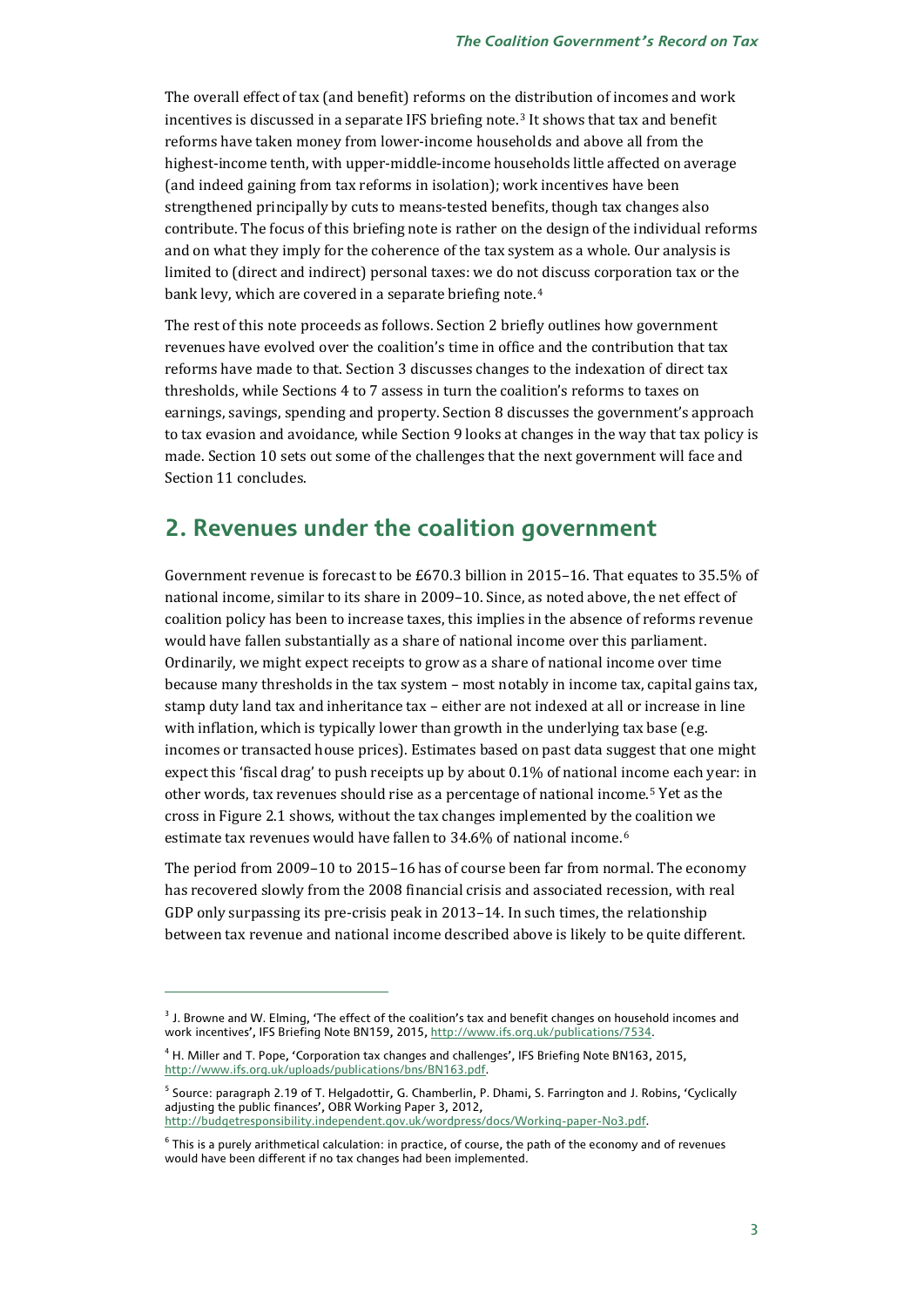

#### Figure 2.1. Total government revenue over time

Source: Office for Budget Responsibility, Public Finances Databank, March 2015, available at [http://budgetresponsibility.org.uk/data/;](http://budgetresponsibility.org.uk/data/) Table 2.1.

The slow growth in underlying revenue over the past five years has been primarily driven by taxes on labour income and on corporate profits.<sup>[7](#page-4-0)</sup>

Although employment held up surprisingly well given the depth and duration of the recession – and has now recovered to its pre-crisis level – average weekly earnings of those in work have risen less quickly than inflation as measured by the consumer prices index (CPI): by the third quarter of 2014, average weekly earnings were around the same in real terms as they were over 10 years earlier in 2004Q2. Growth that is employmentdriven rather than earnings-driven is likely to lead to slower growth in tax revenue, as a given amount of aggregate labour income will attract a larger number of tax-free personal allowances if there are more people in work, and less of the income will be taxable at higher rates if earnings are lower. In previous work, IFS researchers have shown that the fact that the composition of aggregate earnings has been less 'tax-rich' than originally expected can account for about £6.5 billion of t[he](#page-4-1) shortfall in income tax and NICs revenues relative to that expected in June 2010.8 In addition, the self-employed now make up a greater share of the total workforce and, because the self-employed are taxed at lower rates than employees, this will tend to further reduce tax revenues.

Corporation tax revenues were particularly badly hit by the recession and have been very slow to recover, with real receipts forecast to remain significantly below their pre-crisis peak even by 2019–20. This in part reflects the effect of accumulated losses, esp[ec](#page-4-2)ially in the financial sector, which will act to offset tax liabilities over the next few years.<sup>9</sup>

<span id="page-4-0"></span> $^7$  For a more detailed discussion, see R. Crawford, C. Emmerson, and G. Tetlow, 'Public finances: a dicey decade ahead', in C. Emmerson, P. Johnson and R. Joyce (eds), *The IFS Green Budget: February 2015*, 2015, [http://www.ifs.org.uk/publications/7530.](http://www.ifs.org.uk/publications/7530) 

<span id="page-4-1"></span><sup>&</sup>lt;sup>8</sup> See R. Crawford, C. Emmerson, and G. Tetlow, 'Public finances: a dicey decade ahead', in C. Emmerson, P. Johnson and R. Joyce (eds), *The IFS Green Budget: February 2015*, 2015, [http://www.ifs.org.uk/publications/7530.](http://www.ifs.org.uk/publications/7530)

<span id="page-4-2"></span><sup>&</sup>lt;sup>9</sup> For further discussion, see H. Miller and T. Pope, 'Corporation tax changes and challenges', IFS Briefing Note BN163, 2015[, http://www.ifs.org.uk/uploads/publications/bns/BN163.pdf.](http://www.ifs.org.uk/uploads/publications/bns/BN163.pdf)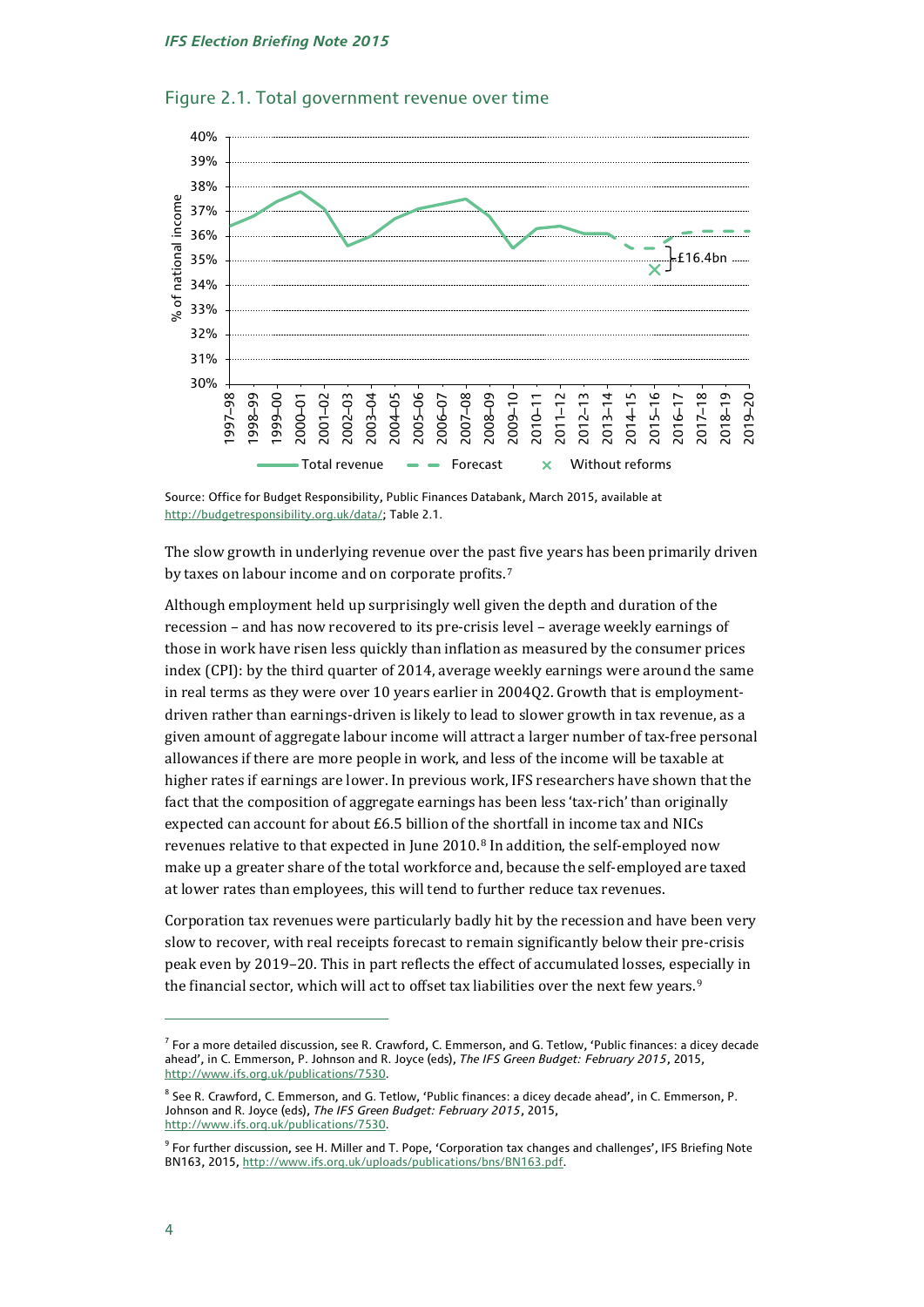

### Figure 2.2. Estimated revenue effects in 2015-16 of tax changes implemented by the coalition

Source: Authors' calculations using Office for Budget Responsibility's Policy Measures Database (downloaded from <http://budgetresponsibility.org.uk/data/> on 31 January 2015) and various HM Treasury Budget, Autumn Statement and Pre-Budget Report documents.

With this backdrop in place, we now turn to look at the revenue effect of policy measures. The overall direct impact of tax changes implemented by the coalition has been to reduce borrowing, by £16.4 billion in 2015–16: the net effect of £64.3 billion of tax rises and £48.0 billion of tax cuts. Figure 2.2 shows the gross giveaway and takeaway for a number of different taxes. Income tax has seen both the biggest gross giveaway (£15.5 billion) and the biggest gross takeaway (£17.6 billion), but they broadly offset each other in revenue terms, with the net effect being a £2.1 billion tax rise. The biggest net revenue-raiser has been VAT, while it is corporation tax revenues that have been reduced most by the coalition's reforms.

Table 2.1 sets out the revenue effects of some of the larger individual reforms. These show that the coalition's biggest single tax increase was the rise in the main rate of VAT from 17.5% to 20% (raising £14.0 billion), followed by the 1 percentage point increase in all employer, employee and self-employed rates of NICs (raising £11.8 billion). Perhaps surprisingly, the income tax giveaway from the higher personal allowance is more than matched by additional revenues from measures that increase income tax: these include reducing limits on tax-privileged pension saving (£5.0 billion) and a large number of smaller reforms (many of them anti-evasion and anti-avoidance measures). There have been net tax cuts in both fuel duties and onshore corporation tax, though taxation of North Sea oil and gas has been increased.

One tax cut not included in these figures is that to council tax, which is determined by local authorities (though influenced by central government). The average band D rate set by local authorities in England has fallen by 12% in real terms between 2010–11 and 2015–16, with central government part-funding this through increases in grants to local authorities that chose to freeze council tax rates in cash terms (see Section 7). Relative to continuing the average rate of increase from 2007–08 to 2010–11, this amounts to a total giveaway across Great Britain of £2.8 billion in 2015–16. Thus, while coalition (central)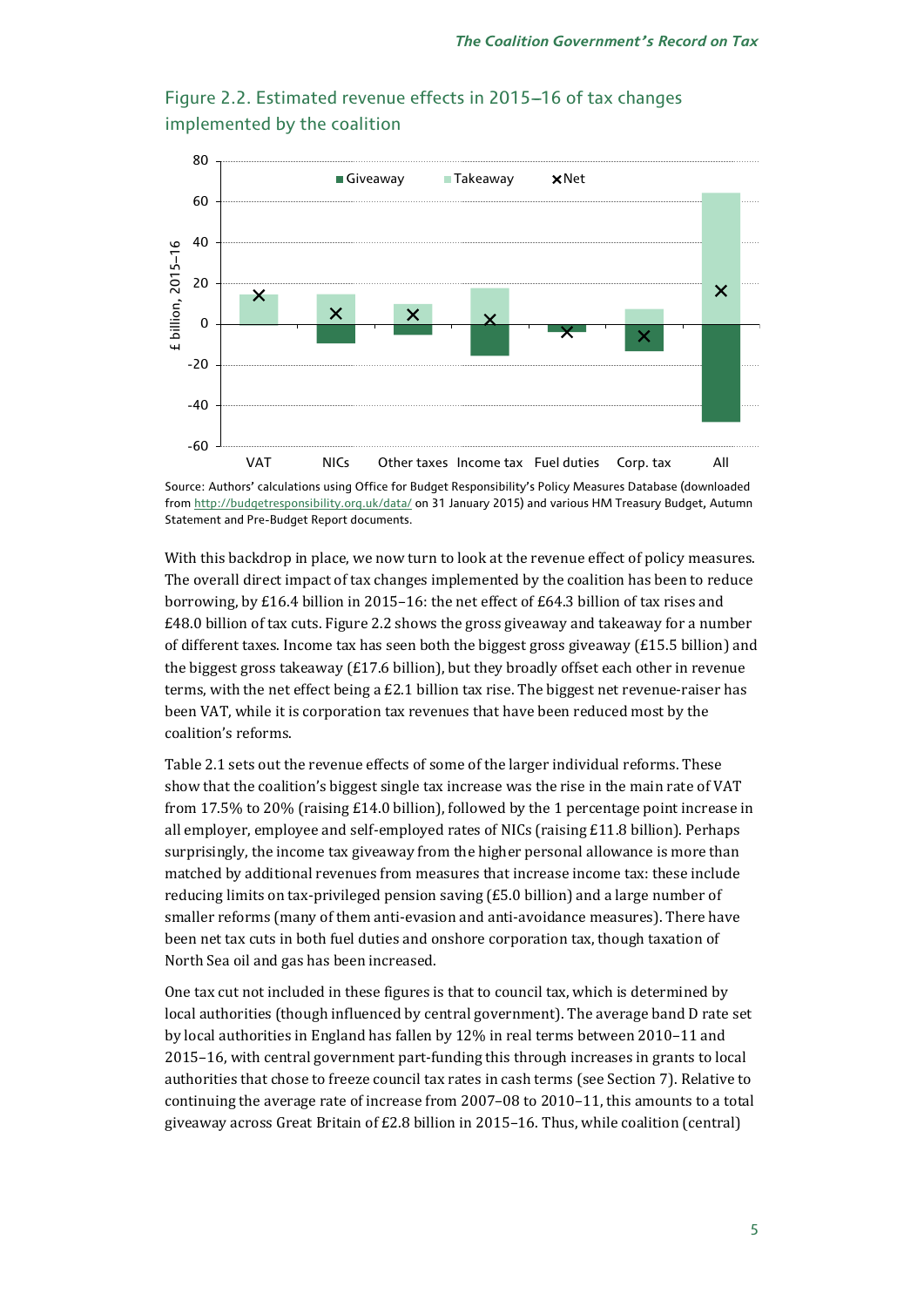government tax changes increase revenue by £16.4 billion, the net tax increase experienced by households is only £13.6 billion.

### Table 2.1. Estimated revenue effects in 2015-16 of tax changes implemented by the coalition government

|                                                                                                      | £ million |
|------------------------------------------------------------------------------------------------------|-----------|
| Income tax                                                                                           | $+2,100$  |
| of which:                                                                                            |           |
| Changes to the personal allowance and higher-rate<br>threshold (and to NICs UEL and UPL $^{\circ}$ ) | $-8,000$  |
| Reduction in the additional rate from 50% to 45%                                                     | $-100$    |
| 0% starting rate for savings income and band widened                                                 | $-300$    |
| Transferable allowance for some married couples                                                      | $-500$    |
| Reduction in pension contribution limits                                                             | +5,000    |
| Reduction in age-related allowances                                                                  | +1,000    |
| <b>Other</b>                                                                                         | $+5,000$  |
| National Insurance contributions                                                                     | $+5,200$  |
| of which:                                                                                            |           |
| Increase in rates                                                                                    | +11,800   |
| Increase in earnings thresholds                                                                      | $-7,400$  |
| Switch to CPI uprating of thresholds                                                                 | $+1,000$  |
| Introduction of employment allowance                                                                 | $-1,400$  |
| <b>Other</b>                                                                                         | $+1,200$  |
| <b>VAT</b>                                                                                           | $+14,100$ |
| of which:                                                                                            |           |
| Increase in main rate                                                                                | +14,000   |
| <b>Other</b>                                                                                         | $+100$    |
| Stamp duty land tax                                                                                  | $-300$    |
| of which:                                                                                            |           |
| Introduction of higher rates on properties over £1m                                                  | +500      |
| Abolition of 'slab' structure                                                                        | $-800$    |
| Corporation tax                                                                                      | $-5,900$  |
| of which:                                                                                            |           |
| Reduction in main rate from 28% to 20%                                                               | -7,600    |
| Reduction in small profits rate from 21% to 20%                                                      | $-1,400$  |
| Changes to capital allowances                                                                        | $+700$    |
| Introduction of patent box                                                                           | -700      |
| Changes to North Sea oil and gas taxation                                                            | +2,000    |
| <b>Other</b>                                                                                         | $+1,100$  |
| <b>Bank levy</b>                                                                                     | $+2,900$  |
| <b>Fuel duties</b>                                                                                   | $-3,900$  |
| <b>Business rates</b>                                                                                | $-1,600$  |
| Capital gains tax                                                                                    | $+1,100$  |
| Other taxes                                                                                          | $+2,400$  |
| <b>Total</b>                                                                                         | $+16,400$ |

<sup>a</sup> UEL is upper earnings limit. UPL is upper profits limit.

Source: Authors' calculations using Office for Budget Responsibility's Policy Measures Database (downloaded from <http://budgetresponsibility.org.uk/data/> on 31 January 2015) and various HM Treasury Budget, Autumn Statement and Pre-Budget Report documents.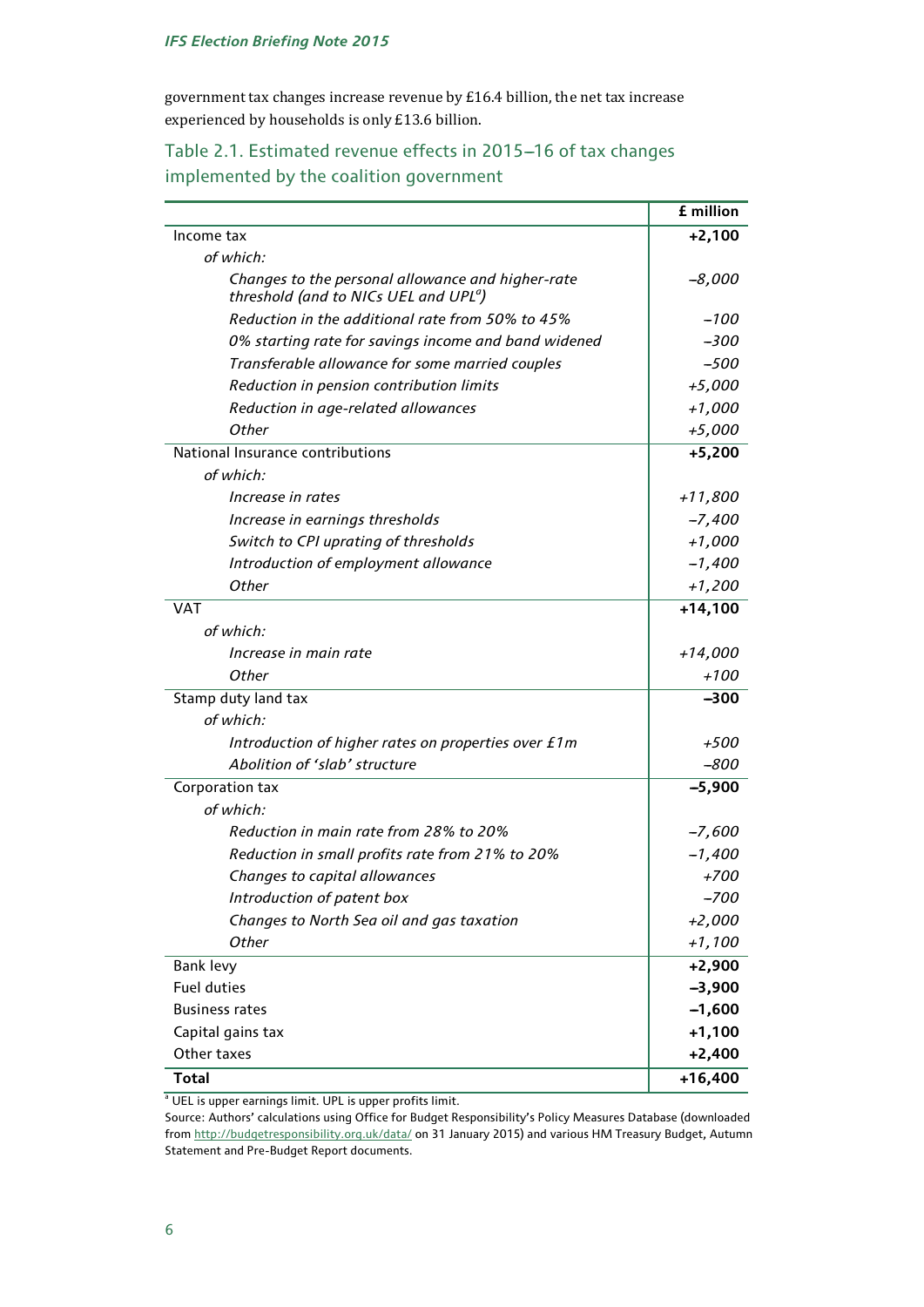# **3. Indexation of tax thresholds**

The government's public finance forecasts assume that most tax thresholds will be uprated each April to keep pace with inflation, and that is what normally happens. Both the government and we measure 'reforms' relative to that 'no change' baseline of inflation uprating. In Budget 2011, the government announced that the inflation measure used to uprate direct tax thresholds would change from the retail prices index (RPI) to the consumer prices index (CPI). In some cases, this switch would happen immediately; in others, by the end of the parliament.

CPI inflation tends to be lower than RPI inflation, so this switch raises revenue, with lower tax thresholds meaning that more income falls into higher tax brackets.<sup>[10](#page-7-0)</sup> It is forecast to raise  $£1.1$  billion a year in 2015–16, but since uprating will be lower every year into the future, the revenue effect will get ever larger: the longer the horizon examined, the more significant this reform appears.

The RPI is a discredited measure of inflation, stripped of its National Statistic status in 2013 because of its flaws, and moving away from it is welcome. However, the reform has not been carried out in a consistent manner:

- Indirect taxes and business rates continue to be uprated with RPI inflation by default. It is hard to think of a reason to uprate direct and indirect taxes differently, or indeed to use the RPI for uprating anything. Switching to the CPI for indirect taxes would mean lower excise duties and therefore reduce revenue; switching to the CPI for business rates would increase revenue.[11](#page-7-1)
- Some thresholds are by default not uprated at all. These include thresholds for stamp duty land tax (SDLT) and the  $E40,000$  annual limit and  $E1.25$  million lifetime limit on what can be saved in a tax-favoured private pension. And it is striking that thresholds introduced into the system recently are among those not uprated at all: they include the £100,000 threshold at which the income tax personal allowance is withdrawn and the £150,000 threshold at which the additional (45%) rate of income tax becomes payable. These thresholds therefore fall over time in real terms, often leading to rapid 'fiscal drag' as even nominal growth in the tax base extends the reach of higher rates of tax. In some cases (such as the pension saving limits), governments have simply allowed this; in other cases (such as SDLT), governments have responded with sudden sharp increases in thresholds (e.g. doubling them) every few years. It would be better if the thresholds were suitably indexed every year instead, so that they evolved more gradually and predictably.

What is needed is a more coherent approach to the indexation of tax (and benefit) parameters more generally. The government could decide that cash values in the tax system should be indexed to inflation, in which case it should apply a suitable measure

<span id="page-7-0"></span> $^{10}$  This is not the case for all thresholds: for example, the main rate of employee NICs falls from 12% to 2% at the upper earnings limit (UEL), so increasing this threshold at a slower rate actually costs the government money. Most direct tax thresholds are associated with increasing rates, however, so the overall effect is to increase revenue.

<span id="page-7-1"></span><sup>&</sup>lt;sup>11</sup> Business rates are limited by legislation to rise no faster than RPI inflation. The government could still choose to uprate them by CPI inflation instead unless the CPI increased faster than the RPI, in which case a change to primary legislation would be needed.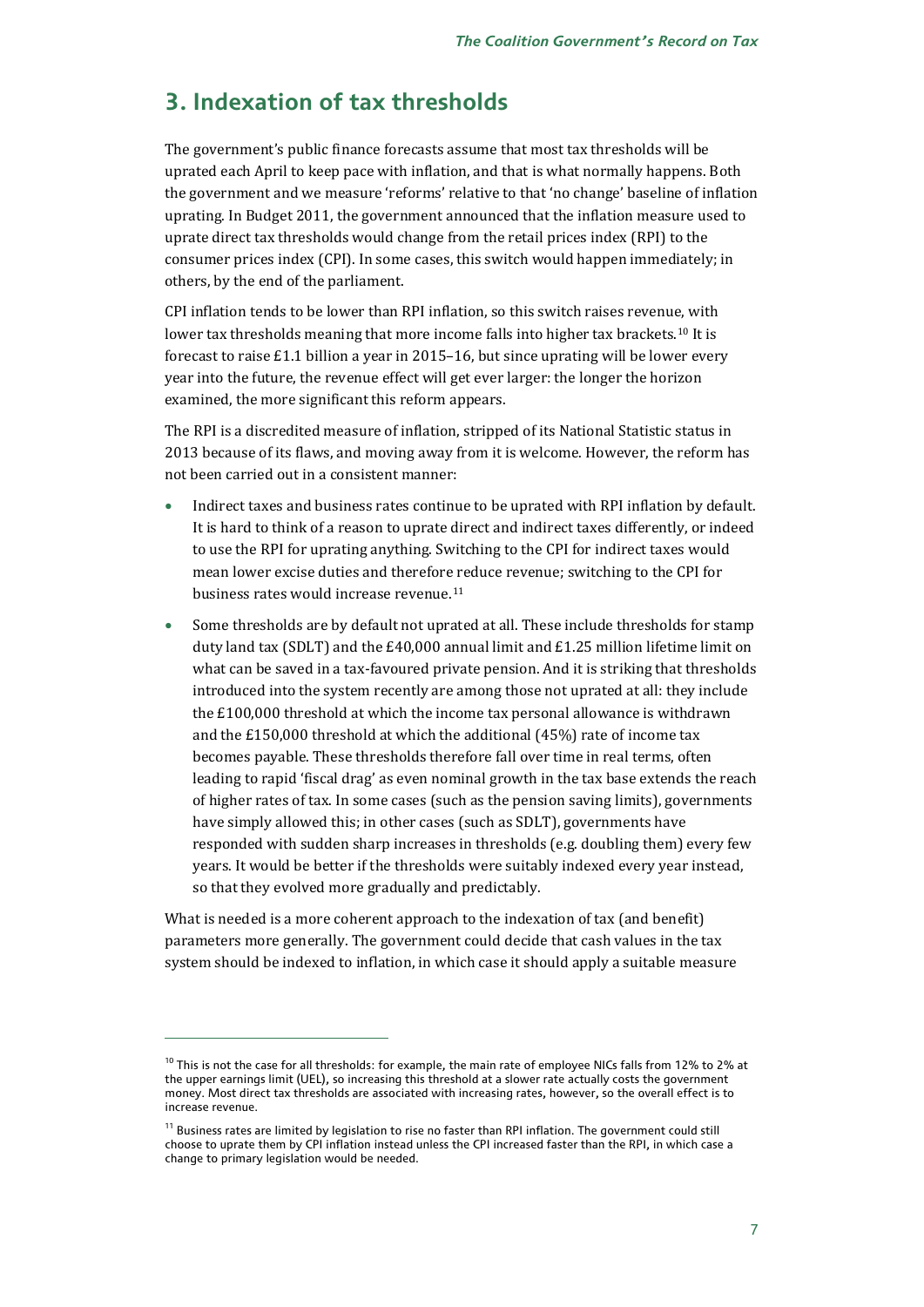across the board.[12](#page-8-0) Or it could take the view that each tax should be indexed to something appropriate to its base – income tax thresholds in line with average incomes, SDLT in line with property prices, etc. – which would minimise fiscal drag. But while even a partial move away from using the RPI is welcome, the current mishmash of indexation rules across the tax and benefit system is also indefensible. The next government should set out its thinking on uprating policy systematically.

# **4. Taxes on earned income**

The UK has two taxes on individuals' earnings: income tax and National Insurance contributions. We first examine the changes the coalition has made to income tax and then turn to consider NICs.

The coalition government has made three main changes to the income tax schedule:

- The personal allowance has been increased to £10,600 in 2015–16, £2,835 higher than the £7,765 it would have been if the 2010–11 allowance had simply been increased in line with RPI inflation (used by default for uprating at the time).
- The higher-rate threshold will be £42,385 rather than £52,765, a reduction of £10,380.[13](#page-8-1)
- The additional rate that applies to incomes above £150,000 has been reduced from 50% to 45%.

The effect of these changes on the income tax schedule for earned income is shown in Figure 4.1, along with the gain or loss (in terms of income tax liability) at each level of income. Before discussing these three reforms, it is worth noting that the strangest feature of this schedule has not been reformed: the effective 60% rate that applies in a band of income above £100,000, where the gradual withdrawal of the personal allowance creates an extra 20p of income tax liability, on top of 40p higher-rate tax, for each extra  $£1$  of income.<sup>[14](#page-8-2)</sup> Indeed, the increase in the personal allowance means that this 60% band is now wider, reaching up to £121,200 rather than £115,530. It is hard to see why the marginal income tax rate should increase from 40% to 60% and then drop back down to 40% before the 45% additional rate kicks in, and the main reason this anomaly attracts so little attention is probably that it is described in such an obscure way – as a withdrawn personal allowance rather than a 60% rate – that few people understand it.

The £2,835 increase in the income tax personal allowance is perhaps the coalition's most prominent tax reform. It represents an income tax reduction of £567 per year for each basic-rate taxpayer, and takes 2.6 million individuals out of income tax altogether (these individuals gain between zero and £567). For those who do not have enough unearned income to pay income tax, this £567 is an additional incentive to work.[15](#page-8-3)

<span id="page-8-0"></span><sup>12</sup> For a discussion of the merits of different inflation measures, see P. Johnson, *UK Consumer Price Statistics: A Review*, UK Statistics Authority, 2015[, http://www.statisticsauthority.gov.uk/reports--](http://www.statisticsauthority.gov.uk/reports---correspondence/current-reviews/range-of-prices-statistics.html) [correspondence/current-reviews/range-of-prices-statistics.html.](http://www.statisticsauthority.gov.uk/reports---correspondence/current-reviews/range-of-prices-statistics.html)

<span id="page-8-1"></span> $13$  This change also applies to the NICs upper earnings limit and upper profits limit, which are aligned with the income tax higher-rate threshold.

<span id="page-8-2"></span><sup>&</sup>lt;sup>14</sup> The personal allowance is reduced by 50p for each £1 of income above £100,000. This extra 50p of taxable income, taxed at the 40% higher rate, adds 20p to tax liability on top of the 40p tax on the £1 itself.

<span id="page-8-3"></span><sup>&</sup>lt;sup>15</sup> It is also possible that some basic-rate taxpayers who receive a tax cut may not need to work as much. Such 'income effects' apply to all tax changes - people who receive tax cuts may be able to afford to work less, and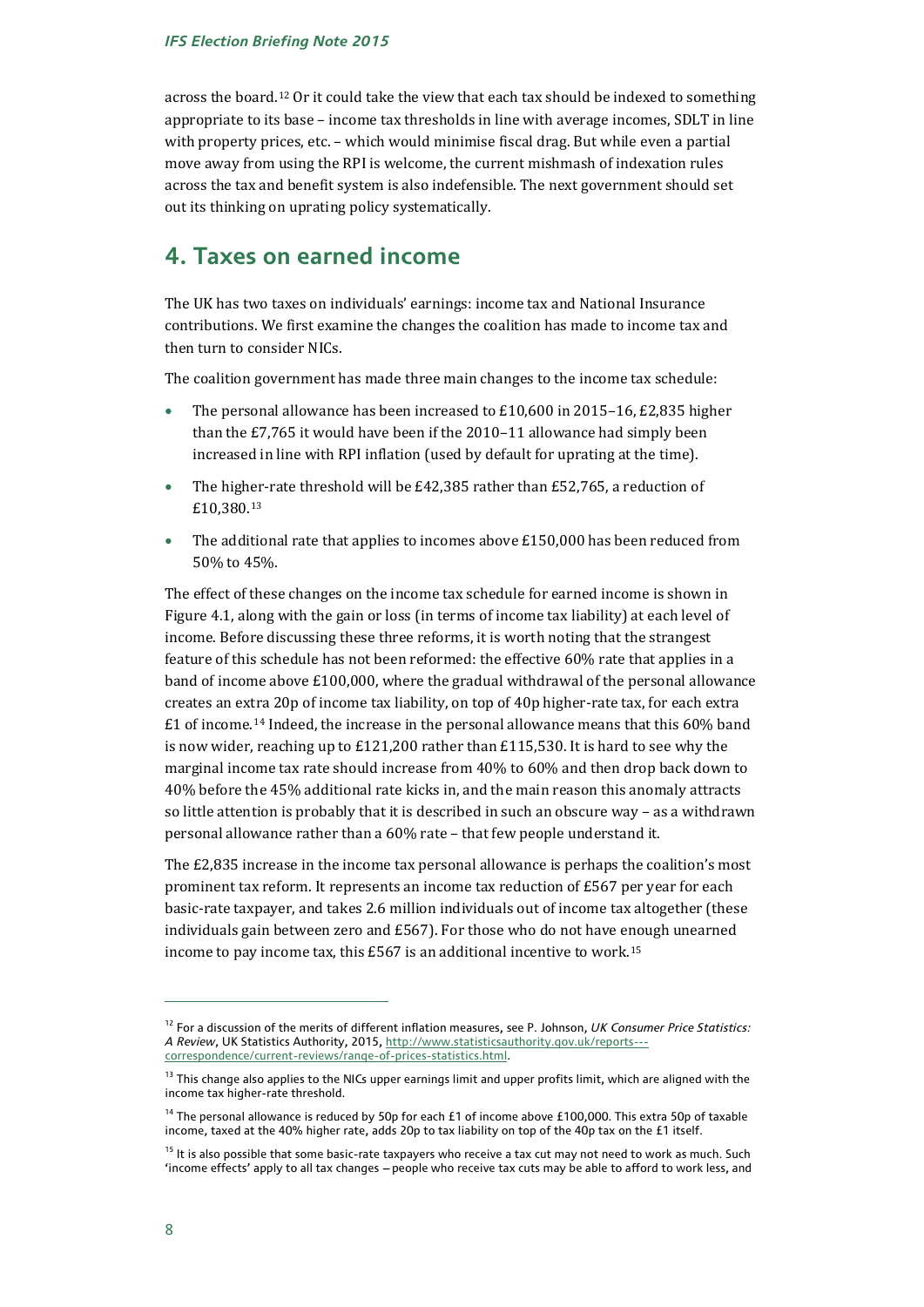

Figure 4.1. Income tax schedule for earned income, 2015-16

Note: Assumes individual is aged under 65 and all taxable income is earnings.

At the same time, big reductions in the higher-rate threshold (including some that were planned by the previous Labour government but which the coalition chose to implement) have more than offset higher-rate taxpayers' gains from the increased personal allowance: most higher-rate taxpayers will pay  $E$ 471 per year more than if these reforms had not happened.<sup>[16](#page-9-0)</sup> The decision to reduce the higher-rate threshold by more than £10,000 has led to an increase of over 2 million in the number of individuals subject to the higher or additional rate of income tax. Figure 4.2 shows that the number of people facing higher rates of income tax is forecast to rise from 3.3 million in 2010–11 to 5.1 million by 2015–16. Had the higher-rate threshold instead risen in line with RPI inflation, we estimate this number would have fallen slightly to 2.9 million. At the 2014 Conservative Party conference, the Prime Minister said that he thought the trend of rising numbers of higher-rate taxpayers undesirable and proposed to increase the higher-rate threshold to £50,000 by the end of the next parliament, but that is not official government policy.[17](#page-9-1) If the higher-rate threshold is uprated as normal, and taking the Office for Budget Responsibility (OBR)'s forecasts for growth in incomes, previous IFS research

people who see tax increases may feel a need to work more - and we do not discuss them further in this briefing note.

<span id="page-9-0"></span><sup>16</sup> As Figure 4.1 shows, the extra *income tax* paid by most higher-rate taxpayers is £1,509 per year. The overall loss to higher-rate taxpayers is less than this because the NICs upper earnings limit (and upper profits limit for the self-employed) is aligned with the income tax higher-rate threshold, so reductions in the higher-rate threshold that result in more income being taxed at 40% rather than 20% also result in more earnings being subject to employee NICs at 2% instead of 12%. Taking this change in the UEL into account, higher-rate taxpayers will normally pay £471 more. If we exclude the (small) changes to the personal allowance and (bigger) changes to the higher-rate threshold that were announced by Labour but implemented by the coalition, basic-rate taxpayers gain £593 per year rather than £567 and higher-rate taxpayers gain £38 per year rather than losing £471.

<span id="page-9-1"></span><sup>&</sup>lt;sup>17</sup> Se[e http://press.conservatives.com/post/98882674910/david-cameron-speech-to-conservative-party.](http://press.conservatives.com/post/98882674910/david-cameron-speech-to-conservative-party)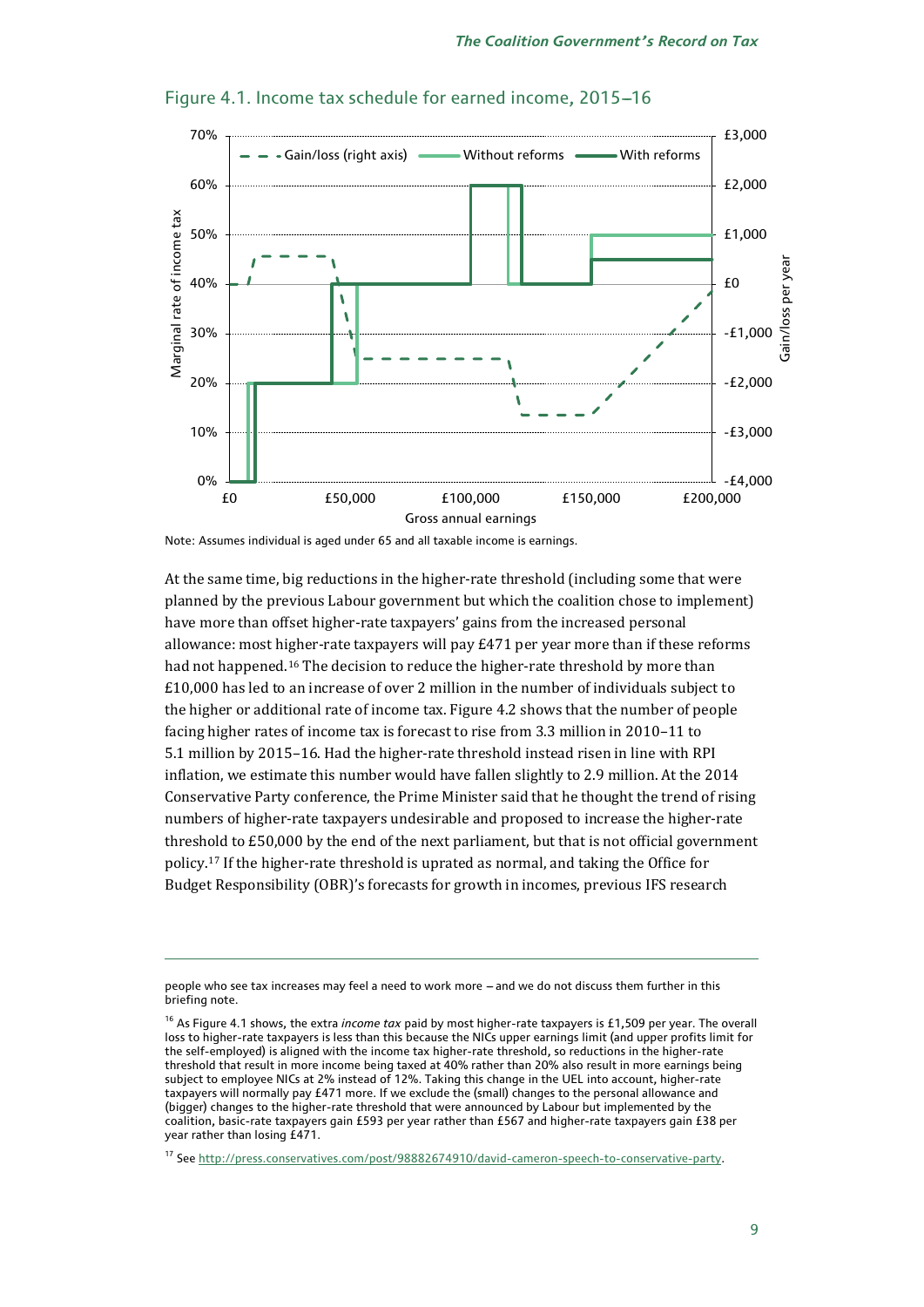

### Figure 4.2. Total number of income taxpayers and number paying higher or additional rates

Note: Data points for 2008-09 are linear interpolations and those from 2013-14 onwards are forecasts. Source: HM Revenue & Customs, table 2.1, [https://www.gov.uk/government/statistics/number-of-individual](https://www.gov.uk/government/statistics/number-of-individual-income-taxpayers-by-marginal-rate-gender-and-age)[income-taxpayers-by-marginal-rate-gender-and-age;](https://www.gov.uk/government/statistics/number-of-individual-income-taxpayers-by-marginal-rate-gender-and-age) authors' calculations using the IFS tax and benefit microsimulation model, TAXBEN, run on uprated data from the 2012-13 Family Resources Survey.

estimated that fiscal drag will increase this number by a further 1.2 million by 2020–21 and by 2.8 million by 2025–26.[18](#page-10-0)

Taken together, the changes to the personal allowance and higher-rate threshold (and NICs upper earnings limit) implemented by the coalition have a net cost of £8.0 billion in 2015–16, according to official estimates.

A casual glance at the dashed line in Figure 4.1 might suggest that the changes to the personal allowance and the higher-rate threshold have benefited those on low incomes and hurt those on high incomes. That impression is only partly correct. It is true that basic-rate taxpayers gain from the reforms while higher-rate taxpayers lose. But the population is overwhelmingly concentrated on the left-hand side of the chart: only 10% of the adult population will pay higher- or additional-rate tax in 2015–16, whereas around 44% will not have an income high enough to pay income tax at all.[19](#page-10-1) So the number losing is relatively small; the principal comparison is between those basic-rate taxpayers who have seen their annual income tax liabilities fall by £567 per year and those whose incomes are too low to have gained from a higher personal allowance. Furthermore, Figure 4.1 shows only the effect on income tax liabilities: among basic-rate taxpayers, the £567 income tax cut will be worth less to those with lower incomes whose housing benefit or council tax support is reduced in response to their higher after-tax incomes. Finally, note that Figure 4.1 shows the effect on individuals. If instead we

<span id="page-10-0"></span><sup>&</sup>lt;sup>18</sup> See R. Crawford, C. Emmerson and G. Tetlow, 'Public finances: a dicey decade ahead', in C. Emmerson, P. Johnson and R. Joyce (eds), *The IFS Green Budget: February 2015*, 2015, [http://www.ifs.org.uk/publications/7530.](http://www.ifs.org.uk/publications/7530)

<span id="page-10-1"></span> $19$  Number of taxpayers and higher-rate taxpayers as per Figure 4.2; adult population defined as those aged 16 or over and taken from table A1-1 of Office for National Statistics, *2012-Based Principal Population Projections*[, http://www.ons.gov.uk/ons/rel/npp/national-population-projections/2012-based-projections/rft](http://www.ons.gov.uk/ons/rel/npp/national-population-projections/2012-based-projections/rft-table-a1-1-principal-projection---uk-summary.xls)[table-a1-1-principal-projection---uk-summary.xls.](http://www.ons.gov.uk/ons/rel/npp/national-population-projections/2012-based-projections/rft-table-a1-1-principal-projection---uk-summary.xls)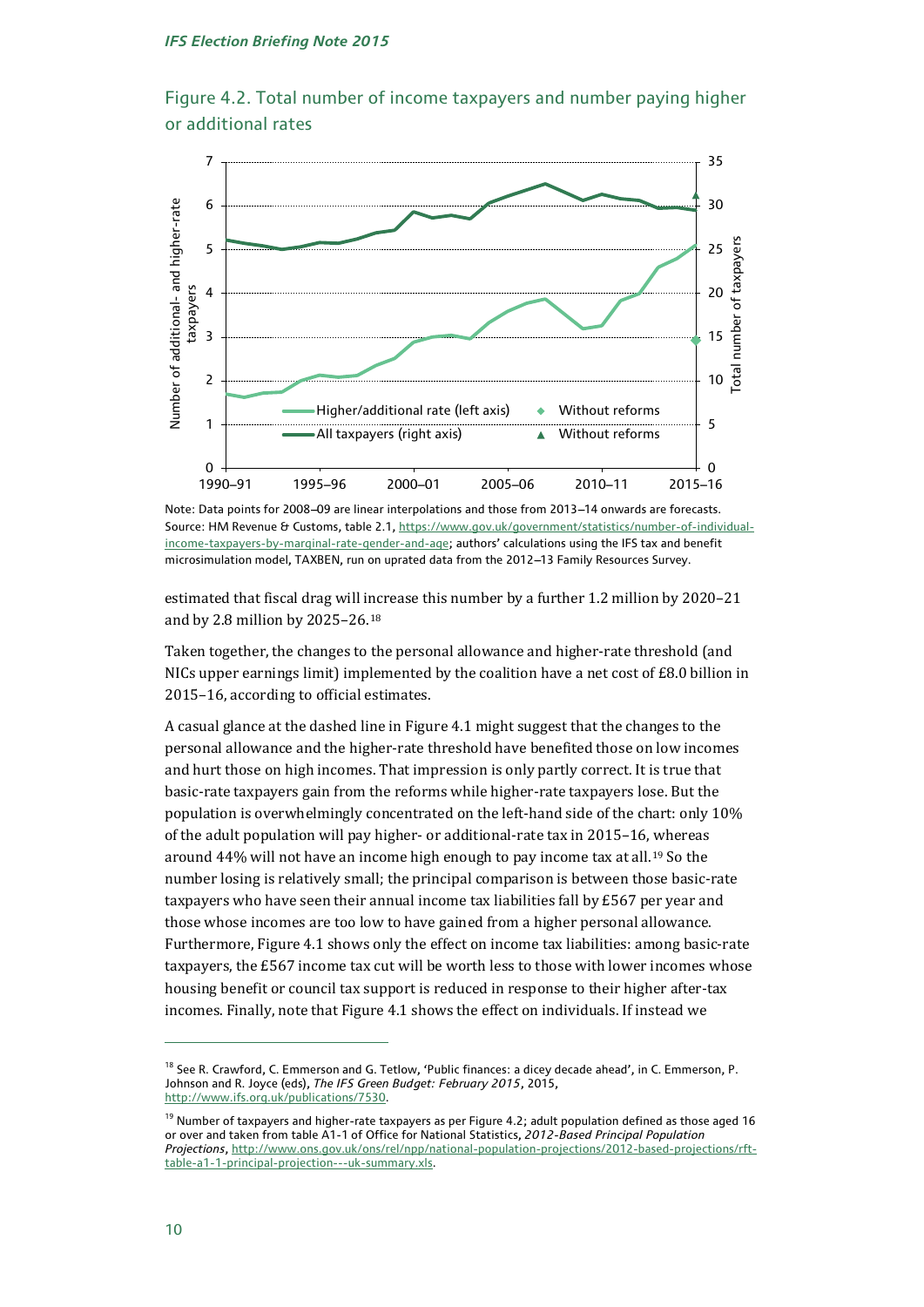

Figure 4.3. Distributional impact of changes to the personal allowance and higher-rate threshold

Note: Reform modelled includes changes in the personal allowance for under-65s (but not age-related allowances), the higher-rate threshold and the NICs upper earnings limit and upper profits limit. The 'all' bar in this chart implies an exchequer cost of £9.8 billion in 2015-16 for these reforms, substantially higher than the official estimate of £8.0 billion; there are several possible reasons for this. Income decile groups are derived by dividing all households into 10 equal-sized groups according to income adjusted for household size using the McClements equivalence scale.

Source: Authors' calculations using the IFS tax and benefit microsimulation model, TAXBEN, run on uprated data from the 2012-13 Family Resources Survey.

consider family income, the picture changes because two-earner couples – who tend to have higher family incomes – benefit twice over from the giveaway.

These factors are reflected in Figure 4.3, which shows gains and losses in terms of net household incomes across the population from changes to the personal allowance and the higher-rate threshold. Only the highest-income tenth lose on average; the biggest gains in cash terms are felt elsewhere in the top half of the income distribution, while as a percentage of income the gains are largest in the middle of the distribution.

The outgoing Labour government introduced an additional rate of income tax, levied at a rate of 50% on income in excess of £150,000 per year, in April 2010. Budget 2012 announced that the rate would be reduced to 45% from April 2013. HM Revenue & Customs (HMRC) estimates that only 313,000 individuals will pay the additional rate in 2014–15, just 0.6% of the adult population, but they provide 28% of all income tax revenue.

If nobody changed their UK taxable income in response to this reform, it would cost £3.8 billion. That is an unrealistic assumption – with a lower tax rate, people will not go to as great lengths to reduce their taxable incomes – but it is difficult to tell how much highincome individuals respond to such changes in tax rates. HMRC's central estimate – signed off by the Office for Budget Responsibility as reasonable – is that the cut in the additional rate will cost just £100 million in 2015–16 once one allows for behavioural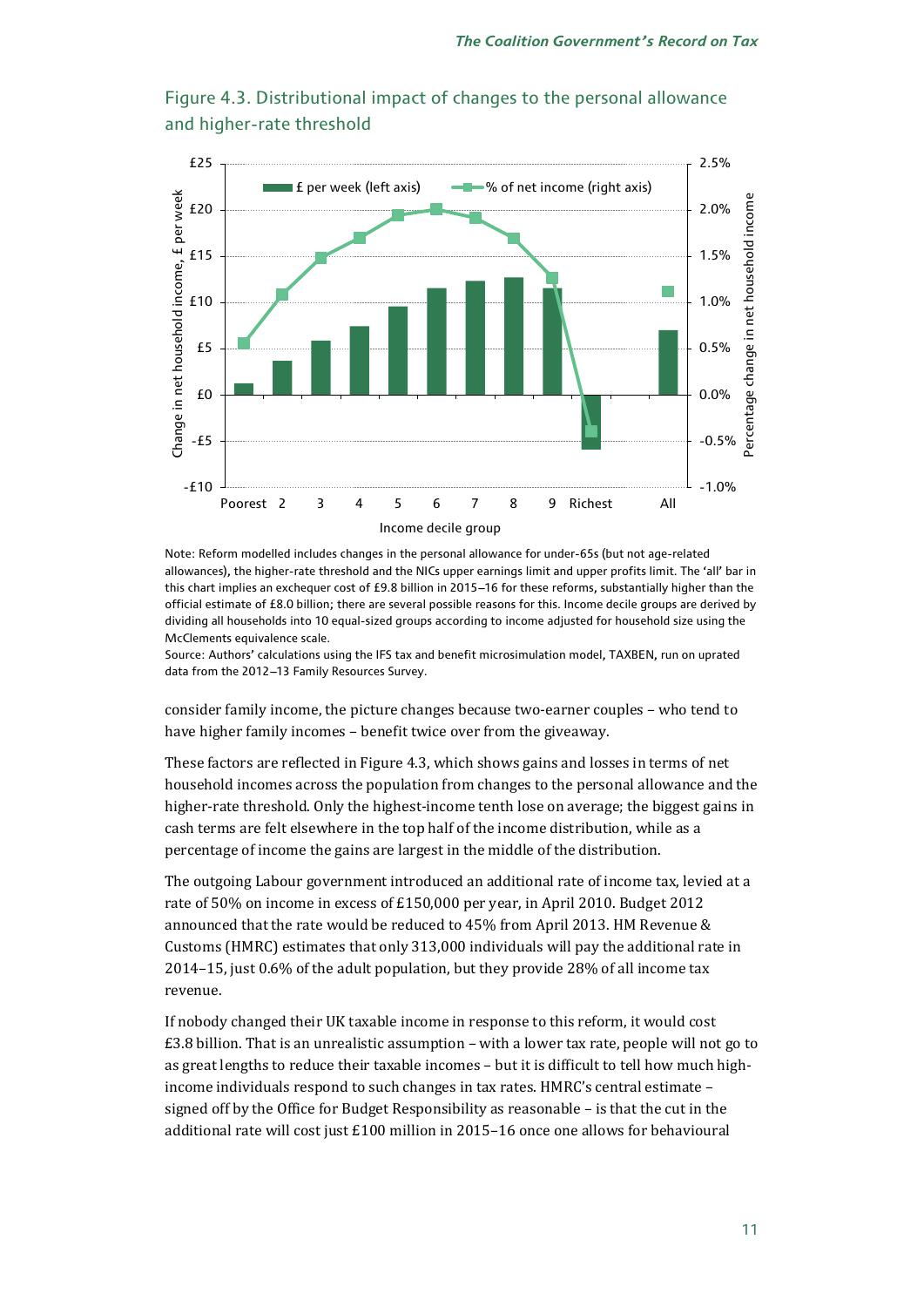response by the affected individuals, though there is considerable uncertainty around that estimate.[20](#page-12-0)

Other income tax reforms have reintroduced an element of family taxation into the system. The first is the use of income tax to withdraw child benefit from families containing an individual with an income of more than £50,000, discussed in a separate IFS briefing note.[21](#page-12-1) The second is the introduction of a transferable income tax allowance for some married couples. From April 2015, up to  $10\%$  (£1,060) of the income tax personal allowance will be transferable between adults who are married or in a civil partnership, so long as the higher-income adult is a basic-rate taxpayer. The government estimates that the cost of this measure will rise to about £800 million by 2018–19 as take-up is expected to rise.

Both of these reforms complicate the tax system. A transferable personal allowance for married couples capped at  $£1,060$  and then withdrawn using a cliff-edge at the higherrate threshold is not the simplest to understand. Individuals experiencing the withdrawal of child benefit now face a marginal rate of income tax that depends on the number of children they have. There are simpler ways of providing more support to working lowand middle-income married couples (for example, a higher work allowance for married couples in universal credit) and of withdrawing support for children from high-income households (integrating child benefit with the child tax credit, subject to a family-level means test). Both measures also seem to have been implemented without a clearly articulated view of what roles individuals' and couples' circumstances should each play in the tax and benefit system. There is a much wider, principled debate about the role of joint versus individual assessment that has not been had.

Despite the increase in the personal allowance, the reduction in the additional rate and the introduction of a transferable allowance, the net effect of the coalition's income tax reforms is in fact to increase revenues by  $E2.1$  billion in 2015–16. The biggest income tax increase is a reduction in the limits on tax-privileged pension saving (discussed in Section 5.2), which raises £5 billion on its own. But there are also a number of smaller tax increases (such as increases to company car tax, reductions in the age-related allowance and the introduction of an overall cap on tax reliefs) and a raft of anti-avoidance and antievasion measures (such as measures to tax 'disguised remuneration' as labour income and an agreement with the Swiss government to tackle offshore evasion). We discuss the coalition's approach to combating avoidance and evasion in Section 8.

As well as income tax, the UK has a second tax on earnings: National Insurance contributions. In April 2011 the rates of NICs paid by employees, employers and the selfemployed all increased by 1 percentage point, raising £11.8 billion. These increases had been announced, but not implemented, by the previous Labour government; the coalition chose to go ahead with them. At the same time, the thresholds at which NICs become payable were increased. The increase in thresholds for employees and the self-employed (costing £3.6 billion) had also been planned by Labour; the increase in the threshold for employers (costing £3.9 billion) was a new announcement. These threshold increases reduced the impact of the NICs rate rise on low earners. However, the NICs thresholds

<span id="page-12-0"></span><sup>&</sup>lt;sup>20</sup> See HM Revenue & Customs, 'The Exchequer effect of the 50 per cent additional rate of income tax', 2012, [http://webarchive.nationalarchives.gov.uk/20130129110402/http://www.hmrc.gov.uk/budget2012/excheq](http://webarchive.nationalarchives.gov.uk/20130129110402/http:/www.hmrc.gov.uk/budget2012/excheq-income-tax-2042.pdf)[income-tax-2042.pdf.](http://webarchive.nationalarchives.gov.uk/20130129110402/http:/www.hmrc.gov.uk/budget2012/excheq-income-tax-2042.pdf)

<span id="page-12-1"></span><sup>&</sup>lt;sup>21</sup> A. Hood and D. Phillips, 'Benefit spending and reforms: the coalition government's record', IFS Briefing Note BN160, 2015[, http://election2015.ifs.org.uk/uploads/publications/bns/BN160.pdf.](http://election2015.ifs.org.uk/uploads/publications/bns/BN160.pdf)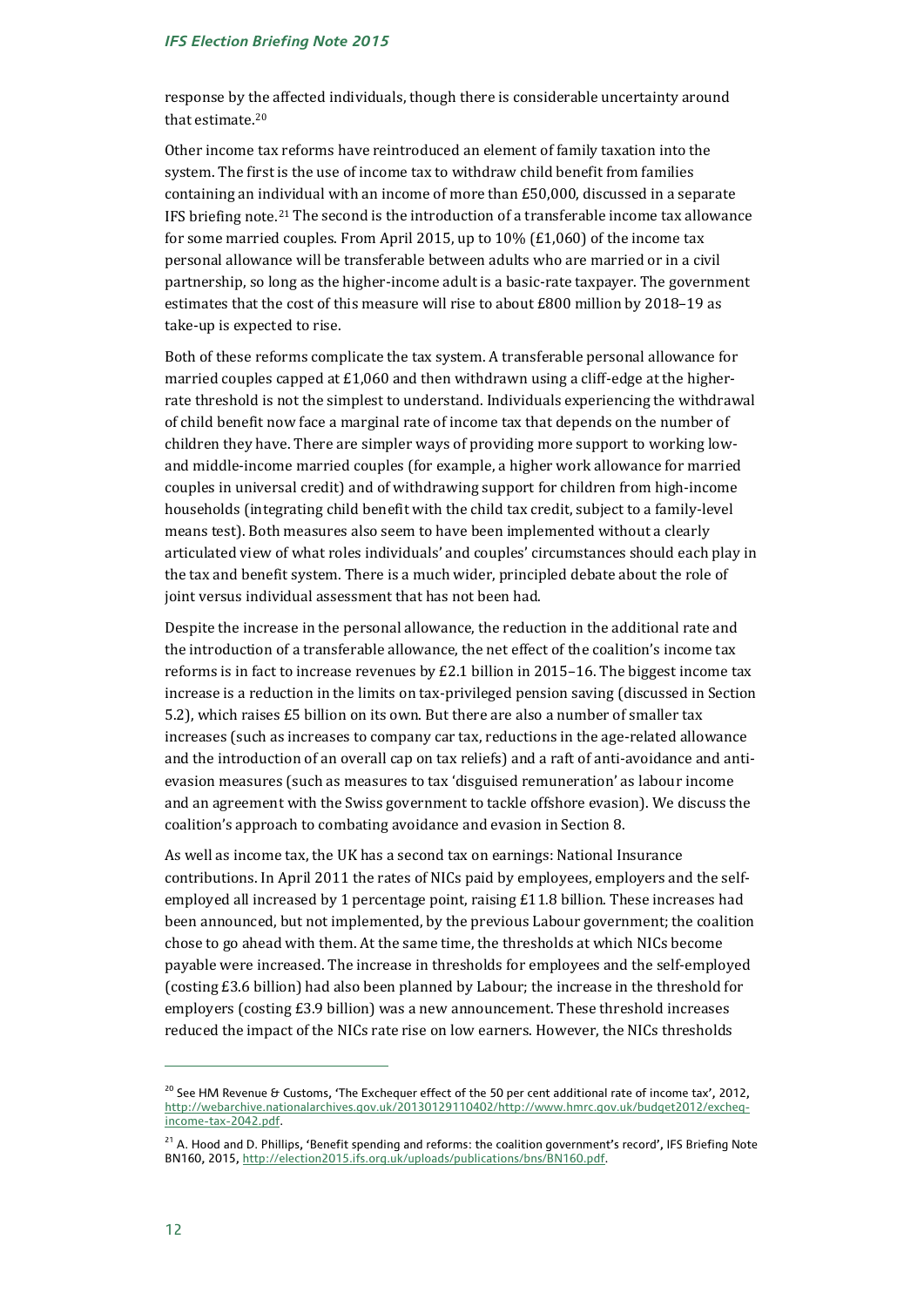

Figure 4.4. Combined income tax and NICs schedule for earned income,  $2015 - 16$ 

have not increased in line with the income tax personal allowance. It is hard to think of a good economic reason for wanting to increase the income tax allowance but not the NICs thresholds. The emphasis on income tax and neglect of NICs highlights the absurdity of continuing to have two similar but separate taxes given that National Insurance is not a true social insurance scheme.

Figure 4.4 shows the effect of the coalition's reforms on the combined income tax and NICs schedule, with overall marginal rates and gains/losses shown at each level of labour cost (that is, gross earnings plus employer NICs).[22](#page-13-0) The gains to individuals from a higher income tax personal allowance are partially offset by losses from the rise in NICs rates, with the latter measure also increasing the losses for individuals above the higher-rate threshold.

### **Real Time Information**

j

One of the biggest changes the coalition government has made to income tax and NICs is one that does not affect anyone's tax liabilities. The introduction of Real Time Information (RTI) reporting in 2013 was a major change to the PAYE system for administering income tax and NICs. Previously, employers notified HMRC after the end of the tax year how much they had paid each employee, and how much they had deducted in income tax and NICs, during the year. Under RTI, employers must notify HMRC on or before the day they make each wage payment.

Note: Assumes individual is aged under 65 and all taxable income is earnings.

<span id="page-13-0"></span> $22$  The coalition has also made two other notable changes to NICs not shown in Figure 4.4. First, it has introduced an 'employment allowance' that reduces the employer NICs liabilities of all firms by £2,000, primarily benefiting small employers at a cost of £1.4 billion in 2015-16. Second, the coalition has entirely abolished employer NICs for those aged 21 or under earning less than the UEL (£815 per week in 2015-16), benefiting young workers and their employers at a cost of £0.5 billion.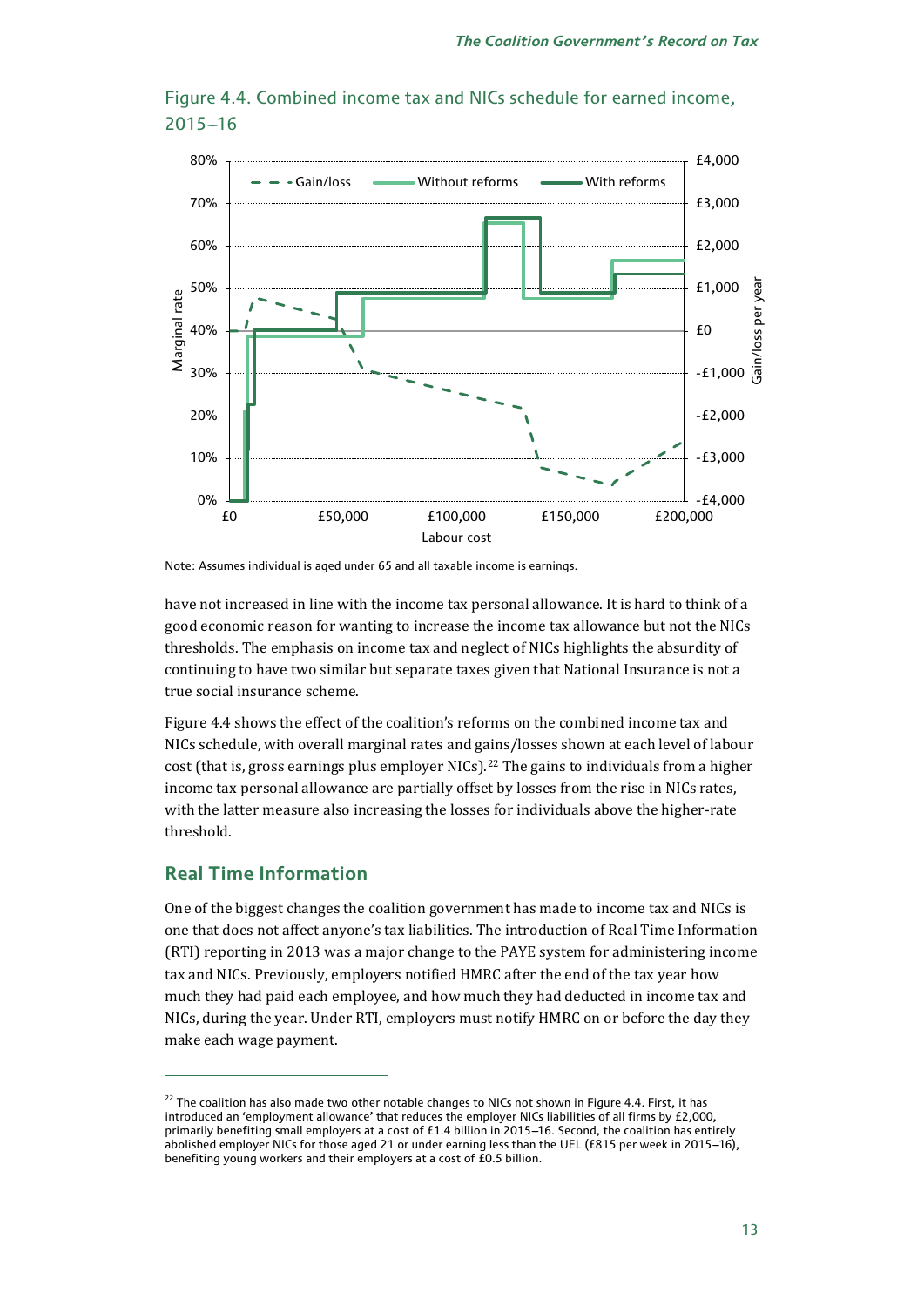The intention was twofold: first, so that HMRC, getting the information earlier, would be able to operate the tax system better – to deal more easily with people starting or leaving jobs, for example, and to make any necessary adjustments to tax payments smoothly during the year rather than having to deal with under- and over-payments after the end of the tax year; and second, so that the RTI data could be passed on to the Department for Work and Pensions and used to determine benefit entitlements under the new universal credit system, which depend on people's actual earnings each month.

In practice, neither of these aims has yet been fully met. HMRC has not yet developed systems to make the most of the RTI data it receives. And the use of RTI data for universal credit purposes has been limited by the fact that the introduction of universal credit is several years behind schedule, with the roll-out having only just begun. In the longer term, however, there are potential benefits from RTI.

In the shorter term, the biggest concern has been the difficulties for small firms of complying with RTI in full. In response to these concerns, in March 2013 the government announced a one-year relaxation of the 'on or before' reporting requirement for employers with up to 49 employees, allowing them to report monthly instead. It later extended the temporary relaxation to April 2016 for existing employers with up to nine employees. It remains to be seen whether that relaxation will be allowed to expire and if so what the consequences will be.

A survey of employers carried out for HMRC in late 2013, soon after RTI was rolled out, found that it was working well: of the 1,750 employers interviewed, 70% said they found RTI 'fairly easy' or 'very easy' to deal with overall; 72% rated the burden under RTI lower than or the sa[me](#page-14-0) as under the previous system and even more expected that to be true in the long term.23 The National Audit Office concluded that HMRC had 'learned the lessons' from problematic past reforms to PAYE and that implementation of RTI had been 'much more successful'.[24](#page-14-1) Reports in the specialist press and some statements from professional bodies have been less positive, with many highlighting problems experienced with the system.[25](#page-14-2) Yet it is difficult to tell how far vocal complaints reflect the wider experience of RTI. There have certainly been some problems, notably with large numbers of incorrect automated notices being sent to employers; the government responded by temporarily suspending automatic penalties for late filing and payment. Despite the intention of RTI being to facilitate in-year adjustments, the first year of RTI also ended with more, rather than fewer, over- and under-payment notices being sent to employers for reconciliation after the end of the year – and thousands of the notices were themselves incorrect. But it is perhaps understandable that there should be some problems in the first year of implementation, and there is certainly no sign of the scale of problems associated with a previous reform to PAYE in 2009. With RTI yet to complete its second full year of

<span id="page-14-0"></span><sup>23</sup> K. Bunt, A. Fearn and A. Thomas, *PAYE Real Time Information: Main Migration Research*, HMRC Research Report 304, January 2014[, https://www.gov.uk/government/publications/paye-real-time-information-main](https://www.gov.uk/government/publications/paye-real-time-information-main-migration-research)[migration-research.](https://www.gov.uk/government/publications/paye-real-time-information-main-migration-research) 

<span id="page-14-1"></span><sup>24</sup> Comptroller and Auditor General, *Report on HM Revenue and Customs 2013--14 Accounts*, 2014, [http://www.nao.org.uk/report/her-majestys-revenue-customs-2013-14-accounts-2/;](http://www.nao.org.uk/report/her-majestys-revenue-customs-2013-14-accounts-2/) Comptroller and Auditor General, 'Increasing the effectiveness of tax collection: a stocktake of progress since 2010', 2015, [http://www.nao.org.uk/report/increasing-the-effectiveness-of-tax-collection-a-stocktake-of-progress-since-](http://www.nao.org.uk/report/increasing-the-effectiveness-of-tax-collection-a-stocktake-of-progress-since-2010/)[2010/.](http://www.nao.org.uk/report/increasing-the-effectiveness-of-tax-collection-a-stocktake-of-progress-since-2010/)

<span id="page-14-2"></span><sup>&</sup>lt;sup>25</sup> See, for example, [http://www.accountingweb.co.uk/article/rti-working-spite-mistakes-says-tax](http://www.accountingweb.co.uk/article/rti-working-spite-mistakes-says-tax-chief/554683)[chief/554683,](http://www.accountingweb.co.uk/article/rti-working-spite-mistakes-says-tax-chief/554683) [https://www.accountancylive.com/rti-boon-or-burden,](https://www.accountancylive.com/rti-boon-or-burden) <http://ukcampaign4change.com/2014/10/14/real-time-information-the-good-and-bad/> and http://www.att.org.uk/technical/newsdesk/PR\_tax\_assoc\_call\_inclusive\_review\_RTI\_problems.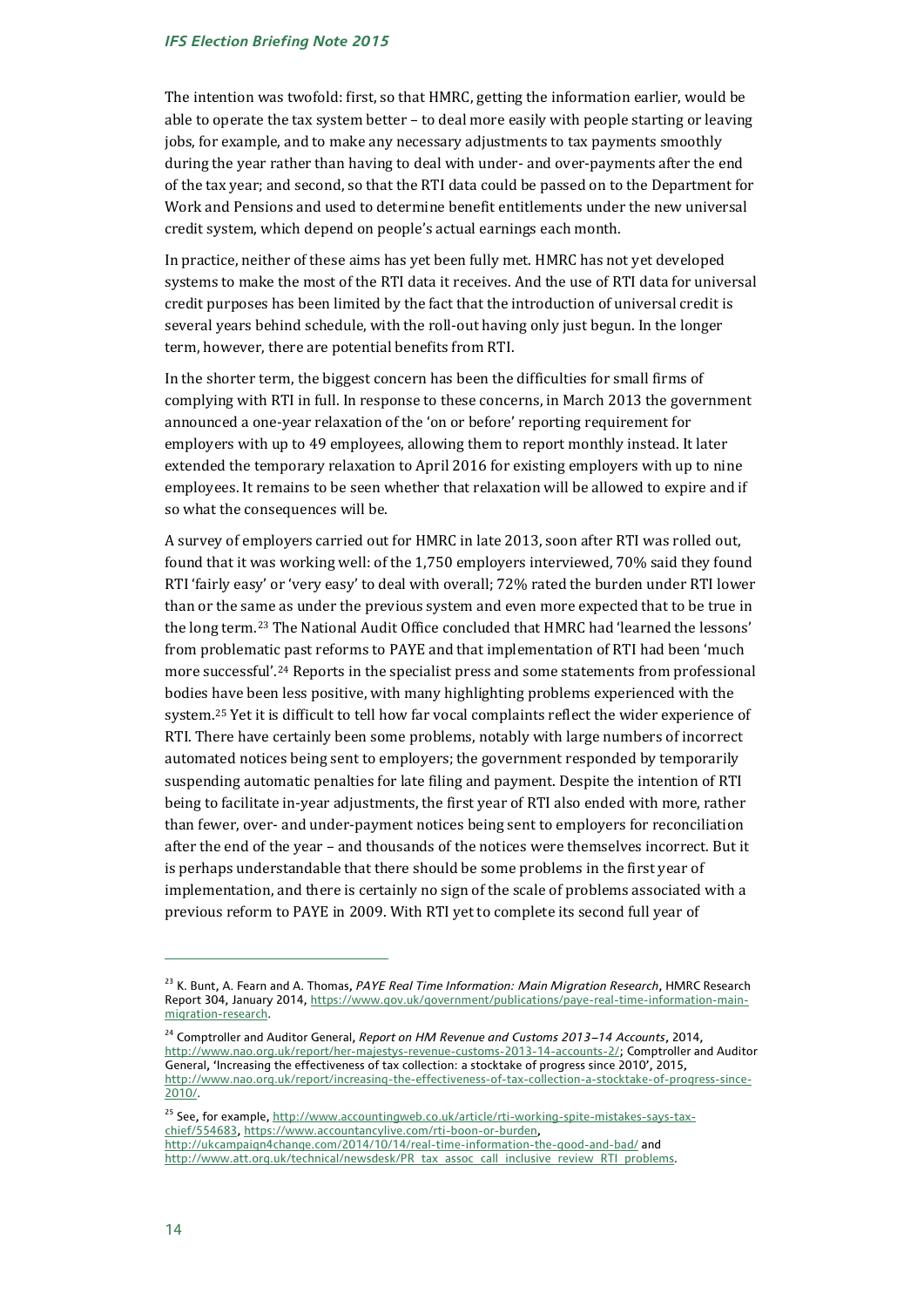operation, and some temporary transitional arrangements still in place, it is perhaps still early to judge how effective it will ultimately prove to be.

# **5. Taxation of savings and wealth**

### **5.1 Interest-bearing accounts and Individual Savings Accounts**

The coalition has reduced the taxation of some forms of saving. It has substantially increased the amount that can be saved tax-free in Individual Savings Accounts (ISAs), benefiting those who are rich enough to want to put more than the previous limit into an ISA each year, and it has abolished the distinction between cash and equity ISAs. This costs only £80 million in 2015–16 but the cost will rise over time – to £560 million in 2018–19, for example – as interest rates are expected to rise and as the stock of additional funds held in ISAs and attracting preferential tax treatment grows. And from April 2015, the starting rate of income tax that applies to ordinary savings income (such as bank interest) will be cut from 10% to zero and will apply to a £5,000 band of income instead of £2,960, benefiting mostly middle-income households (and disproportionately pensioners) at an annual cost of £310 million. Allowing more cash saving to be tax-free has economic efficiency advantages: the government should not discourage people from spending their money tomorrow rather than today. The case for allowing more shares to be held in ISAs is less clear-cut as equity returns partly reflect luck, skill in picking shares, and so on, which there is more reason to tax.

### **5.2 Pensions**

j

While the coalition is allowing more money to be saved tax-free in bank accounts and ISAs, it has reduced the amount that can be saved tax-free in private pensions. This is a much bigger change in revenue terms, raising  $£5.0$  billion in 2015–16 and increasing amounts thereafter. The coalition has reduced the amount that can be contributed in any single year from £255,000 to £40,000 and the total amount that can be accumulated in a private pension from £1.8 million to £1.25 million. This is less incoherent than the plan inherited from the previous Labour government (and current Labour Party policy), which was to give income tax relief at the basic rate (20%), rather than the additional rate (then 50%), for additional-rate taxpayers.[26](#page-15-0) However, there are much better ways the government could have raised revenue from the taxation of private pensions. Rather than limit the amount that can be saved in a pension, it would have been better to reduce the unjustifiably large and ill-designed subsidies that pension saving currently attracts (even among those who already have large pension pots): the 25% of a pension fund that can be withdrawn free of income tax and especially the complete absence of employer or employee NICs on employer pension contributions.[27](#page-15-1) The case for reconsidering these subsidies looks even stronger now that the government is removing many of the restrictions on how accumulated funds in defined contribution pensions can be used.

<span id="page-15-0"></span> $26$  Some of the flaws with the previous Labour government's policy are set out in [http://www.ifs.org.uk/publications/4773.](http://www.ifs.org.uk/publications/4773) 

<span id="page-15-1"></span><sup>&</sup>lt;sup>27</sup> These options are discussed in J. Mirrlees, S. Adam, T. Besley, R. Blundell, S. Bond, R. Chote, M. Gammie, P. Johnson, G. Myles and J. Poterba, *Tax by Design: The Mirrlees Review*, Oxford University Press for the Institute for Fiscal Studies, Oxford, 2011,<http://www.ifs.org.uk/publications/5353> and in C. Emmerson, 'Taxation of private pensions', in C. Emmerson, P. Johnson and H. Miller (eds), *The IFS Green Budget: February 2014*[, http://www.ifs.org.uk/publications/7072.](http://www.ifs.org.uk/publications/7072)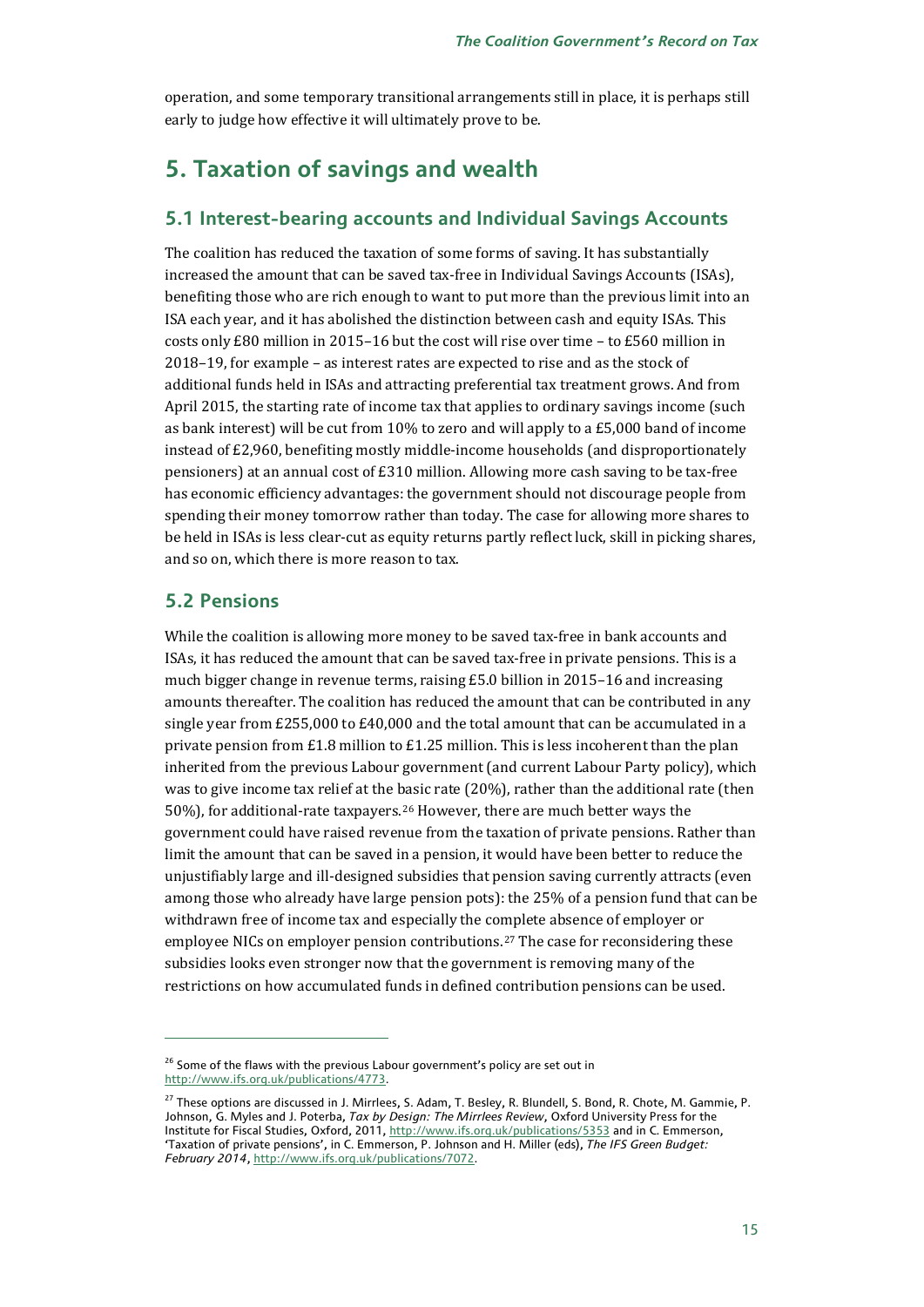### **5.3 Capital gains tax**

The coalition's first Budget reintroduced a higher rate of capital gains tax (CGT): instead of a flat rate of 18%, higher- and additional-rate income taxpayers now face a rate of 28%. This is forecast to raise almost £1 billion in 2015–16.

Increasing CGT rates discourages saving and investment. But it was never clear why CGT should have no higher rate when income tax did. The reintroduction of a higher rate is a move towards alignment of CGT with income tax, which reduces the scope to avoid tax by converting income into capital gains. Yet the government has also expanded entrepreneurs' relief, applying a reduced (10%) CGT rate on up to £10 million, rather than £2 million, of lifetime capital gains on owner-managers' businesses – precisely the area where there is most scope to convert income into capital gains.

This government's reforms are the latest turn in a decades-old trend for CGT policy to go round in circles, with rates yo-yoing (and preferential treatment periodically introduced and abolished for certain asset classes, or long-held assets) in response to the tension between wanting to minimise disincentives to save and wanting to minimise avoidance opportunities. This tension is pervasive in savings taxation. Successive governments' responses have been ad hoc rather than based on clear principles, and the result is that the current system of savings taxation is a mess. Saving in many forms is discouraged, to an extent that varies absurdly with inflation; among other things, the system distorts people's choices as to which assets to invest in, whether to work via a company, and (for owner-managers of businesses) the balance between taking salary, dividends or capital gains. The Mirrlees Review proposed a solution: to exempt from taxation a 'normal' (riskfree) rate of return to amounts saved, but to tax returns in excess of this (whether income or capital gains) at full labour income tax (including employee and employer NICs) rates.[28](#page-16-0) The coalition may agree or disagree with that approach, but at present it is hard to discern any clear vision of how the government thinks savings should be taxed.

### **5.4 Inheritance tax**

As well as taxing the income and capital gains generated by (some) assets, the UK also levies 40% inheritance tax on (some) wealth that is transferred on or shortly before death. The Conservatives' 2010 general election manifesto – and, as recently as October 2014, the Prime Minister<sup>[29](#page-16-1)</sup> – expressed a desire to increase the inheritance tax threshold. Yet in fact the threshold has been frozen in cash terms at £325,000 since 2009–10 and the 2013 Budget announced that the freeze would continue through to 2017–18. This eightyear freeze represents a cut of 20% or £64,800 relative to CPI inflation. Because of this and because of rising asset prices, Figure 5.1 shows that the number of estates liable for inheritance tax is forecast to rise from 4.9% of deaths in 2013–14 (and just 2.6% in 2009–10, before the threshold freeze) to 9.9% in 2018–19, and revenue from this tax is forecast to rise from 0.20% of national income in 2013–14 (and 0.16% in 2009–10) to 0.27% in 2018–19, its highest level since at least 1973–74. It is notable that the coalition has presided over a gradual increase in inheritance tax whereas the last significant cut to inheritance tax was implemented by the previous Labour government, which in October

<span id="page-16-0"></span> $28$  See chapters 13 and 14 of Mirrlees et al. (op. cit.).

<span id="page-16-1"></span><sup>&</sup>lt;sup>29</sup> See http://www.thequardian.com/money/2014/oct/15/david-cameron-inheritance-tax-threshold.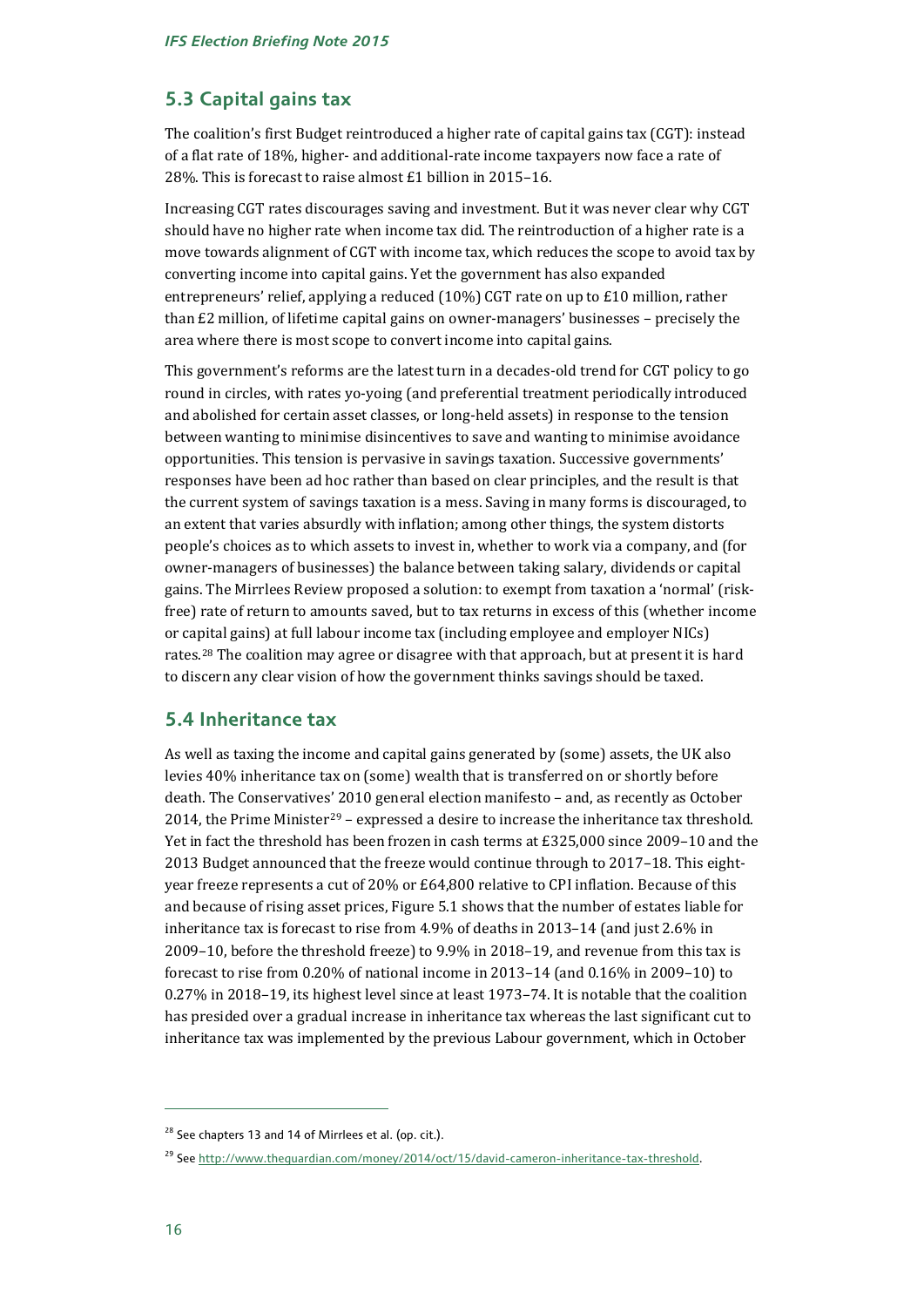

#### Figure 5.1. Inheritance tax receipts and taxpayers

Note: Figure shows total receipts and number of estates liable for inheritance tax and (for years before 1986-87) capital transfer tax at death.

Source: Past receipts and number of taxpaying death estates from HMRC Statistics,

[https://www.gov.uk/government/organisations/hm-revenue-customs/about/statistics;](https://www.gov.uk/government/organisations/hm-revenue-customs/about/statistics) forecast receipts from Office for Budget Responsibility, *Economic and Fiscal Outlook: December 2014*,

[http://budgetresponsibility.org.uk/economic-fiscal-outlook-december-2014/;](http://budgetresponsibility.org.uk/economic-fiscal-outlook-december-2014/) national income from Office for Budget Responsibility, Public Finances Databank, March 2015[, http://budgetresponsibility.org.uk/data/;](http://budgetresponsibility.org.uk/data/) past number of deaths from Office for National Statistics, Vital Statistics,

<http://www.ons.gov.uk/ons/publications/re-reference-tables.html?edition=tcm%3A77-353343> and Office for National Statistics, Mortality Statistics, [http://www.ons.gov.uk/ons/publications/re-reference](http://www.ons.gov.uk/ons/publications/re-reference-tables.html?edition=tcm%3A77-327590)[tables.html?edition=tcm%3A77-327590;](http://www.ons.gov.uk/ons/publications/re-reference-tables.html?edition=tcm%3A77-327590) forecast taxpayers as share of deaths from Office for Budget

Responsibility, *Economic and Fiscal Outlook: March 2014*, Supplementary Data Release,

[http://budgetresponsibility.org.uk/economic-fiscal-outlook-march-2014/.](http://budgetresponsibility.org.uk/economic-fiscal-outlook-march-2014/)

2007 made any unused proportion of the nil-rate band transferable to a surviving spouse or civil partner, effectively doubling the inheritance tax threshold for many couples.[30](#page-17-0)

While inheritance tax has been increased, and the Prime Minister says that he wants to reduce it, there is strikingly little discussion of what inheritance tax is intended to achieve – in particular, why we should want to tax transfers of wealth on or near death but not throughout life. A case can be made for abolishing inheritance tax completely. But there is also a case for taxing transfers of wealth to the next generation to promote equality of opportunity, and the Mirrlees Review argued that a more logical approach than the current one – albeit with practical challenges – would be to tax individuals at progressive rates on the total amount of gifts and inheritances that they receive over their lifetime.<sup>[31](#page-17-1)</sup> Short of that, there are substantial reliefs, such as for agricultural land and unquoted business assets, that are hard to justify and make the tax easier to avoid. Merely adjusting

<span id="page-17-0"></span> $30$  Note that the sharp fall in inheritance tax payers and receipts in 2008-09 reflects falls in asset prices associated with the financial crisis as well as this reform.

<span id="page-17-1"></span> $31$  See chapter 15 of Mirrlees et al. (op. cit.).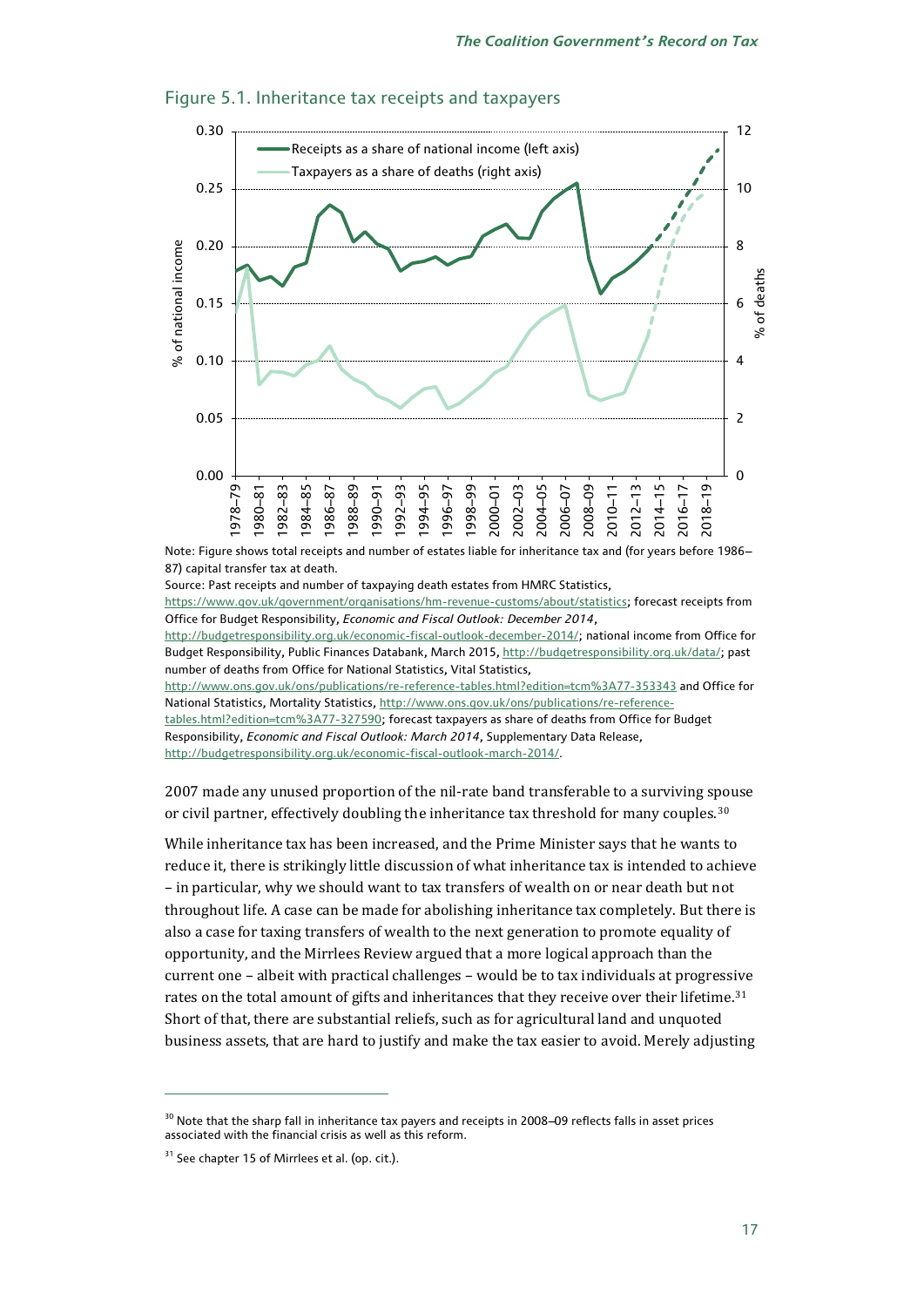the inheritance tax threshold fails to address the deeper problems with the structure of the tax.

### **6. Indirect and environmental taxes**

The rise in the main rate of VAT from 17.5% to 20% in January 2011 is the coalition's single biggest tax change, estimated to yield £14.0 billion in 2015–16. It is often described as regressive, and indeed the grey line in Figure 6.1 shows that the loss falls from 2.6% of income in the lowest income decile group to 1.6% in the highest income decile group. This impression is misleading, however. It arises mainly because, at any given point in time, low-income households typically spend a lot (and therefore pay a lot of VAT) relative to their incomes. But households cannot spend more than their income indefinitely. Over a lifetime, income and expenditure must be equal (except for bequests given and received and the possibility of dying in debt); households spending a lot relative to their income at any given point in time are often those experiencing only temporarily low incomes and either borrowing or running down their savings in order to maintain their expenditure smoothly at a level more befitting their lifetime resources.[32](#page-18-0)

We can get a clearer picture of the distributional impact of VAT over a lifetime – abstracting from how much people are borrowing or saving at any point in time – by looking at whether VAT is a bigger percentage of expenditure, rather than income, for higher-income households. Figure 6.1 therefore shows the impact of the coalition's VAT rise as a percentage of expenditure as well as the impact as a percentage of income. On



#### Figure 6.1. Distributional impact of the increase in the main rate of VAT

Note: Income decile groups are derived by dividing all households into 10 equal-sized groups according to income adjusted for household size using the McClements equivalence scale. Source: Authors' calculations using the IFS tax and benefit microsimulation model, TAXBEN, run on uprated

data from the 2012 Living Costs and Food Survey.

<span id="page-18-0"></span><sup>&</sup>lt;sup>32</sup> Such temporarily low incomes can arise for a variety of reasons: people who are temporarily unemployed, people with volatile income from self-employment, students, those taking time out of the labour market to raise children, retirees drawing on past savings, and so on.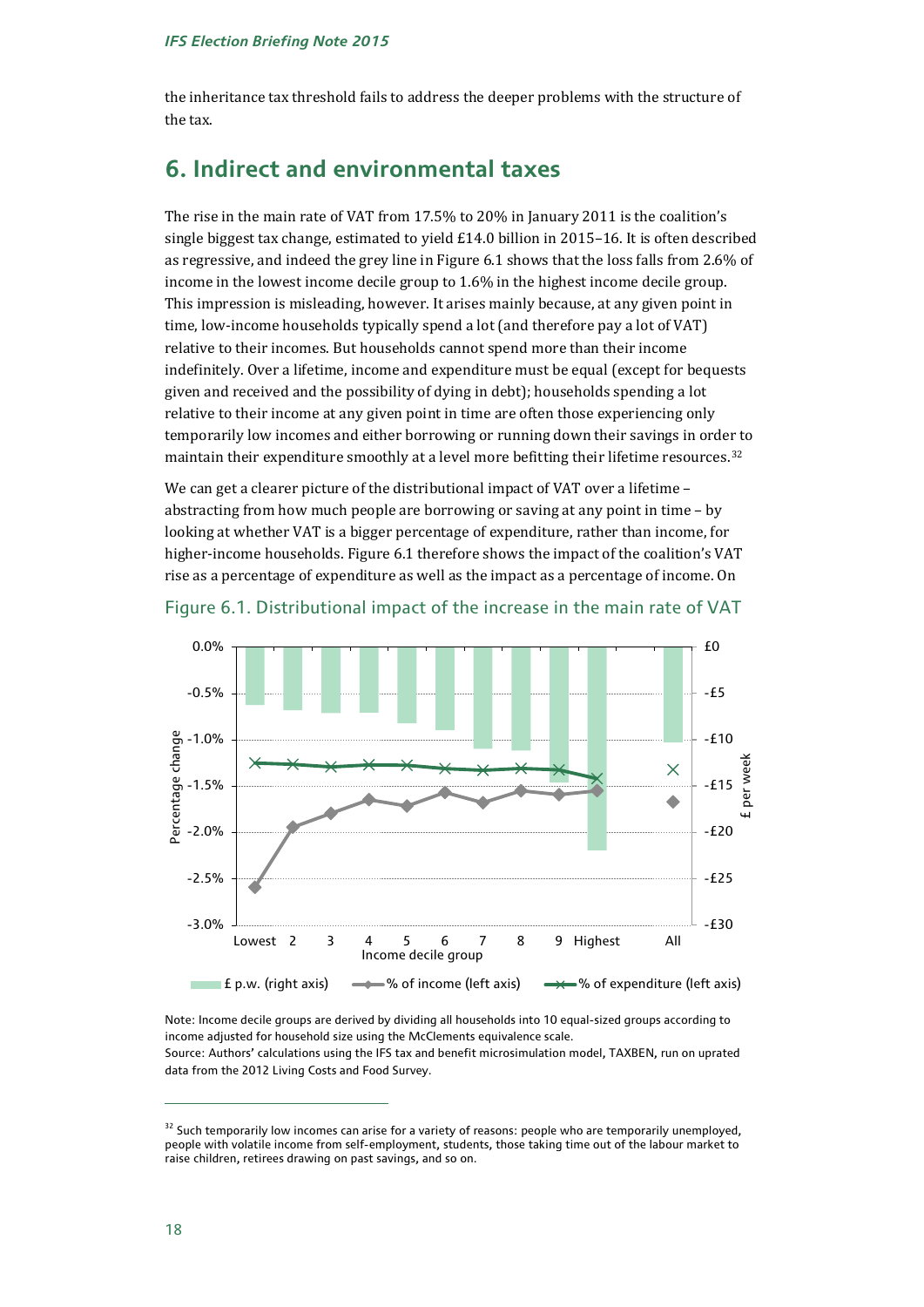that measure, the increase in VAT looks slightly progressive, with the average loss rising from 1.25% of expenditure for the lowest income decile group to 1.42% of expenditure for the highest income decile group. That arises because the items that are zero- or reduced-rated for VAT, and therefore not affected by a rise in the main rate – food being by far the biggest – take up a larger share of the budgets of poorer households. Over a lifetime, we would expect richer households to devote a larger share of their resources to goods subject to VAT at the main rate and therefore to lose more from such a VAT increase than poorer households: that is what the dark green line in Figure 6.1 reflects. $^{\rm 33}$  $^{\rm 33}$  $^{\rm 33}$ A rise in the main rate of VAT is therefore best thought of as being slightly progressive, though it is much less progressive than an income tax or NICs rise because there is no VAT-free allowance on the first tranche of household expenditure analogous to the allowances in income tax and NICs.

Like increasing income tax, increasing VAT weakens work incentives by reducing the amount of goods and services that additional earnings can buy after tax. Increasing the main rate also increases the scale of the distortion towards buying zero- and reducedrated goods and services instead of standard-rated ones. The UK has an exceptionally narrow VAT base by international standards, and the big difference in tax rates between different goods and services both distorts people's spending decisions and complicates the system. Zero and reduced rates on items such as basic food and domestic fuel disproportionately benefit poorer households (though the rich still benefit more in cash terms), but the Mirrlees Review showed that a similar degree of redistribution could be achieved more efficiently through other means.[34](#page-19-1) The coalition has done little to reform the VAT base. The trivial (and unsuccessful) 'pasty tax' and 'caravan tax' proposals in Budget 2012 merely serve to highlight the lack of more substantive reform.

Turning to excise duties, there has been a big increase in duties on tobacco and small changes in those on alcohol (increases for wine and spirits and a reduction for beer). But in revenue terms these are dwarfed by changes to duties on road fuels.

Figure 6.2 shows how the real level of duty on a litre of fuel has changed over the last 20 years.[35](#page-19-2) There have been big swings in policy. The Major and (initially) Blair governments operated a fuel duty 'escalator', which automatically increased duties by more than inflation each year. The escalator was abandoned in 2000 and, following fuel price protests, Labour started a long period of real-terms reductions, until 2007 when the duties started to rise again. When the coalition took office, it inherited plans for another escalator. The coalition not only cancelled Labour's escalator, but has cut fuel duties in real terms. In April 2015, fuel duties will be 15% (10p per litre) lower than if the April 2010 duties had simply been uprated in line with the RPI (a £3.9 billion tax cut) and 22% (16p per litre) lower than if the coalition had continued with the fuel duty escalator inherited from the previous government (a £6.2 billion tax cut).

<span id="page-19-0"></span><sup>&</sup>lt;sup>33</sup> For more analysis of VAT payments by income and expenditure and their relationship to lifetime resources, see S. Adam, D. Phillips and S. Smith (in consortium), *A Retrospective Evaluation of Elements of the EU VAT System*, European Commission, 2011, [http://www.ifs.org.uk/publications/5947.](http://www.ifs.org.uk/publications/5947)

<span id="page-19-1"></span><sup>&</sup>lt;sup>34</sup> See chapter 9 of Mirrlees et al. (2011, op. cit.).

<span id="page-19-2"></span><sup>&</sup>lt;sup>35</sup> RPI inflation is used to express duties in April 2015 prices, since the RPI is the measure that has been used for default uprating throughout the period.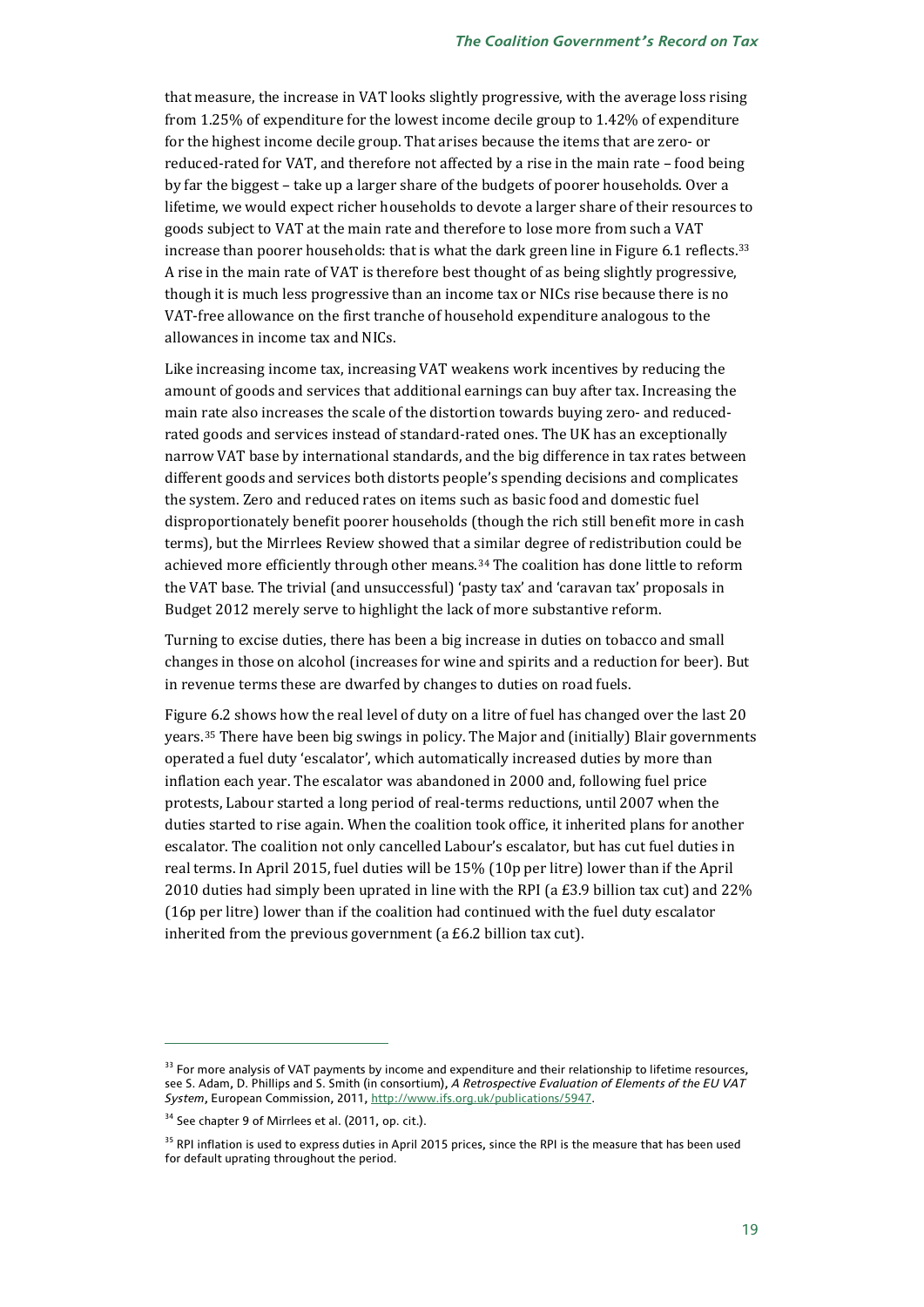

#### Figure 6.2. Fuel duties over time (April 2015 prices)

Whether cutting fuel duties was good policy (as opposed to good politics) is debatable. The evidence is clear that fuel duties are much higher than can be justified by the carbon emissions from driving. But by far the biggest harm done by motoring – and therefore the best reason for taxing it – is the congestion it causes. Yet fuel duties are not well targeted at reducing congestion, since the congestion caused by burning fuel depends on the time and location of journeys in a way that fuel duties do not. Urban rush-hour journeys should be discouraged more than rural or night-time ones; fuel duties cannot achieve that. The Mirrlees Review therefore argued that most of fuel duties should be replaced with a nationwide system of congestion charging, an idea that no longer seems to be on the political agenda.[36](#page-20-0)

But whether or not fuel duties should have been reduced, the manner in which it was done has been less than ideal. In contrast to the clear direction of travel on the income tax personal allowance or the corporation tax rate, the government did not announce early on that it intended to reduce fuel duties gradually in real terms. Rather, the announcements could be politely described as piecemeal, with each April's inflation adjustment postponed (sometimes repeatedly) before ultimately being cancelled. To take just one example, the uprating originally due in April 2011 was postponed to January 2012 in Budget 2011, to August 2012 in Autumn Statement 2011, then again to January 2013 before finally being laid to rest in Autumn Statement 2012. That is no way to make policy. On top of this was the shambles of the 'fair fuel stabiliser', announced in Budget 2011, whereby fuel duties were to increase by 1p per litre above inflation (and the corporation tax rate on North Sea profits fall) if the oil price fell below \$75 per barrel. In the 2014 Autumn Statement, just when it looked like that would happen, the fair fuel stabiliser was abolished: the tax rate on North Sea profits was reduced slightly, but there was to be no increase in fuel duties. Since the policy was of questionable merit in the first

Note: Uprated to April 2015 prices using past RPI data from Office for National Statistics, 'Consumer price inflation reference tables January 2015', [http://www.ons.gov.uk/ons/publications/re-reference](http://www.ons.gov.uk/ons/publications/re-reference-tables.html?edition=tcm%3A77-323621)[tables.html?edition=tcm%3A77-323621](http://www.ons.gov.uk/ons/publications/re-reference-tables.html?edition=tcm%3A77-323621) and forecast RPI from Office for Budget Responsibility, *Economic and Fiscal Outlook: December 2014*, [http://budgetresponsibility.org.uk/economic-fiscal-outlook-december-](http://budgetresponsibility.org.uk/economic-fiscal-outlook-december-2014/)[2014/.](http://budgetresponsibility.org.uk/economic-fiscal-outlook-december-2014/)

<span id="page-20-0"></span><sup>&</sup>lt;sup>36</sup> See chapter 12 of Mirrlees et al. (2011, op. cit.).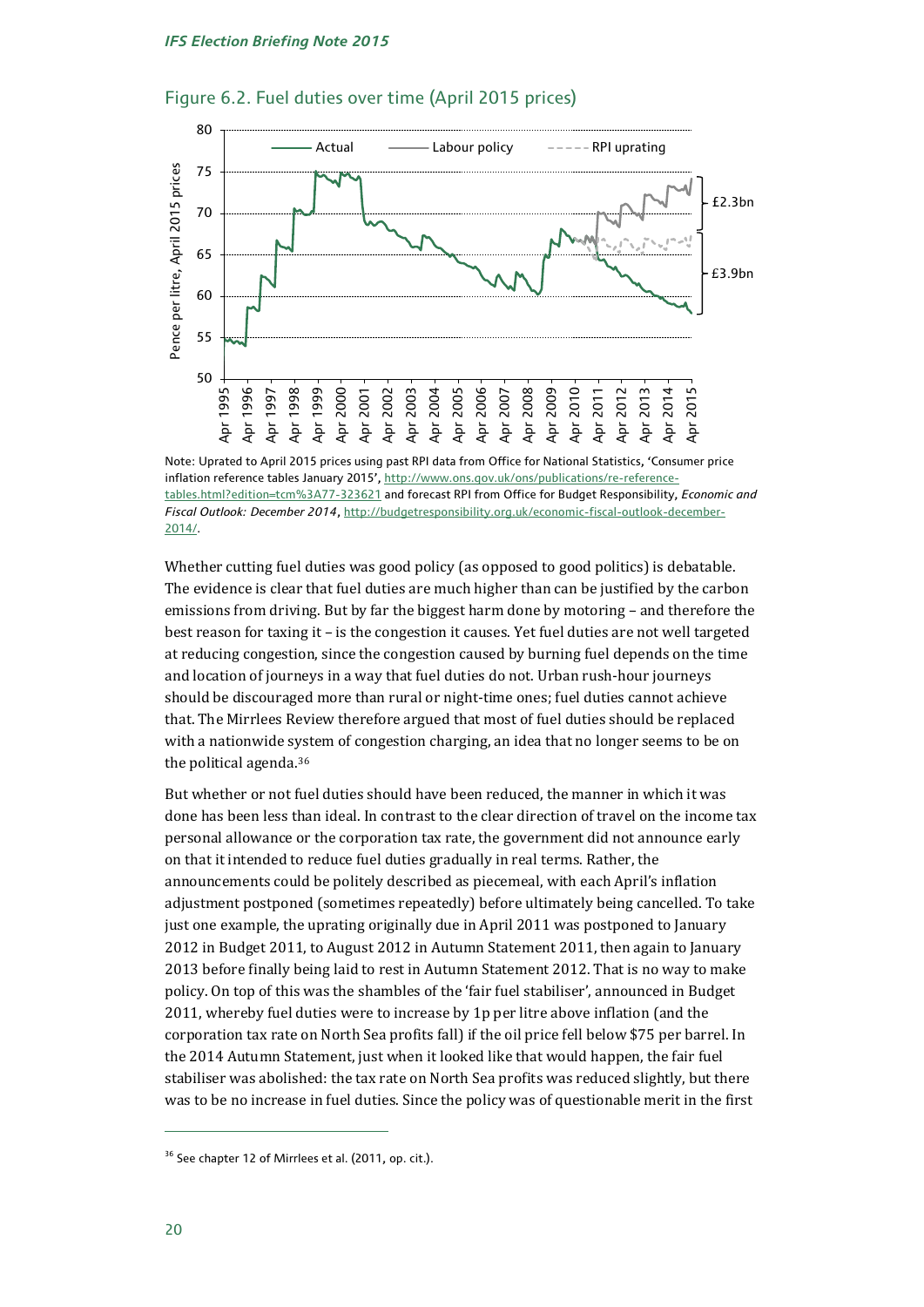place, abandoning it was no bad thing. But it would have been better not to announce the policy at all; the manner of its abandonment does little for the credibility of contingent policy commitments.

Fuel duties are by far the UK's biggest environmental tax, and they have been reduced substantially. Nevertheless, the government can claim to have fulfilled the promise in the Coalition Agreement tha[t 'W](#page-21-0)e will increase the proportion of tax revenue accounted for by environmental taxes'.37 This is because there has been a rapid increase in the revenue from smaller environmental levies such as the Carbon Price Floor, the Renewables Obligation and Feed-In Tariffs, which are counted towards tax revenue even when the sums involved are kept and recycled within the industry. But the hotchpotch of small levies has done little to address the inconsistent price applied to carbon emissions, which is lower for households' emissions than for businesses' and lower for gas than for electricity. Indeed, relative to other forms of consumption, gas consumption by households is actually subsidised, via the reduced rate of VAT. To reduce greenhouse gas emissions in the least costly way, it would be better if all sources of emissions were taxed at the same rate.<sup>[38](#page-21-1)</sup>

# **7. Property taxation**

Britain has three main taxes on property: council tax, an annual tax on residential property; business rates, an annual tax on non-residential property; and stamp duty land tax (SDLT), a tax on residential and non-residential property transactions.

### **7.1 Council tax**

i

The overall level of council tax is set by individual local authorities (LAs), but every year since 2011–12 LAs in England have been offered additional funding from central government if they chose not to increase council tax rates in cash terms.[39](#page-21-2) The size of the grant on offer has varied from year to year, and consequently so has the proportion of councils choosing to take it up. In 2011–12, a payment equivalent to a 2% council tax increase was offered and all councils chose to freeze council tax and take up the grant. The freeze grant offered was equivalent to a 2.5% increase in council tax rates in 2012– 13 a[nd 1](#page-21-4)% each year since 2013–14;[40](#page-21-3) in 2014–15, 60% of councils froze council tax rates.41

<span id="page-21-0"></span><sup>37</sup> Page 31 of HM Government, *The Coalition: Our Programme for Government*, [https://www.gov.uk/government/publications/the-coalition-documentation.](https://www.gov.uk/government/publications/the-coalition-documentation)

<span id="page-21-1"></span><sup>38</sup> See A. Advani, S. Bassi, A. Bowen, S. Fankhauser, P. Johnson, A. Leicester and G. Stoye, *Energy Use Policies and Carbon Pricing in the UK*, IFS Report R84, 2013[, http://www.ifs.org.uk/publications/6915.](http://www.ifs.org.uk/publications/6915)

<span id="page-21-2"></span><sup>&</sup>lt;sup>39</sup> Similar offers have been made by the devolved administrations in Scotland and Wales. Since our focus here is on the UK coalition government, we restrict attention to England.

<span id="page-21-3"></span><sup>&</sup>lt;sup>40</sup> See House of Commons Library, 'English local government finance: issues and options', Research Paper 14/43, 2014[, http://www.parliament.uk/briefing-papers/RP14-43/english-local-government-finance-issues](http://www.parliament.uk/briefing-papers/RP14-43/english-local-government-finance-issues-and-options)[and-options](http://www.parliament.uk/briefing-papers/RP14-43/english-local-government-finance-issues-and-options) and

[https://www.gov.uk/government/uploads/system/uploads/attachment\\_data/file/407206/Letter\\_to\\_LAs\\_-](https://www.gov.uk/government/uploads/system/uploads/attachment_data/file/407206/Letter_to_LAs_-_2015-16_indicative_freeze_grants__publishing___2_.pdf) [\\_2015-16\\_indicative\\_freeze\\_grants\\_\\_publishing\\_\\_\\_2\\_.pdf.](https://www.gov.uk/government/uploads/system/uploads/attachment_data/file/407206/Letter_to_LAs_-_2015-16_indicative_freeze_grants__publishing___2_.pdf)

<span id="page-21-4"></span> $41$  Data on the proportion of authorities accepting the council tax freeze grant each year since its introduction are available a[t https://www.gov.uk/government/statistics/council-tax-levels-set-by-local-authorities-in](https://www.gov.uk/government/statistics/council-tax-levels-set-by-local-authorities-in-england-2014-to-2015)[england-2014-to-2015.](https://www.gov.uk/government/statistics/council-tax-levels-set-by-local-authorities-in-england-2014-to-2015)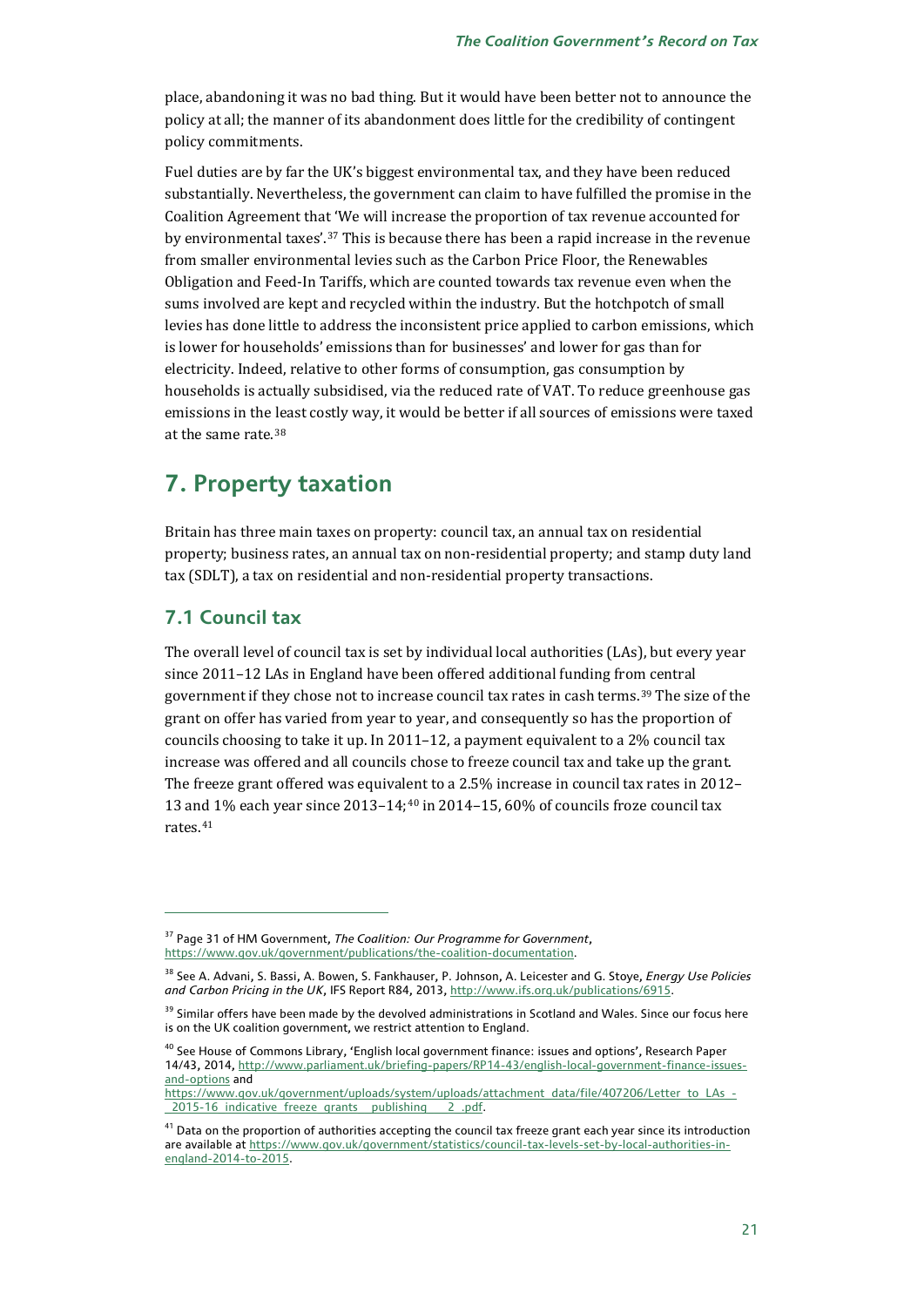

#### Figure 7.1. Average band D council tax rate in England, April 2015 prices

Source: Department for Communities and Local Government, [https://www.gov.uk/government/statistical](https://www.gov.uk/government/statistical-data-sets/live-tables-on-council-tax)[data-sets/live-tables-on-council-tax;](https://www.gov.uk/government/statistical-data-sets/live-tables-on-council-tax) Chartered Institute of Public Finance and Accountancy, [http://www.cipfa.org/about-cipfa/press-office/latest-press-releases/council-tax-freeze;](http://www.cipfa.org/about-cipfa/press-office/latest-press-releases/council-tax-freeze) Office for National Statistics, 'Consumer price inflation reference tables January 2015', [http://www.ons.gov.uk/ons/publications/re-reference-tables.html?edition=tcm%3A77-323621;](http://www.ons.gov.uk/ons/publications/re-reference-tables.html?edition=tcm%3A77-323621) Office for Budget Responsibility, *Economic and Fiscal Outlook December 2014*,

[http://budgetresponsibility.org.uk/pubs/December\\_2014\\_Charts\\_and\\_tables-web516.xls.](http://budgetresponsibility.org.uk/pubs/December_2014_Charts_and_tables-web516.xls)

The result, as shown in Figure 7.1, is that average band D council tax rates in England have fallen in real terms by 12% since 2010–11. Relative to continuing the average rate of increase from 2007–08 to 2010–11 (the 'no-change' baseline used by HM Treasury), this amounts to a total giveaway across Great Britain of £2.8 billion in 2015–16, a cost shared between local and central government. Council tax is charged at a much lower percentage of property value for high-value properties than for low-value properties, and cutting it therefore disproportionately benefits poorer households.<sup>[42](#page-22-0)</sup> But the coalition has not addressed the anomaly of why council tax should be less than proportional to property values at all. It is hard to find a good reason for this, and the Mirrlees Review recommended that it should be transformed into a simple percentage of property value.[43](#page-22-1)

The government has actively defended an even more obvious anomaly in council tax: that it is still based on the relative values of different properties in 1991. It is patently ludicrous to tax people based on what their properties were worth (or would have been worth) nearly a quarter of a century ago. Yet as early as September 2010 the Communities and Local Government Secretary, Eric Pickles, proudly announced that he was ruling out an update throughout the coalition's term of office, apparently in order to 'protect the privacy of law-abiding citizens and ... [call] time on the surveillance state' (though the government does not seem to find it similarly intrusive to demand to know people's incomes, for example) and to avoid '[pushing] up taxes on people's homes'

<span id="page-22-0"></span> $42$  This is strongly mitigated by the existence of means-tested council tax support, which means that many of those with low incomes and financial assets do not pay full council tax anyway. But high levels of non-take-up, combined with cuts to council tax support introduced by local authorities since it was localised (and funding for it reduced) in 2013, mean that the overall pattern is nonetheless somewhat progressive.

<span id="page-22-1"></span><sup>43</sup> See chapter 16 of Mirrlees et al. (2011, op. cit.).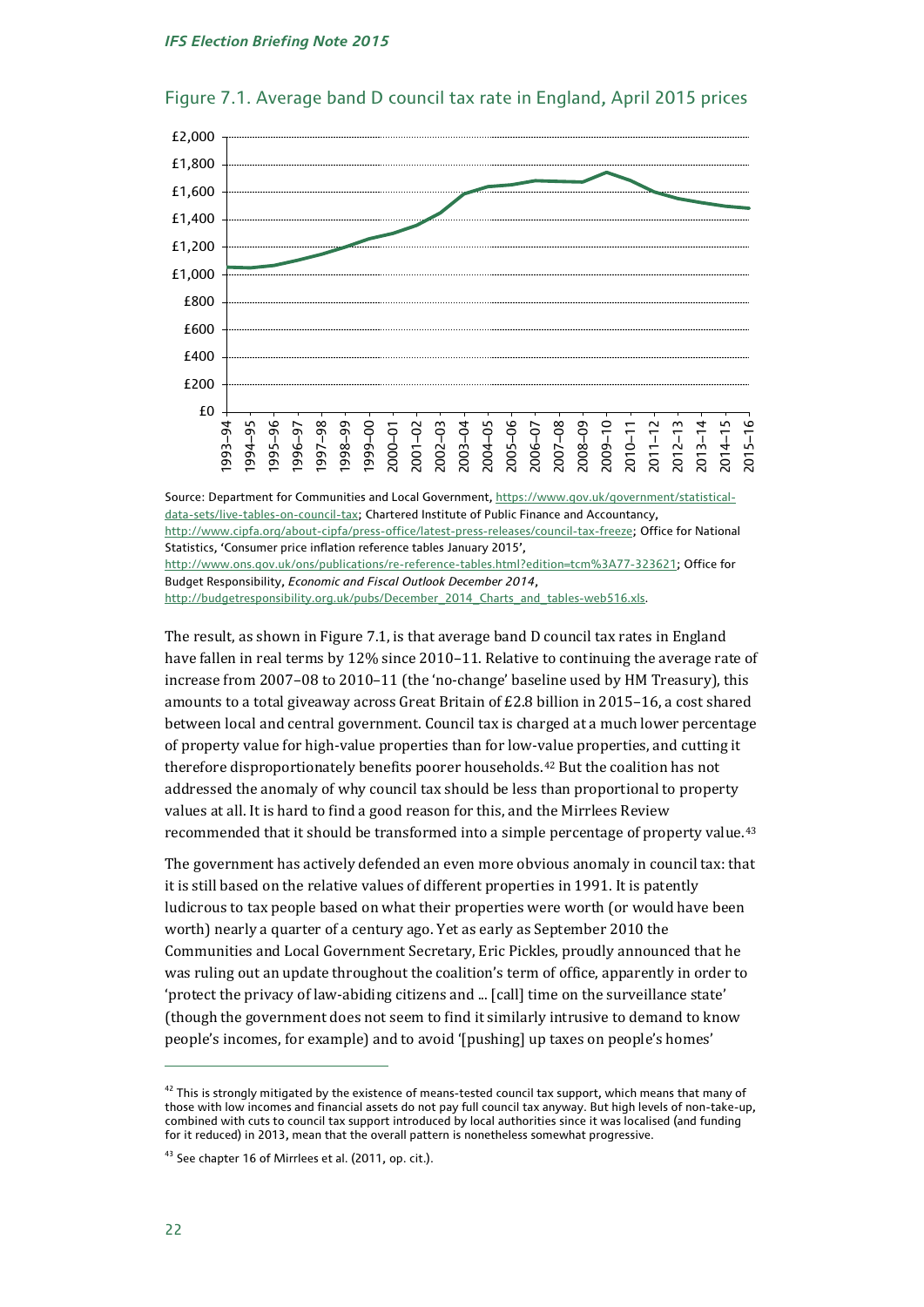(though there is no reason a revaluation should increase council tax bills on average).[44](#page-23-0) The council tax system has come to look ever more absurd as successive governments have refused to undertake a revaluation. Remedying this is a challenge that will become both more important and more difficult as time goes by.

#### **7.2 Business rates**

j

Until recently, business rates had been one of the most stable parts of the tax system, having barely been changed at all since 1990 except for regular revaluations. Recent years, however, have seen a swelling stream of new announcements. The main reforms introduced by the coalition are:[45](#page-23-1)

- The regular five-yearly revaluation of properties due to take place in 2015 has been delayed until 2017.
- Tax rates in England and Wales were increased (in nominal terms) by 2% in April 2014 and April 2015, rather than the 3.2% and 2.3% respectively implied by the usual RPI uprating.
- The (supposedly) temporary doubling of small business rate relief, initially introduced by Labour for the period from October 2010 to September 2011, has been extended by the current government on five separate occasions and is now set to run until April 2016.
- Retail properties with an estimated 2008 annual market rental value of up to £50,000 are eligible for a discount of up to £1,000 in 2014–15 and £1,500 in 2015–16.

All but the first of these are tax cuts, which will no doubt be welcomed by the hardpressed businesses that benefit from them.[46](#page-23-2) But that does not mean they are necessarily the best use of taxpayers' money.

Individually, most of the policies look hard to justify. If we are to have a tax on property values, it is preferable to base it on current values, or at least on the most up-to-date values possible, so a strong rationale would be needed for extending the life of outdated valuations. The stated rationale for delaying was to avoid sharp changes in bills. But delaying the revaluation merely postpones the required adjustment – and probably makes the eventual changes in bills larger rather than smaller. It would be better to move in the opposite direction: frequent, regular revaluations would mean changes in bills were small, gradual and routine. Meanwhile, the favourable treatment of low-value properties and retail properties lacks a clear justification. It is even less clear why the temporary policies, if desirable at all, should be desirable only for a particular period. For example, why should retail properties be treated more favourably than most other business properties in 2014–15 and 2015–16 but not thereafter?

<span id="page-23-0"></span><sup>44</sup> [https://www.gov.uk/government/news/pickles-pledge-no-council-tax-revaluation-rises.](https://www.gov.uk/government/news/pickles-pledge-no-council-tax-revaluation-rises)

<span id="page-23-1"></span><sup>&</sup>lt;sup>45</sup> In addition to those listed here, there have been moves towards greater localisation of business rates (see Section 9, footnot[e 60\)](#page-28-0) and some smaller reforms. For a fuller discussion, see S. Adam and H. Miller, 'Business rates', in C. Emerson, P. Johnson and H. Miller (eds), *The IFS Green Budget: February 2014*, 2014, [http://www.ifs.org.uk/publications/7072.](http://www.ifs.org.uk/publications/7072)

<span id="page-23-2"></span><sup>46</sup> Delaying revaluation is revenue-neutral overall, but redistributes tax liabilities among businesses. Offices in London and the West Midlands and retail premises in northern England, among others, look like being losers from this delay, while the largest winners are offices in the East Midlands and retail premises in the East Midlands and London.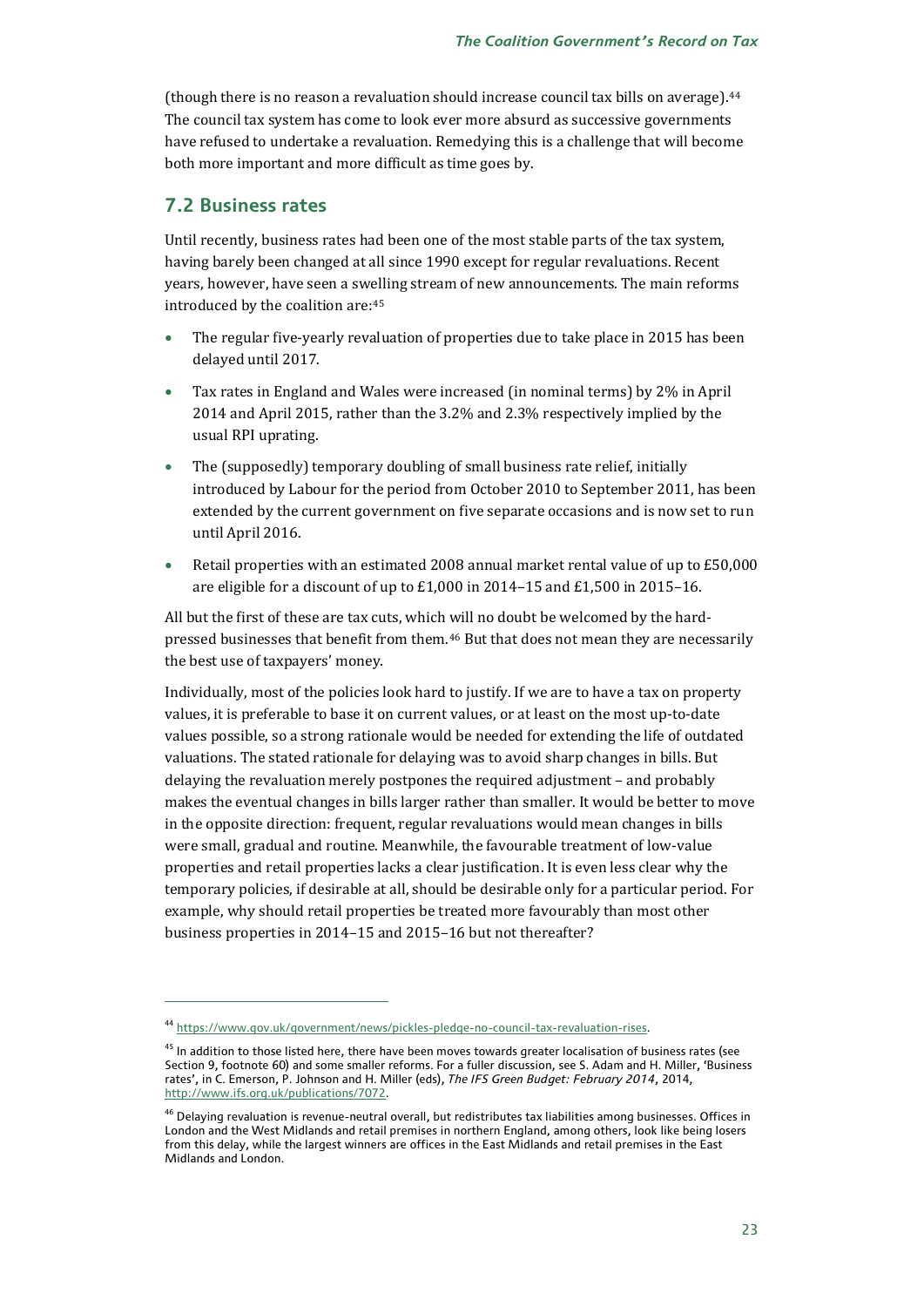Collectively, all of these changes to business rates create undesirable instability. Businesses make investment decisions factoring in their expected future tax liability. If the government continually alters the tax regime, it increases uncertainty, making an assessment of the after-tax returns to an investment more difficult, and ultimately deterring businesses from investing. Repeatedly extending 'temporary' reliefs on an ad hoc basis can also make it difficult to rescind what was originally intended to be a shortterm policy and can end up inadvertently changing the structure of the tax system.

While the coalition has tinkered extensively with business rates, it has not addressed the fundamental problem with the tax. Taxing buildings used for business purposes creates a disincentive to develop and use business property. The Mirrlees Review argued that, subject to confirming practical feasibility, business rates should be replaced with a system of land value taxation based on what each site would be worth in the absence of any buildings on it – thus creating no disincentive to develop or use proper[ty.](#page-24-1)[47](#page-24-0) Short of such a radical revamp, there are smaller improvements that could be made.<sup>48</sup>

### **7.3 Stamp duty land tax**

Until recently, the coalition government's biggest change to SDLT was to follow in its Labour predecessor's footsteps by adding new, higher bands at the top of the property value scale. The coalition inherited an SDLT with a top rate of 4% on transactions above £500,000 and introduced, for residential property only, new rates of 5% above £1 million and 7% above £2 million. This is estimated to raise £500 million in 2015–16.[49](#page-24-2)

The 2014 Autumn Statement introduced a more radical reform to SDLT on housing, following the lead of the Scottish government, which had already announced such a change. Previously, the relevant tax rate for a particular transaction applied to the full sale price, not just the part above the relevant threshold. This so-called 'slab structure' meant that a £1 higher purchase price could be associated with a tax bill thousands of pounds higher (see Figure 7.2).[50](#page-24-3) Since 4 December 2014, this is no longer the case and SDLT works more like income tax, with each rate applying to the amount above the corresponding threshold and no sharp jumps in liability (sometimes called a 'slice structure'). As part of this change, the coalition chose a new set of SDLT rates which meant even higher bills for a relatively small number of the very highest-value transactions but lower bills for the vast majority, at a net cost of about £800 million per year.

Moving away from a slab structure is unquestionably an improvement. It is therefore hard to understand why, unlike in Scotland, it was done only for residential property: SDLT on non-residential property continues to have a slab structure, and the same arguments for changing it apply. And for both residential and non-residential property, the more fundamental problem with SDLT has not been addressed. One of the most basic

<span id="page-24-0"></span><sup>&</sup>lt;sup>47</sup> See chapter 16 of Mirrlees et al. (2011, op. cit.).

<span id="page-24-1"></span><sup>48</sup> See S. Adam and H. Miller, 'Business rates', in C. Emerson, P. Johnson and H. Miller (eds), *The IFS Green Budget: February 2014*, 2014[, http://www.ifs.org.uk/publications/7072](http://www.ifs.org.uk/publications/7072)

<span id="page-24-2"></span> $49$  The government also introduced a 15% rate on purchases above £2 million made by certain 'non-natural' bodies such as companies.

<span id="page-24-3"></span><sup>50</sup> The resulting distortions in the housing market are neatly illustrated in chart 1.13 of HM Treasury, *Autumn Statement 2014*[, https://www.gov.uk/government/publications/autumn-statement-documents](https://www.gov.uk/government/publications/autumn-statement-documents) and analysed formally in M. Best and H. Kleven, 'Housing market responses to transaction taxes: evidence from notches and stimulus in the UK', 2015[, http://www.henrikkleven.com/uploads/3/7/3/1/37310663/best](http://www.henrikkleven.com/uploads/3/7/3/1/37310663/best-kleven_landnotches_feb2015.pdf)[kleven\\_landnotches\\_feb2015.pdf.](http://www.henrikkleven.com/uploads/3/7/3/1/37310663/best-kleven_landnotches_feb2015.pdf)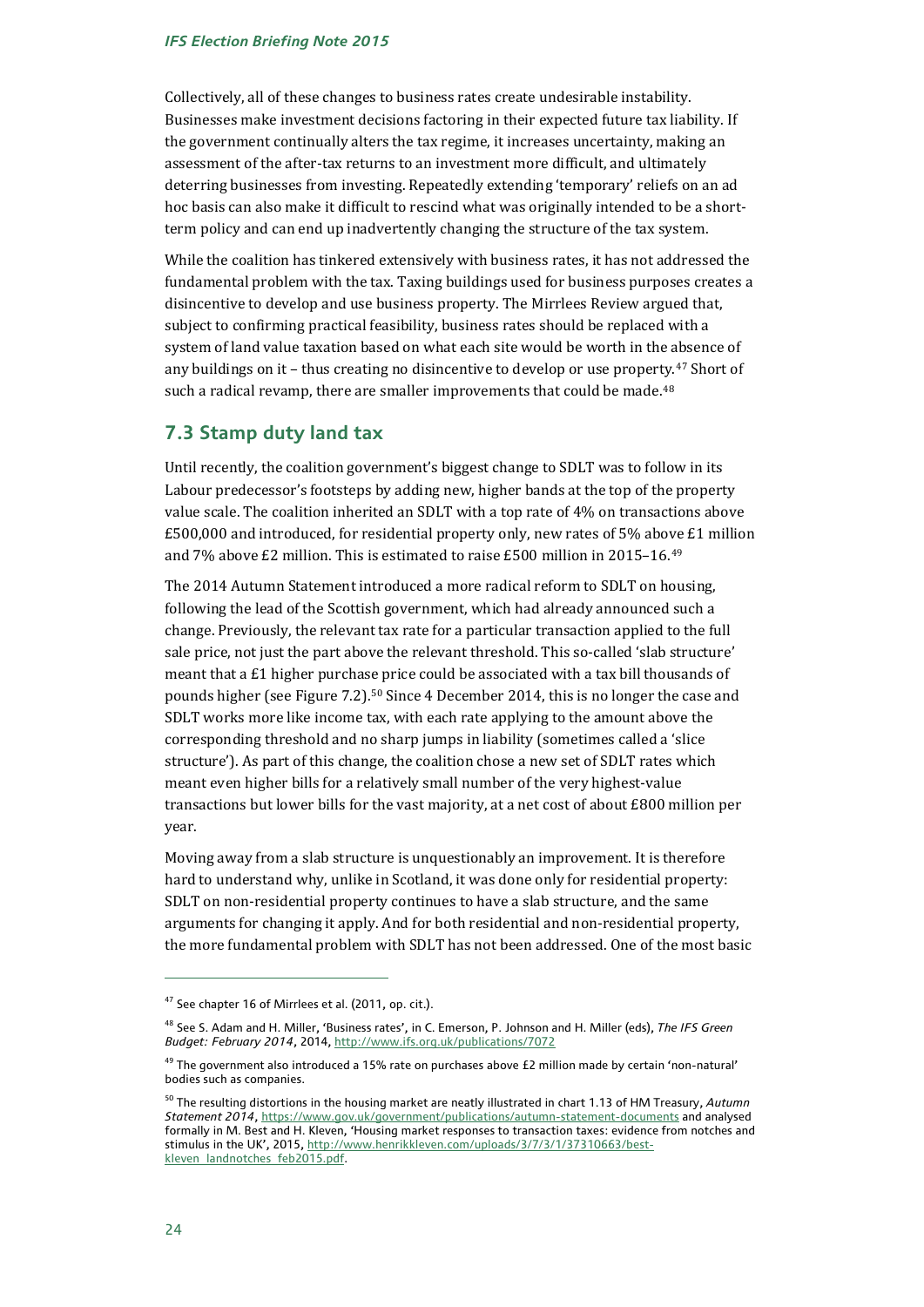

Figure 7.2. Stamp duty on housing transactions

tenets of the economics of taxation is that transactions taxes should be avoided. Assets should be held by the people who value them most; the effect of a transactions tax such as SDLT is to discourage mutually beneficial transactions, so that properties are not held by the people who value them most. If a family in a small house want to move to a larger one (because they are having children, for example) while a neighbouring family in a large house want to move to a smaller one (perhaps because their children have grown up and left home), SDLT might discourage them from buying each other's houses, leaving both families worse off. At a macroeconomic level, one manifestation of this is to reduce labour mobility, as people are discouraged from moving to where suitable jobs are available. The Mirrlees Review argued that SDLT should be abolished altogether and the revenue made up elsewhere<sup>[51](#page-25-0)</sup> – perhaps from a reformed council tax in order to avoid giving out windfall gains to owners of high-value properties.

# **8. Evasion and avoidance**

Tax evasion (illegally failing to pay one's full tax liability) and tax avoidance (legally arranging one's affairs to reduce tax liability without necessarily changing the underlying economic nature of one's activities) have been prominent issues in recent years, prompted by some high-profile examples.

HMRC estimates that tax evasion in 2012–13 (the latest available estimate) was little changed from when the coalition took office, at just over 3% of the revenue the tax system should theoretically deliver.<sup>[52](#page-25-1)</sup>

<span id="page-25-0"></span><sup>&</sup>lt;sup>51</sup> See chapter 16 of Mirrlees et al. (2011, op. cit.).

<span id="page-25-1"></span> $52$  This figure includes evasion, criminal attacks and the hidden economy. A broader definition (including 'failure to take reasonable care', for example) yields higher estimates but also little change over time. See table 1.4 of HM Revenue & Customs, *Measuring Tax Gaps 2014 Edition*, 2014,

[https://www.gov.uk/government/statistics/measuring-tax-gaps.](https://www.gov.uk/government/statistics/measuring-tax-gaps) HMRC defines total theoretical liabilities as the revenue it thinks it would collect if all taxpayers complied with the letter and spirit of the law.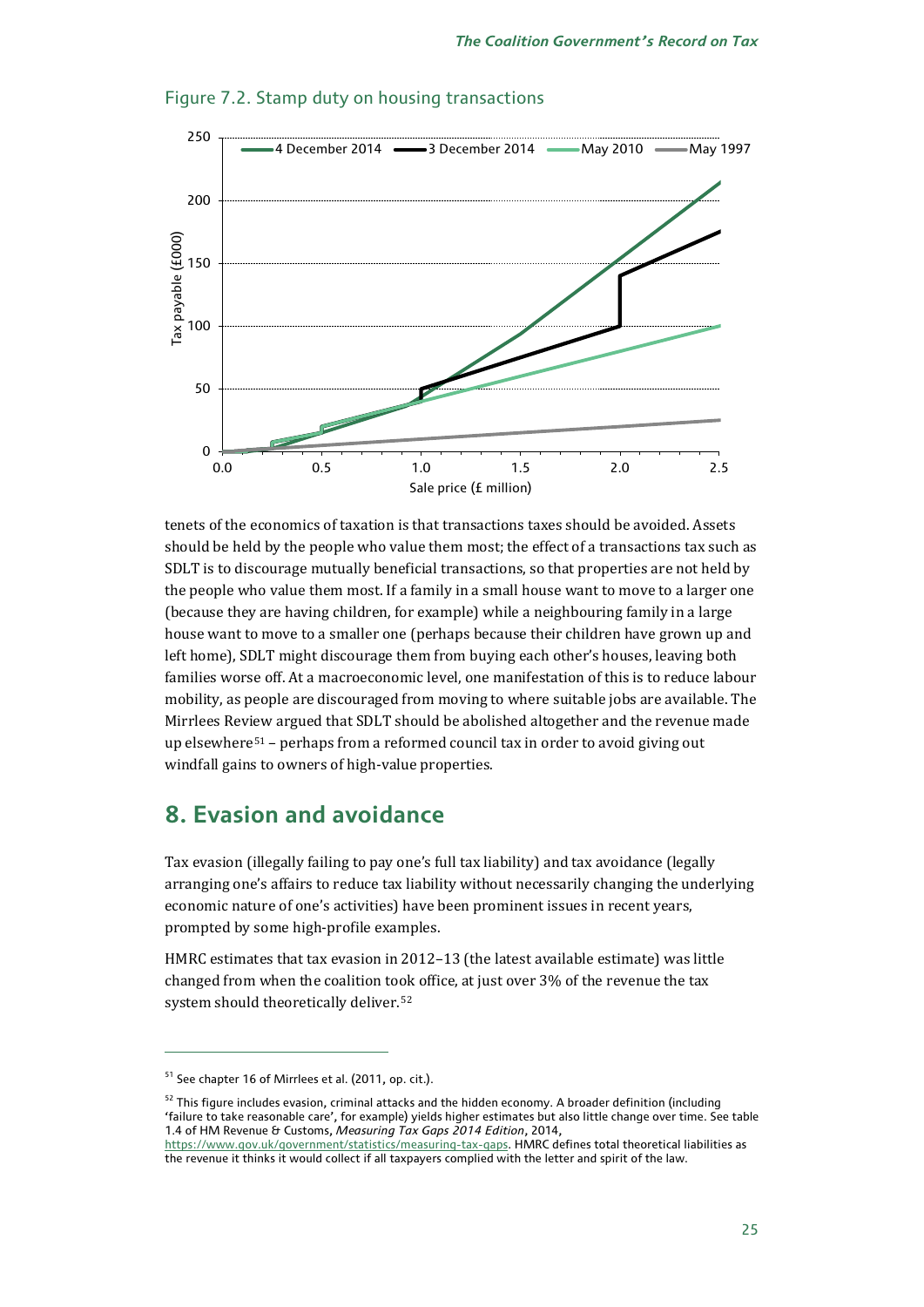HMRC also publishes estimates of tax avoidance, which are similarly unchanged up to 2012–13, at 1.5% of theoretical liabilities,[53](#page-26-0) but avoidance is defined very narrowly – it does not include international profit-shifting or taking dividends instead of salary, for example – and so is little guide to the scale and evolution of tax avoidance as popularly understood. We cannot say how much higher the latter would be, though it is almost certainly not as high as simple extrapolation from lurid media case studies might imply since not all taxpayers take the aggressive positions that attract media attention.

To some extent, moral indignation aroused by tax avoidance and evasion might discourage them. This effect is likely to be limited and uneven, affecting individuals and firms in the public eye more than less visible taxpayers taking similar actions. Concrete actions are needed.

Combating evasion is a matter of enforcement, and so a natural starting point is to look at how well resourced HMRC has been. Like many other departments', HMRC's budget has been cut. But its ability to tackle evasion also depends on how resources are directed within HMRC: to some extent, compliance activities have been prioritised, perhaps at the expense of routine customer service.[54](#page-26-1) And technological improvements can help too: the National Audit Office reports that investment in a new technology called Connect, which allows rapid data search to find evidence of potential evasion, 'has enabled HMRC to reduce the number of people they have working in their Risk and Intelligence function by 40% while still increasing the compliance revenue they collect or protect.'[55](#page-26-2)

International aspects of anti-evasion activities are increasingly important. Here there have been some definite strides made, though perhaps not with as much effect as might have been hoped. What are perhaps the two highest-profile examples both involve offshore accounts in Switzerland:

- The government reached agreement with the Swiss authorities in October 2011 to tackle offshore evasion by UK holders of Swiss bank accounts. It originally estimated that the agreement would generate £5 billion for the exchequer by March 2016, but later reduced its estimate to £1.7 billion.<sup>[56](#page-26-3)</sup>
- HMRC has been criticised for slow progress in acting on information about 3,600 UK taxpayers with HSBC accounts in Switzerland.[57](#page-26-4)

The government's approach to tackling tax avoidance has had three main prongs:

<span id="page-26-4"></span><sup>57</sup> See the report of the Public Accounts Committee, 18 November 2014,

<http://www.publications.parliament.uk/pa/cm201415/cmselect/cmpubacc/458/45802.htm> and recent media coverage such as in *The Guardian*, 8 February 2015,

[http://www.theguardian.com/business/2015/feb/08/hsbc-files-expose-swiss-bank-clients-dodge-taxes-hide](http://www.theguardian.com/business/2015/feb/08/hsbc-files-expose-swiss-bank-clients-dodge-taxes-hide-millions?CMP=share_btn_tw)[millions?CMP=share\\_btn\\_tw](http://www.theguardian.com/business/2015/feb/08/hsbc-files-expose-swiss-bank-clients-dodge-taxes-hide-millions?CMP=share_btn_tw) and BBC Panorama, 9 February 2015, [http://www.bbc.co.uk/programmes/b052sk1h.](http://www.bbc.co.uk/programmes/b052sk1h) 

<span id="page-26-0"></span><sup>&</sup>lt;sup>53</sup> This figure includes 'tax avoidance' and 'disputed legal interpretation'.

<span id="page-26-1"></span><sup>&</sup>lt;sup>54</sup> For example, the National Audit Office notes that 'HMRC has previously worked towards answering 90% of telephone calls, but has not come close to this level of performance. For 2014-15 it has revised this target to 80% of calls answered, but it does not expect it will be able to achieve this' (page 30 of Comptroller and Auditor General, 'Increasing the effectiveness of tax collection: a stocktake of progress since 2010', 2015, [http://www.nao.org.uk/report/increasing-the-effectiveness-of-tax-collection-a-stocktake-of-progress-since-](http://www.nao.org.uk/report/increasing-the-effectiveness-of-tax-collection-a-stocktake-of-progress-since-2010/)[2010/\)](http://www.nao.org.uk/report/increasing-the-effectiveness-of-tax-collection-a-stocktake-of-progress-since-2010/).

<span id="page-26-2"></span><sup>&</sup>lt;sup>55</sup> Page 14 of Comptroller and Auditor General (2015, op. cit.).

<span id="page-26-3"></span><sup>&</sup>lt;sup>56</sup> For details and discussion of reasons for the original overestimate, see box 4.3 of Office for Budget Responsibility, *Economic and Fiscal Outlook December 2013*[, http://budgetresponsibility.org.uk/economic](http://budgetresponsibility.org.uk/economic-fiscal-outlook-december-2013/)[fiscal-outlook-december-2013/.](http://budgetresponsibility.org.uk/economic-fiscal-outlook-december-2013/)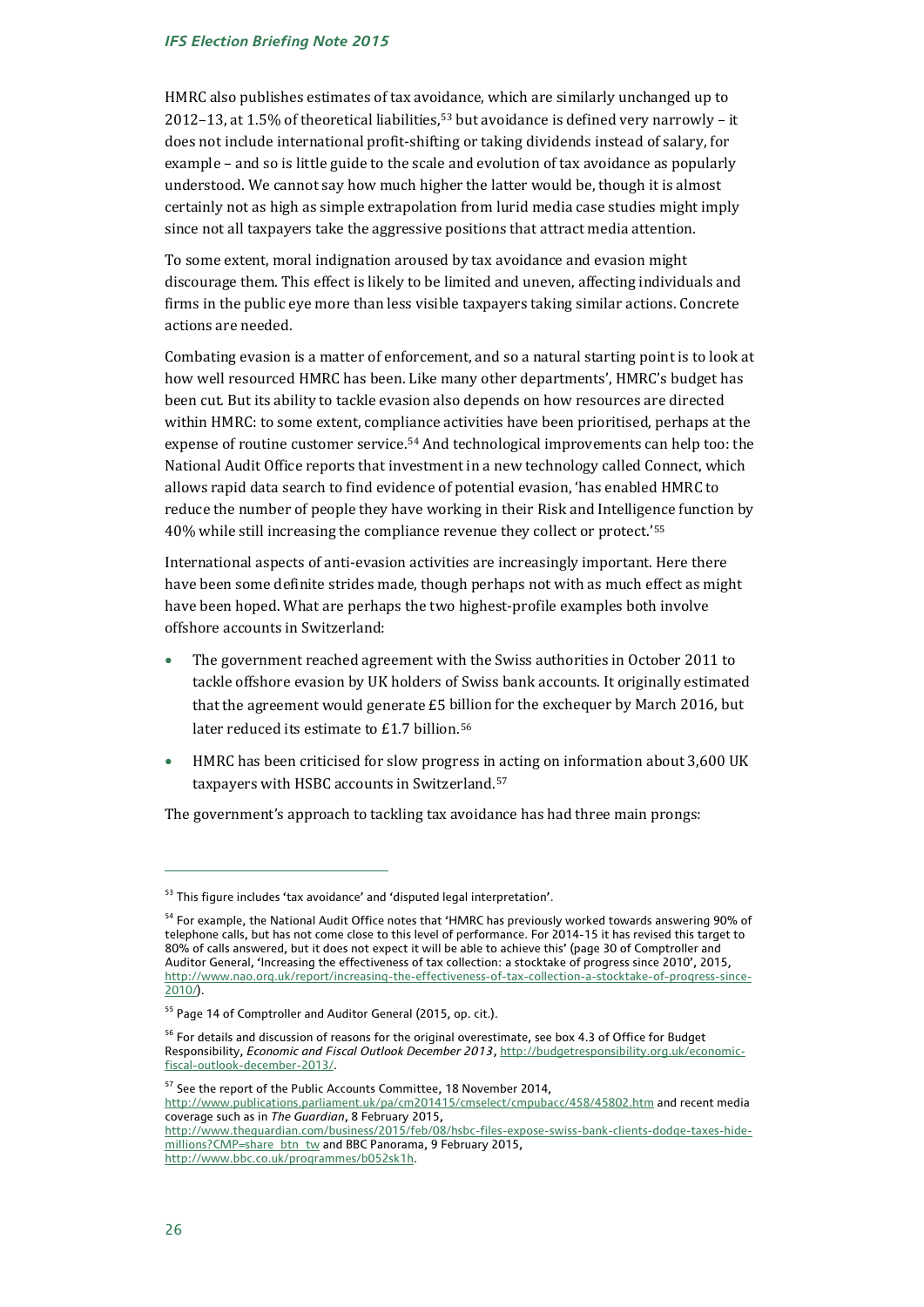- The principal weapon has still been to clamp down on specific avoidance schemes when they are uncovered (often through the Disclosure of Tax Avoidance Schemes, or DOTAS, provisions introduced by the previous Labour government). Every Budget and Autumn Statement has included a raft of anti-avoidance measures, most of them small individually but collectively forecast to raise billions of pounds. There is no clear dividing line between reducing avoidance opportunities and broadening the tax base, so it is hard to separate out 'anti-avoidance' measures and quantify their intended revenue yield. It is even harder to know whether the measures in fact bring in the sums forecast.
- A general anti-abuse rule (GAAR) was introduced in July 2013. It was deliberately narrowly drafted, aimed only at highly abusive schemes rather than a wider concept of avoidance. International experience suggests that its success will depend a great deal on how the courts interpret it. But to date there have been no test cases of the GAAR – not necessarily because it has no practical application, or because it is a completely effective deterrent, but because it takes time for relevant transactions to arise, come to the attention of HMRC, be investigated and come to court. It is still very early days for the GAAR.
- There has been action to tackle international base erosion and profit shifting (BEPS), principally through enthusiastic participation in the OECD's BEPS project and more recently through the announcement that the UK will unilaterally introduce a 25% 'diverted profits tax'. This is discussed in a separate IFS briefing note.[58](#page-27-0)

The GAAR and the BEPS project represent a move beyond the traditional approach of simply dealing with each avoidance scheme as it is uncovered. But they are still tackling the symptoms rather than the underlying cause – often a lack of clarity or consistency in the tax base. As the Mirrlees Review noted, 'If activities were taxed similarly, there would be no (or, at least, much less) incentive for taxpayers to dress up one form of activity as another – and there would correspondingly be little or no revenue loss to the Exchequer if they did so.'[59](#page-27-1) If tax evasion is a function of enforcement, avoidance is a function of the tax base. Preventing tax avoidance is not an administrative exercise to be layered on top, but inextricably intertwined with the design of tax policy. Design a coherent tax policy and the problem of avoidance will be much reduced.

# **9. Tax policymaking**

The most remarkable change the coalition has made to the way that tax policy is made is to devolve significantly more tax powers to the different parts of the UK. Taxation in the UK has historically been exceptionally centralised by international standards, so these changes mark a significant departure:

• Scotland will introduce replacements for UK-wide SDLT and landfill tax in April 2015, and will be able to vary all income tax rates (in tandem) on non-savings income by up to 10 percentage points – rather than just the basic rate by up to 3 percentage points, as at present – from April 2016. Although not to be legislated until after the election, all the main parties are committed to implementing the Smith Commission proposals,

<span id="page-27-0"></span><sup>&</sup>lt;sup>58</sup> H. Miller and T. Pope, 'Corporation tax changes and challenges', IFS Briefing Note BN163, 2015, [http://www.ifs.org.uk/uploads/publications/bns/BN163.pdf.](http://www.ifs.org.uk/uploads/publications/bns/BN163.pdf)

<span id="page-27-1"></span><sup>&</sup>lt;sup>59</sup> Page 501 of Mirrlees et al. (2011, op. cit.).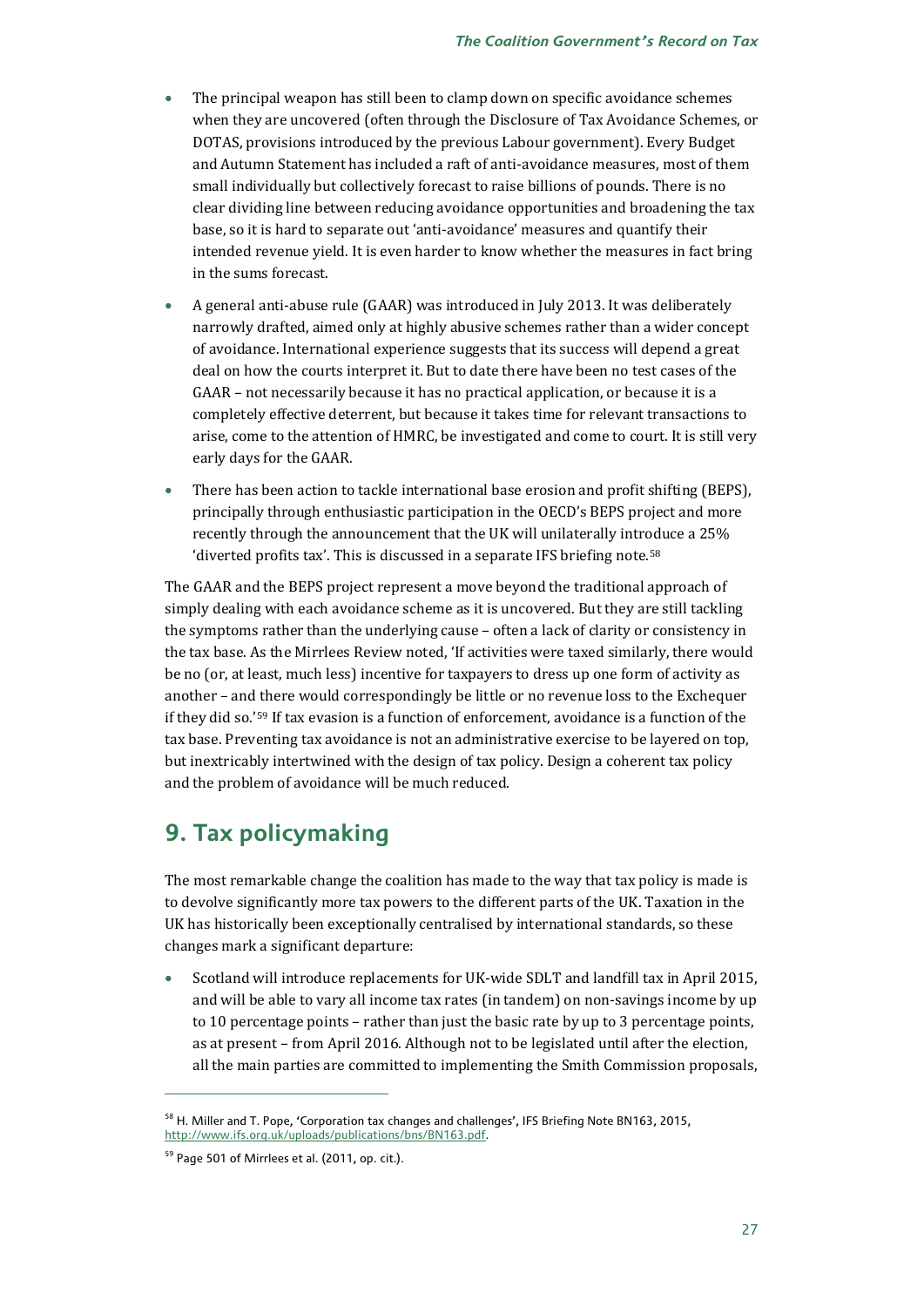which would also devolve air passenger duty and aggregates levy and would give Scotland almost complete freedom in setting income tax rates and thresholds for non-savings income.

- Wales will introduce its own replacements for SDLT and landfill tax from April 2018. If the Welsh people were to vote 'yes' in a referendum, the Welsh Assembly would also be able to vary each income tax rate (individually) on non-savings income by up to 10 percentage points.
- Northern Ireland will be able to set its own corporation tax rate following an announcement in the 2014 Autumn Statement, expected to be effective from April 2017.
- <span id="page-28-0"></span>• Local authorities in England have also been given slightly greater control over council tax and business rates.<sup>[60](#page-28-1)</sup>

This devolution of tax-setting powers seems rather ad hoc, with different taxes devolved to different parts of the UK. Corporation tax is to be devolved to Northern Ireland but not Scotland or Wales, while SDLT and much of income tax are devolved to Scotland and (to an extent) Wales but not Northern Ireland. Air passenger duty in Scotland is to be fully devolved, in Northern Ireland has been devolved only for long-haul flights and in Wales is currently the subject of much debate. The apparent lack of an overall strategy for what taxes ought to be devolved makes it hard to know whether there will be further devolution and what form it will take: Scots, for example, might ask why Scotland should not have the power to alter corporation tax rates if Northern Ireland does. The broader ongoing discussions of the constitutional future of the UK may also have ramifications for tax policy. It seems likely that devolution of tax powers will remain unstable for some time to come.

For the moment, however, most tax policymaking remains in the UK government's hands. And there have been some welcome innovations in the way that the UK government makes tax policy. The coalition has:

- published, early in its term of office, a corp[ora](#page-28-3)te tax road map<sup>[61](#page-28-2)</sup> (which it has largely stuck to) and a tax consultation framework<sup>62</sup> (on which its subsequent record has been patchy, but on the whole still better than previous governments');
- given more advance notice of the dates of Budgets and Autumn Statements;
- published most Finance Bill clauses in draft several months in advance to elicit feedback;

<span id="page-28-1"></span> $60$  The 2011 Localism Act removed central government's powers to cap council tax increases in England directly (powers that constrained many councils during the 1990s and a few in the late 2000s), though it instead requires local authorities to seek approval in a referendum if they propose increases deemed excessive by central government, and in practice central government heavily influences LAs' choice of council tax rates by making grant levels depend on council tax increases. The 2012 Local Government Finance Act gave LAs in England more control over council tax discounts and exemptions, and gave them responsibility for determining council tax reductions for low-income families in place of the previously centralised council tax benefit (this is discussed in S. Adam and J. Browne, *Reforming Council Tax Benefit*, IFS Commentary C123, 2013, [http://www.ifs.org.uk/publications/6183\)](http://www.ifs.org.uk/publications/6183). The same two pieces of legislation also allowed LAs almost complete discretion to offer business rates discounts and allowed them to keep a share of any growth in business rates revenue that comes from new developments until 2020.

<span id="page-28-2"></span><sup>61</sup> [https://www.gov.uk/government/publications/the-corporation-tax-road-map.](https://www.gov.uk/government/publications/the-corporation-tax-road-map) 

<span id="page-28-3"></span><sup>62</sup> [https://www.gov.uk/government/publications/tax-consultation-framework.](https://www.gov.uk/government/publications/tax-consultation-framework)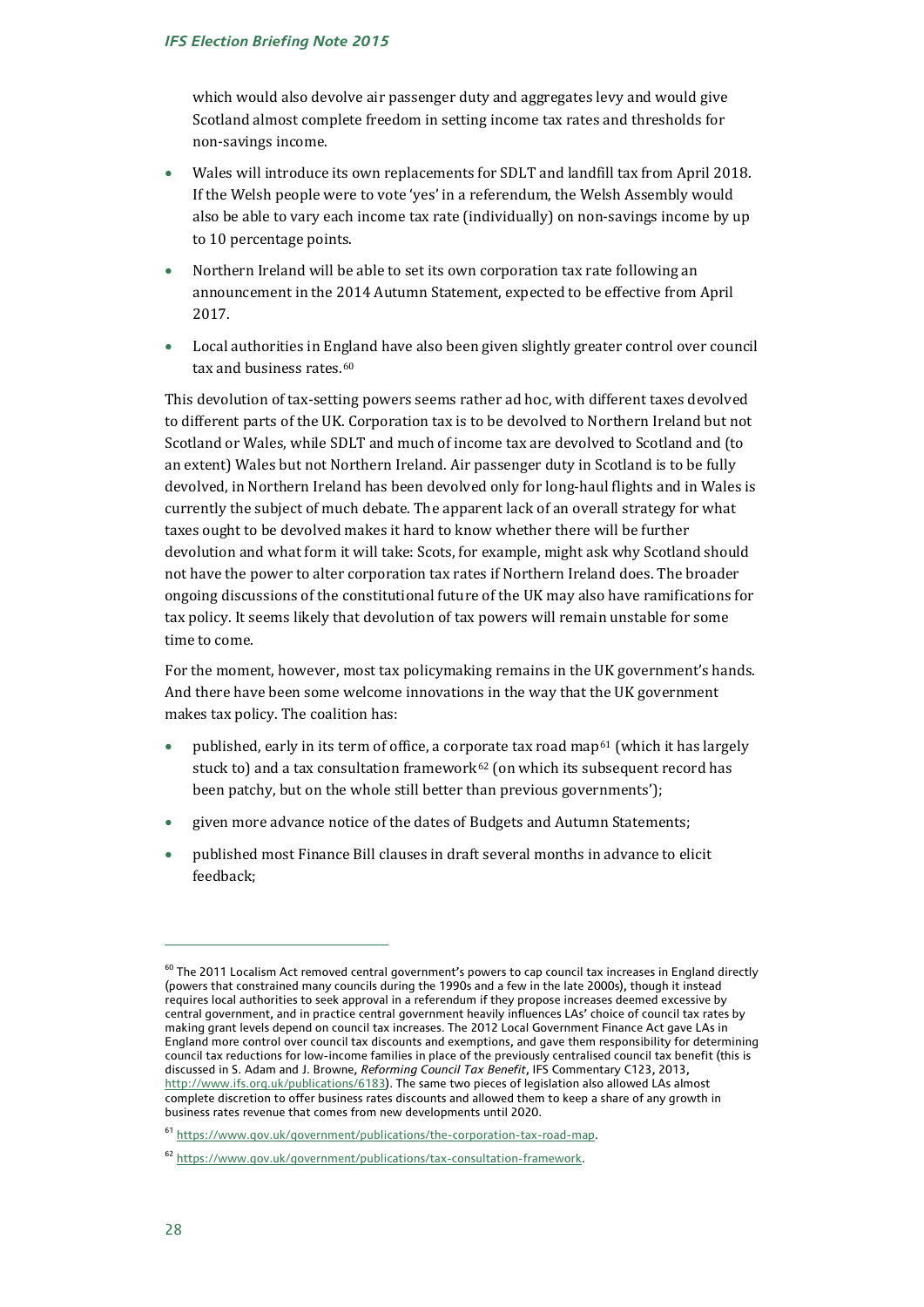- published policy costings documents alongside Budgets and Autumn Statements, giving more information about the revenue impacts of tax reforms, and set up the Office for Budget Responsibility<sup>[63](#page-29-0)</sup> to audit those costings (among other tasks); it has also published analysis of the 'dynamic' effects of two tax cuts (reductions in corporation tax and in fuel duties), $64$  albeit with serious limitations to the analysis and with a striking asymmetry in its failure to publish corresponding analysis of tax increases such as the VAT rise;
- set up the Office of Tax Simplification,<sup>[65](#page-29-2)</sup> which has helped to simplify the tax system a little (or at least to slow down the growth in its complexity), though the OTS has been under-resourced and the government has tended to act on its recommendations for administrative adjustments while shying away from its calls for more substantive reforms. The OTS is still only on a temporary footing – it will disband after the election unless an active decision is made to renew its term – and its role has also been limited by a remit that allows it to look at existing law but not at proposals in development.<sup>[66](#page-29-3)</sup>

While helpful, these innovations have not removed the principal long-term problems with tax policymaking. Hyperactivity remains a concern, with a perceived need to pull rabbits out of the hat in Budgets, Autumn Statements and party conferences (as well as before elections). So does short-termism, with a focus on firefighting and headline-grabbing rather than long-term strategy. And tax policymaking within Westminster remains concentrated in the Treasury and HMRC, with few checks within government, little parliamentary scrutiny and consultation mostly restricted to technical detail.

# **10. Future challenges**

The next government will begin its term of office borrowing 3.6% of national income over and above that which can be expected to disappear as the economy recovers. This has led all three main political parties to commit to further fiscal consolidation over the next parliament. How much (if at all) tax rises should contribute to reducing the budget deficit will be a central question for the incoming government. So too will be the design of any tax increase: how the government chooses to raise a given amount of additional revenue affects both the distribution of the tax burden across the population and the pattern of economic activity. Tax rises could exacerbate the weaknesses of the current tax system or begin to eliminate them.[67](#page-29-4)

A longer-term challenge that future governments will face is how to respond to the growing concentration of income in the hands of a small number of people. Those at the very top of the income distribution have seen their incomes race away from the rest of the distribution over recent decades: between 1978 and 2012, the share of net income

<span id="page-29-0"></span><sup>63</sup> [http://budgetresponsibility.org.uk/.](http://budgetresponsibility.org.uk/) 

<span id="page-29-1"></span><sup>64</sup> [https://www.gov.uk/government/publications/analysis-of-the-dynamic-effects-of-corporation-tax](https://www.gov.uk/government/publications/analysis-of-the-dynamic-effects-of-corporation-tax-reductions)[reductions](https://www.gov.uk/government/publications/analysis-of-the-dynamic-effects-of-corporation-tax-reductions) an[d https://www.gov.uk/government/publications/analysis-of-the-dynamic-effects-of-fuel-duty](https://www.gov.uk/government/publications/analysis-of-the-dynamic-effects-of-fuel-duty-reductions)[reductions.](https://www.gov.uk/government/publications/analysis-of-the-dynamic-effects-of-fuel-duty-reductions) 

<span id="page-29-2"></span><sup>65</sup> [https://www.gov.uk/government/organisations/office-of-tax-simplification.](https://www.gov.uk/government/organisations/office-of-tax-simplification)

<span id="page-29-3"></span><sup>&</sup>lt;sup>66</sup> See T. Bowler, 'The Office of Tax Simplification: looking back and looking forward', IFS Tax Law Review Committee, Discussion Paper 11, 2014[, http://www.ifs.org.uk/publications/7476.](http://www.ifs.org.uk/publications/7476) 

<span id="page-29-4"></span> $67$  For a discussion of the various options a future government might consider if it wished to raise taxes in the next parliament, see S. Adam and B. Roantree, 'Options for increasing tax', in C. Emmerson, P. Johnson and R. Joyce (eds), *The IFS Green Budget: February 2015*, 2015[, http://www.ifs.org.uk/publications/7530.](http://www.ifs.org.uk/publications/7530)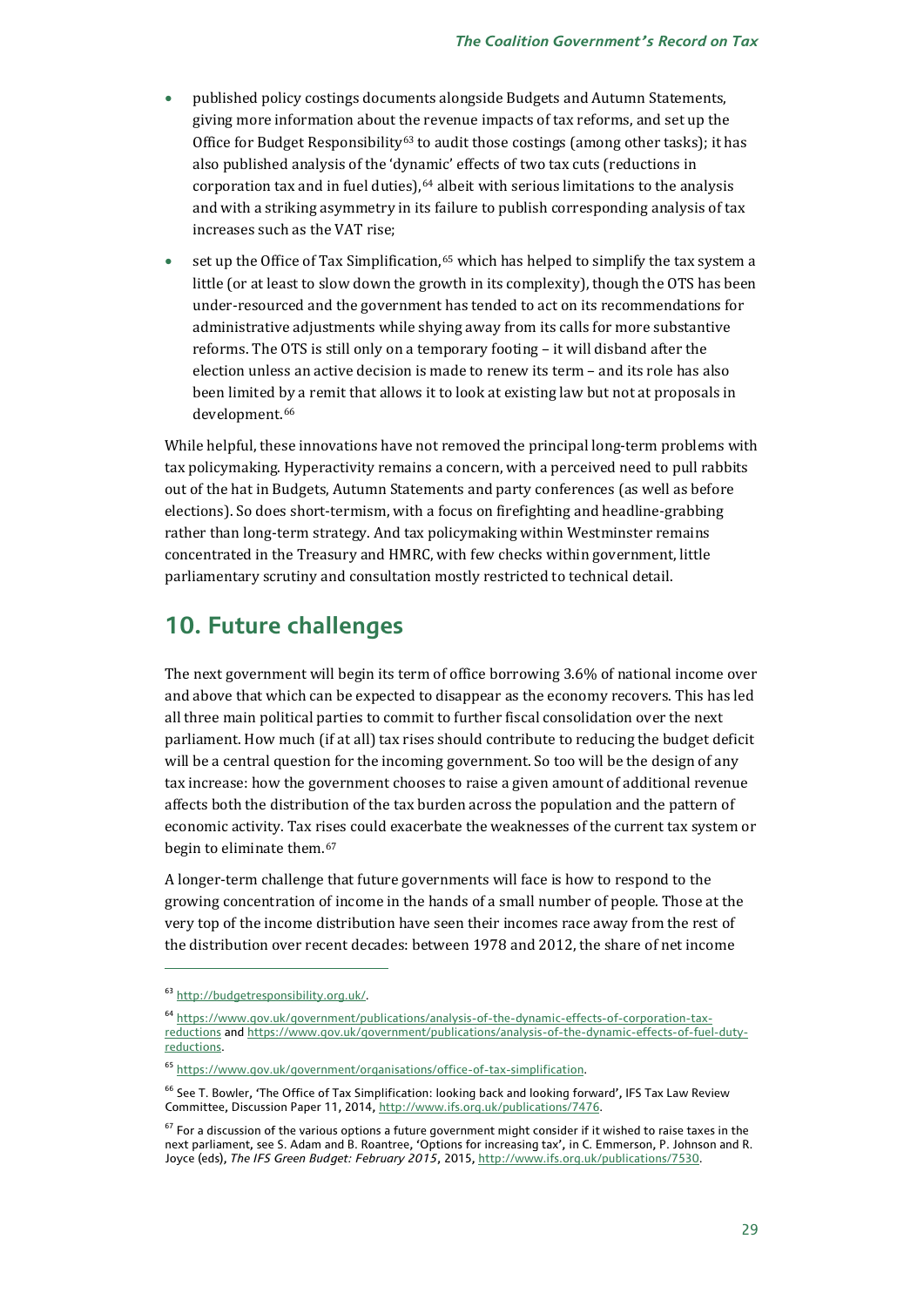received by the top 1% of households more than doubled from 3.0% to 7.1%.<sup>[68](#page-30-0)</sup> Future governments may want to respond to this by increasing taxes on the better-off and alleviating the burden on the less fortunate. But another consequence of increased inequality is that the government is already quite reliant on a small number of well-off taxpayers for a large proportion of tax revenues. For example, in 2014–15, a quarter of all income tax revenue came from just 0.5% of the adult population (about 250,000 individuals). This reliance leaves the public finances vulnerable to changes in the behaviour of a small group of individuals who are considerably more mobile and responsive to tax changes than the rest of the population. Balancing distributional goals against risks to the public finances from relying on a small number of extremely well-off individuals is not a straightforward matter.

Mobility of high-net-worth individuals and their incomes is one example of a broader challenge: the changing nature of the global economy is making tax bases more mobile and harder to pin down. Whether we think of levying VAT on sales or corporation tax on profits, it is harder to tax digital services such as music streaming than to tax physical goods that are manufactured and sold in easily identifiable places. Globalisation and technological change are not new and, contrary to some predictions, they have not so far prevented governments from raising large amounts of tax revenue. Yet the challenge is nonetheless real and constantly evolving. The UK can respond unilaterally: for example, in the corporate tax field, the current government has both pursued internationally competitive tax rates and introduced a new diverted profits tax ('Google tax') to try to prevent the tax base being shifted out of the UK.[69](#page-30-1) But international cooperation is crucial in this area and multilateral steps are also being taken, including increasing information exchange between tax authorities in different countries, making more demands of tax havens, reforming EU VAT rules, and the OECD-led Base Erosion and Profit Shifting (BEPS) initiative. Much depends on how successful these are and how they are taken forward. Both unilaterally and multilaterally, it is up to the next UK government to decide what role to play.

Closer to home, future governments will need to manage the devolution of tax-setting powers to Scotland, Wales, Northern Ireland and local authorities. Existing plans for tax devolution must be delivered effectively, and it is by no means clear that current commitments are the end of the road. Tax policy is one important part of the ongoing debate on the UK's constitutional future.

There are long-standing weaknesses in the tax system that are still to be addressed. They were set out in detail in the Mirrlees Review and we do not rehearse those arguments again here; some have been mentioned in previous sections. But some of the weaknesses in specific parts of the tax system have recently become, or are becoming, more pressing.

The discrediting of the RPI, and the introduction of more tax thresholds that are not routinely indexed to inflation at all, have highlighted the need for a systematic approach to uprating nominal values in the tax (and benefit) system. Given its flaws, it is hard to justify the continued use of the RPI for uprating indirect taxes and business rates. And the growing number of tax thresholds that are not routinely uprated are storing up problems. As income growth picks up, more taxpayers will face the withdrawal of child benefit, the

<span id="page-30-0"></span><sup>&</sup>lt;sup>68</sup> See J. Cribb, A. Hood and R. Joyce, 'Living standards: recent trends and future challenges', IFS Briefing Note BN165, 2015[, http://www.ifs.org.uk/uploads/publications/bns/BN165.pdf.](http://www.ifs.org.uk/uploads/publications/bns/BN165.pdf)

<span id="page-30-1"></span><sup>&</sup>lt;sup>69</sup> These measures are discussed in H. Miller and T. Pope, 'Corporation tax changes and challenges', IFS Briefing Note BN163, 2015[, http://www.ifs.org.uk/uploads/publications/bns/BN163.pdf.](http://www.ifs.org.uk/uploads/publications/bns/BN163.pdf)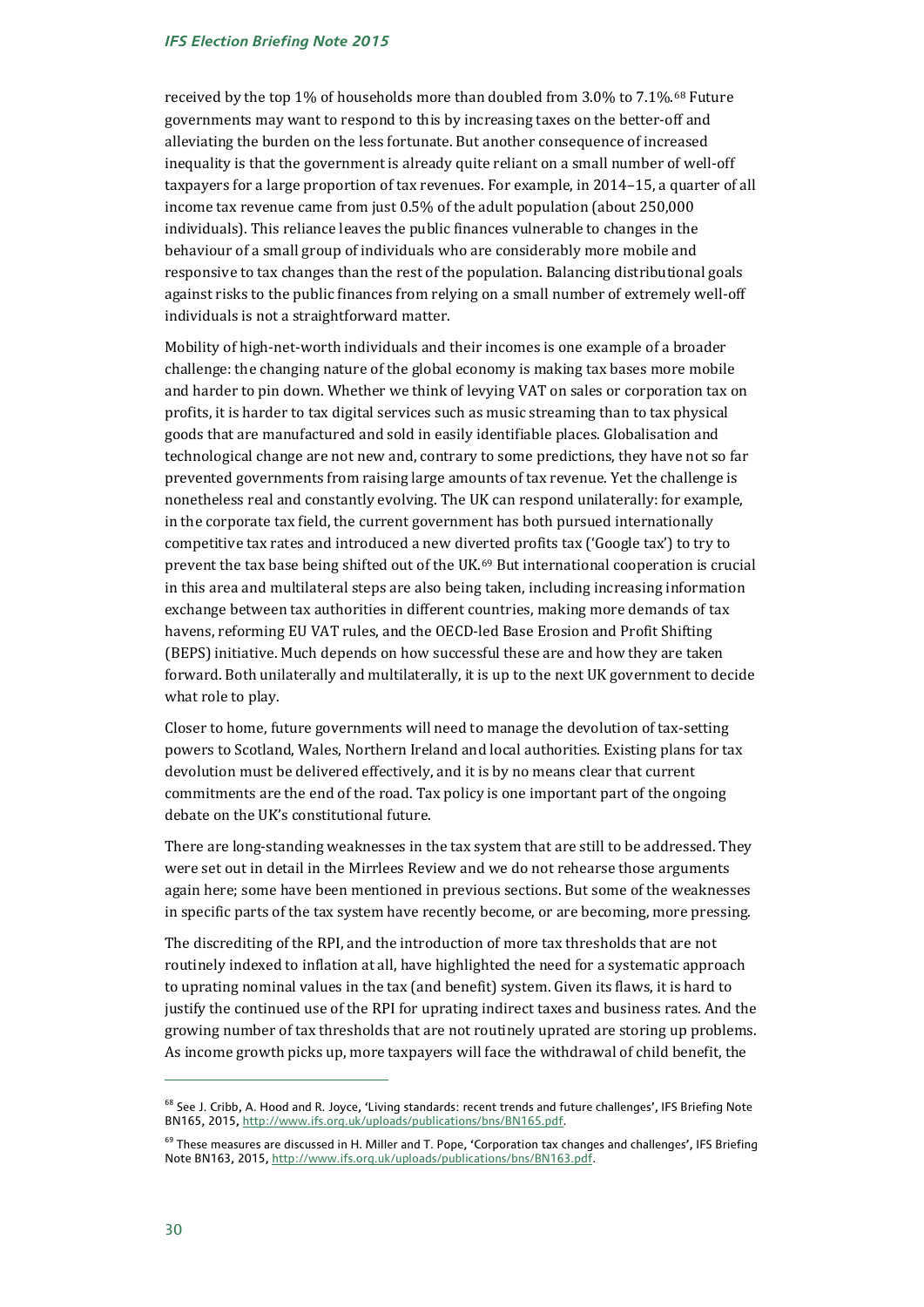60% effective income tax rate associated with withdrawal of their personal allowance, and the additional rate of income tax. Why these thresholds should remain fixed in nominal terms while the thresholds for paying basic- or higher-rate income tax do not is unclear. As the number of individuals affected by these tax thresholds grows, so too will the political pressure to increase them; it would be better to uprate them as a matter of routine than to end up with sudden and unpredictable increases.

This government's relaxation of restrictions on how accumulated funds in defined contribution pensions can be used should also prompt an examination of the generous subsidies to pension saving that exist: the 25% of a pension fund that can be withdrawn free of income tax and especially the complete absence of employer or employee NICs on employer pension contributions. These are usually defended as being compensation for the fact that pensions are a highly inflexible form of savings, available only after a certain age. If, for reasons of public policy, we want people to lock money away for long periods, we are likely to have to provide them with a good reason for doing so. It was never clear that this could justify the magnitude of subsidies we currently have, but in any case the argument is significantly weaker given the coalition's reforms. It is of some concern that current political discourse (and the Labour Party's recent proposals $70$ ) focuses not on reviewing these subsidies but on less sensible increases in pension taxation: further reducing the limits on pension saving or – more worryingly – restricting the rate of income tax relief on pension contributions, a wholly misguided policy. Pensions taxation is in need of reform, but avoiding the wrong reforms is as important as introducing the right ones.

A future government will also have to deal with the increasing inadequacy of fuel duties. Fuel consumption per kilometre driven is falling and will continue to do so, potentially falling close to zero in the long run as new technologies replace petrol and diesel engines. Since the principal harm done by motoring is not the fuel burned but the congestion caused, the best response to the weakening link between driving and burning fuel would be to move to a nationwide system of congestion charging as proposed by the Mirrlees Review – though that would of course be a major political challenge. On top of the effect of increasing fuel efficiency, the seeming inability of recent governments even to keep the level of fuel duties constant in real terms also poses a risk to the public finances. If fuel duties were to be frozen over the next five years, revenues would be an estimated £4.1 billion a year lower by 2019–20 than if they rose in line with RPI inflation as current public finance forecasts imply, necessitating other large tax increases or spending cuts.

Finally, council tax continues to get ever more out of date. Thanks to the spineless refusal of successive governments to undertake a revaluation, we find ourselves in the absurd position that tax bills in England and Scotland are still based on relative property prices in 1991. Without a revaluation, by the end of the next parliament council tax will be based on property valuations that are 29 years out of date. It is hard to believe that anyone seriously thinks it should eventually be based on valuations from 39, 49 or 59 years previously. Over time, the current arrangement will come to be seen as more and more untenable. At some point, some government will have to grasp the challenge of making the case for intelligent reform.

<span id="page-31-0"></span> $^{70}$  Discussed in C. Emmerson and G. Tetlow, 'Labour's proposed pensions takeaway', IFS Observation, [http://www.ifs.org.uk/publications/7613.](http://www.ifs.org.uk/publications/7613)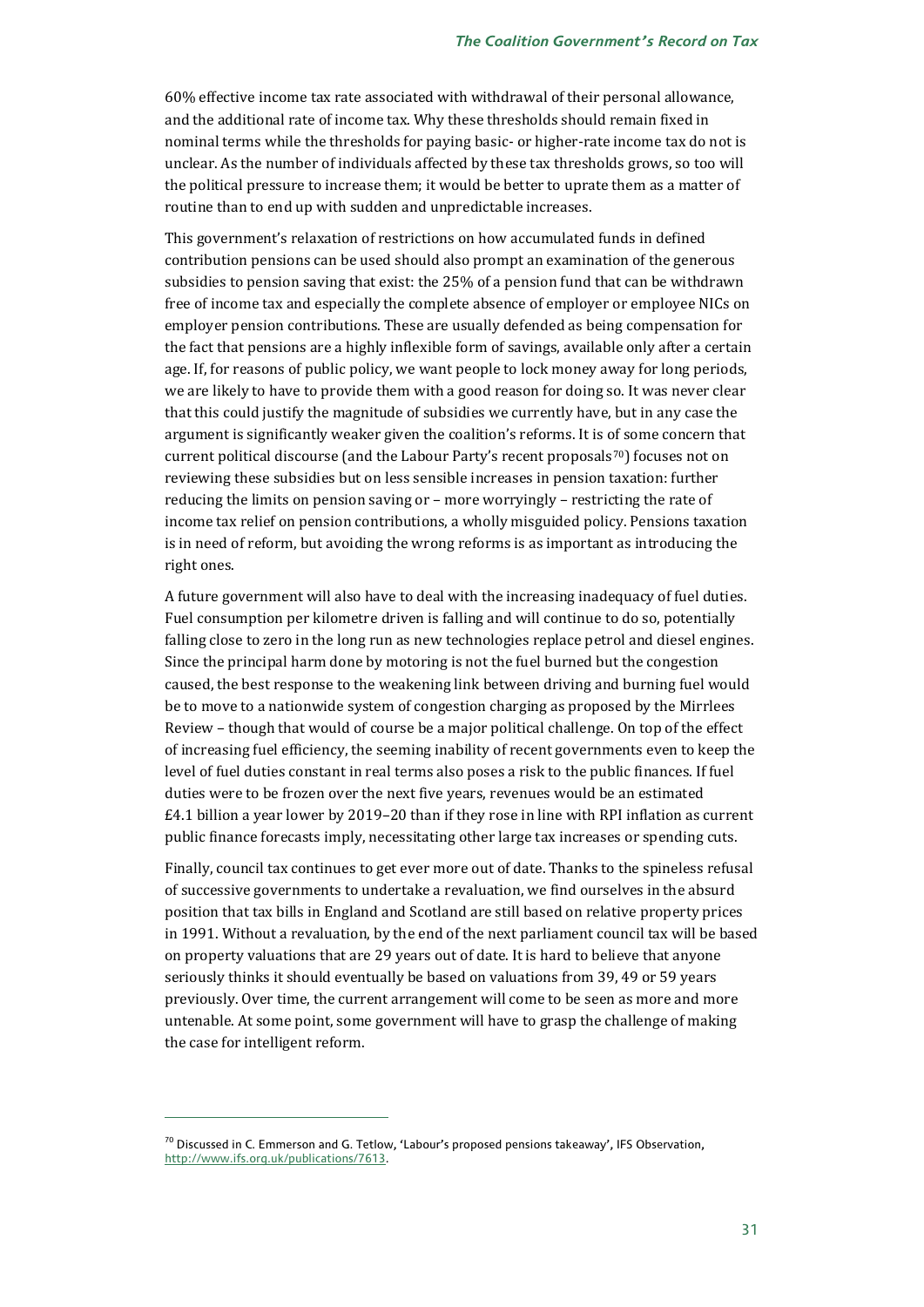# **11. Conclusions**

While the emphasis of the coalition's deficit reduction plans has been on spending cuts, the overall direct impact of tax changes has also been to reduce borrowing, by £16.4 billion in 2015–16: the net effect of £64.3 billion of tax rises and £48.0 billion of tax cuts. The biggest tax increases were implemented early in the parliament: a rise in the main rate of VAT from 17.5% to 20%, a reduction in the amount that can be saved in taxprivileged pensions, and a 1 percentage point increase in all rates of NICs that had already been pencilled in by the previous Labour government. A steady stream of smaller reforms and a raft of anti-avoidance and anti-evasion measures have also made a sizeable contribution, particularly in increasing income tax revenues.

Within this overall tax increase, however, the government has managed to find scope for three big tax cuts. Foremost among these is the increase in the income tax personal allowance to £10,600 in 2015–16. This measure primarily benefits working-age families in the upper half of the income distribution – few of the poorest families contain a taxpayer, while two-earner couples (who tend to have higher family incomes) benefit twice over from the increase – though reductions in the higher-rate threshold have taken money away from higher-rate taxpayers. Taken together, changes to the personal allowance and the higher-rate threshold implemented by the coalition have a net cost of £8.0 billion. Another area of priority for the coalition has been reducing the main rate of corporation tax, which has fallen from 28% in 2010–11 to 20% by 2015–16 at a cost of £7.6 billion. Both of these priorities were clearly signalled by the coalition when it took office. Not signalled in advance was a series of announcements of real-terms cuts to fuel duties, which in April 2015 will be 15% lower than if the April 2010 duty had simply been uprated in line with the RPI, a £3.9 billion tax cut.

In this briefing note, we have analysed each area of the tax system in turn. A clear theme emerges. For the most part, the reforms introduced by the coalition have involved changes to rates and thresholds but little attempt to address the fundamental structural deficiencies of the tax system:

- VAT has been increased but its base virtually untouched.
- Fuel duties have been cut but their (increasing) unsuitability for tackling congestion has not been addressed.
- Corporation tax has been cut but its base continues to distort investment and financing decisions.[71](#page-32-0)
- Income tax and NICs rates and thresholds have been adjusted but the two taxes have not been integrated and anomalous features such as the 60% income tax rate have not been addressed.
- Business rates have been cut but made more unstable and continue to discourage property-intensive production.
- Council tax has been cut but allowed to get ever more out of date.
- Tax-privileged pension saving has been further circumscribed but the privileges themselves left intact.

<span id="page-32-0"></span><sup>&</sup>lt;sup>71</sup> See H. Miller and T. Pope, 'Corporation tax changes and challenges', IFS Briefing Note BN163, 2015, [http://www.ifs.org.uk/uploads/publications/bns/BN163.pdf.](http://www.ifs.org.uk/uploads/publications/bns/BN163.pdf)